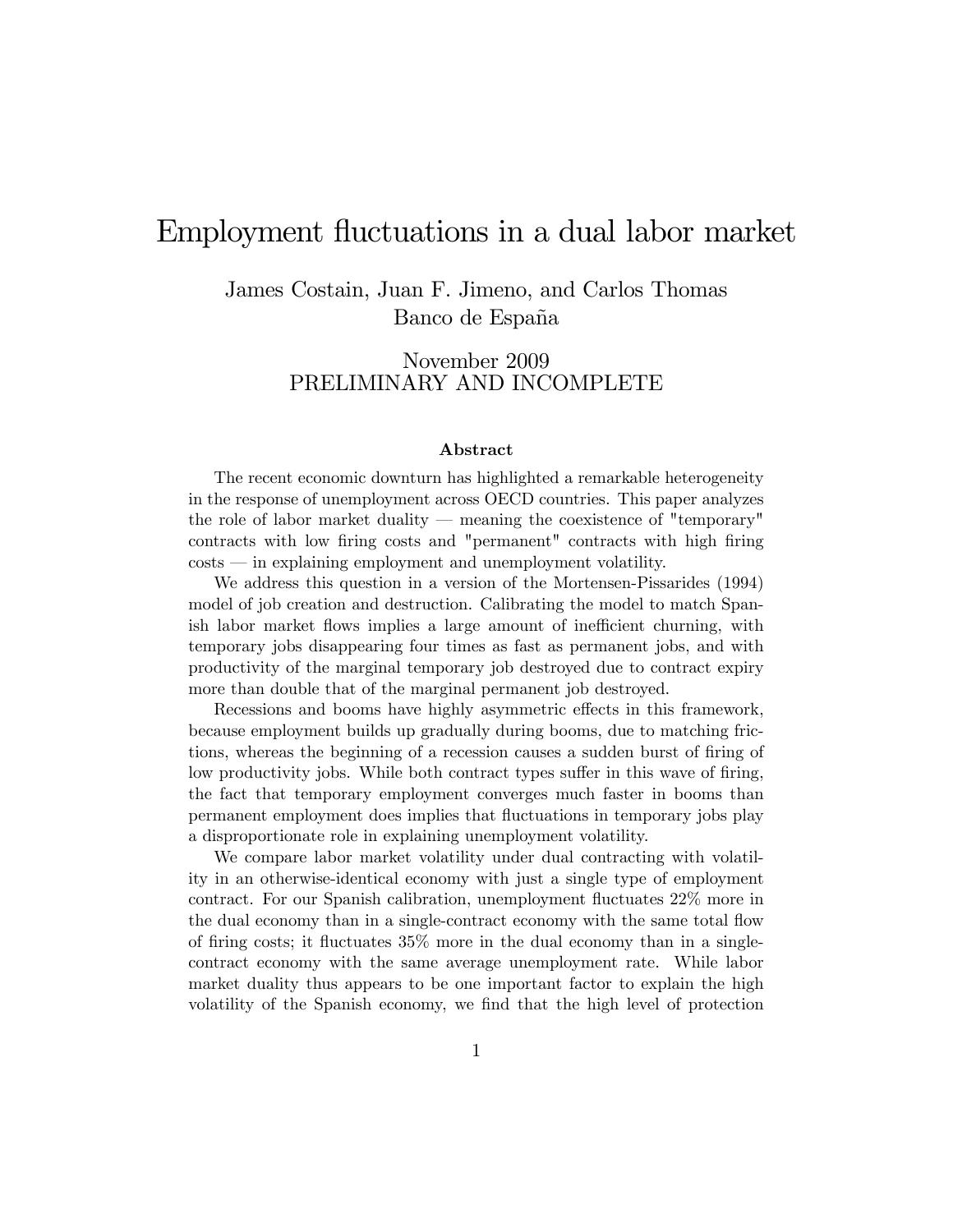offered to the unemployed also plays a large role in amplifying Spanish labor market fluctuations.

# 1 Introduction

The unemployment response to GDP fluctuations seems to vary significantly across countries and across periods. Looking at the recent experience during the crisis, the change in unemployment for each percentage point of fall in GDP ranges from 0.1 in Germany to 2.2 in Spain.<sup>2</sup> And, in contrast with the US, in European countries the unemployment rate seems to have been more responsive to GDP fluctuations in recent periods than previously. For instance, Bertola (2009) shows that, while in the US the unemployment rate have increased by about 0.4 percentage points for each percentage point of GDP growth slowdown, both during the 1962-82 and the 1983-2007 periods, in France this ratio rose from 0.14 in the earlier period to 0.4 in the most recent one. Furthermore, during the current crisis, both in the US and in France, the rise in the unemployment rate per percentage point of GDP growth slowdown seems even higher.

There could be many reasons explaining cross-country differences in unemployment volatility. First, GDP fluctuations may be caused by different types of shocks, in terms of sources (preferences, productivity, etc.) and sectoral composition (more or less concentrated in labor-intensive activities), and the response of unemployment needs not to be the same regardless of the fundamental and sectoral natures of the shocks. Secondly, labor market institutions constraining labor market flows (i.e., firing and hiring costs, ), wage determination procedures (i.e, nominal and real wage rigidities) and unemployment benefits and other social policies also determine how (un)employment áuctuates. In this regard, the main institutional change in most European countries has been the "liberalization" of "atypical" employment contracts (temporary contracts) that in many countries have become so prevalently used that, indeed, the labor market has a dual structure. Finally, and regarding the most recent downturn, countries have differed significantly in the employment policies put in place to fight the rise in unemployment, with Germany giving a strong push to subsidies to short-term work schemes and other expanding significantly income support for job losers and income earners.<sup>3</sup>

<sup>&</sup>lt;sup>1</sup>We thank Laura Hospido and Aitor Lacuesta for providing us with data, and seminar participants at the Banco de España for helpful comments. The views expressed in this paper are those of the authors and do not necessarily coincide with those of the Banco de España or the Eurosystem.

 $^{2}$ Babecký, van der Cruijsen-Knoben, and Fahr (2009).

<sup>3</sup>For a summary of the employment policies put in place in OECD countries to deal with the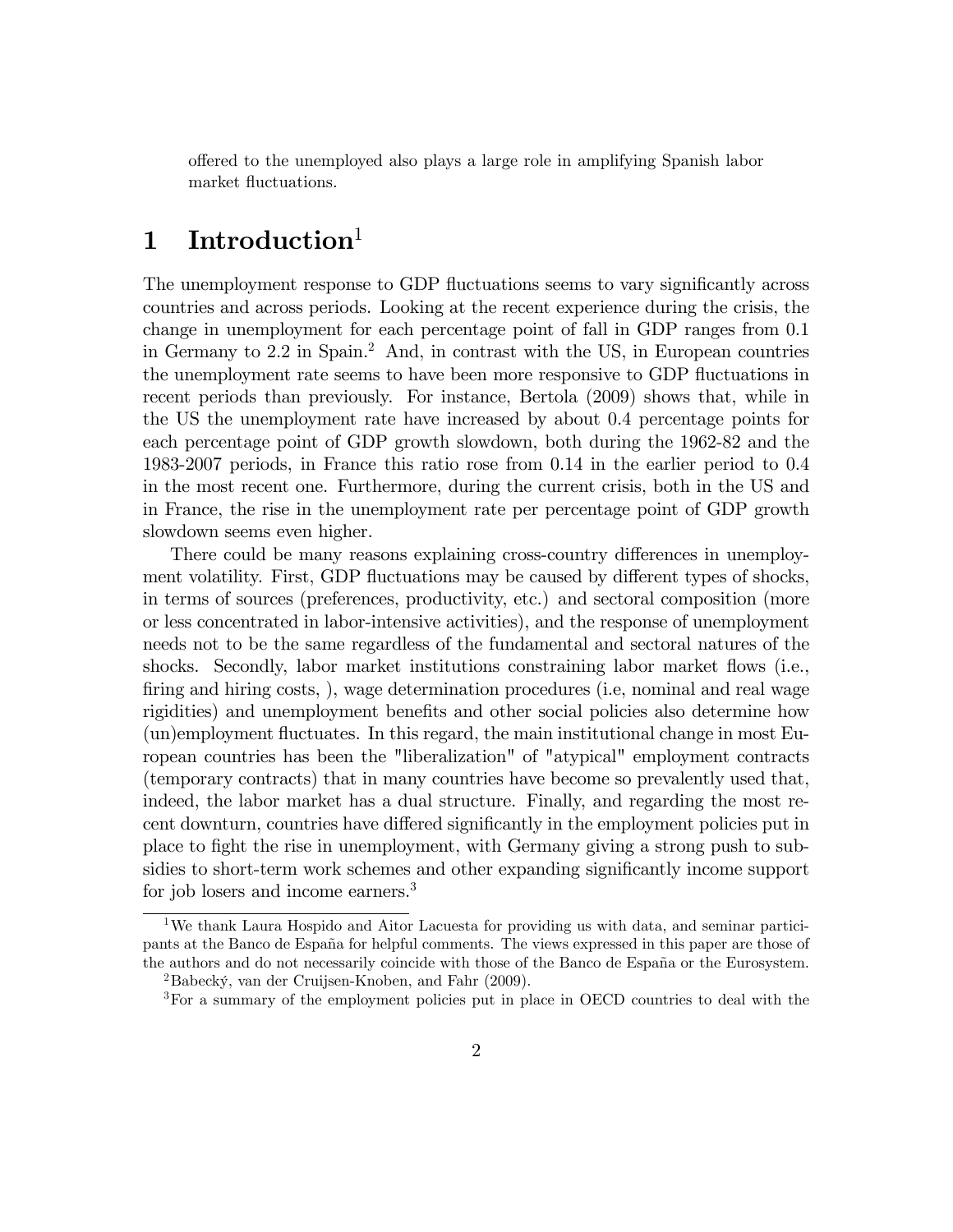This paper focuses on the role of some labor market institutions at explaining the volatility of (un)employment. Specifically, we analyze the cyclical consequences of a dual labor market, in which workers may be hired under two different employment contracts, temporary and permanent. Temporary contracts have a determined duration and, upon expiration, the firm has to decide whether to keep the worker under a permanent contract or dismiss her at no cost. Permanent contracts are open-ended contracts and dismissals entail strictly positive Öring costs. Under this dual structure, firms face three relevant decisions: i) hirings under each type of contract, ii) upgrading of temporary workers into permanent positions, and iii) firings of permanent and temporary workers. All these decisions are very much affected by the gap in Öring costs between both types of employment contracts, and, hence, this gap also determine to a great extent the responses to shocks of employment and unemployment inflows and outflows.

Our instrument to perform this analysis is an extended version of the Mortensen-Pissarides (1994) model, with endogenous job creation and job destruction. The new features of the model are required by the analysis of the impact of firing costs in a dual labor market: i) the coexistence of the two types of employment contracts, ii) contract-specific hiring and firing behavior, and iii) conversion of temporary employees into permanent ones. Hiring, Öring, and conversion are driven both by economic and legal considerations. First, matching frictions constrain job creation; once matches are formed, productivity shocks lead to job creation and job destruction. Second, legal constraints on the use of temporary contracts are modelled by forcing incumbent temporary employees either to be upgraded to permanent positions or be dismissed at a given rate. To account for business cycle fluctuations, productivity shocks have an aggregate component and a match-specific component, both displaying some degree of persistence.

Within this framework, and assuming flexible wages, hiring and firing decisions can be summarized in terms of the productivity of the match. In our model, all new jobs (endogenously) start under temporary contracts when the productivity of the match is above a "hiring threshold". A temporary workers is dismissed whenever the match productivity falls below the "hiring threshold". Additionally, in each period, a certain fraction of temporary contracts reach the end of their contracts. Of these workers, those whose productivity is above a "conversion threshold" are upgraded to permanent, while those in a match with productivity below that threshold are dismissed. Finally, permanent workers are dismissed when the productivity of the match is below a "firing threshold". It turns out that these three thresholds can be unambiguously ordered: the "conversion threshold" is above the "hiring threshold"

recent economic downturn, see OECD (2009).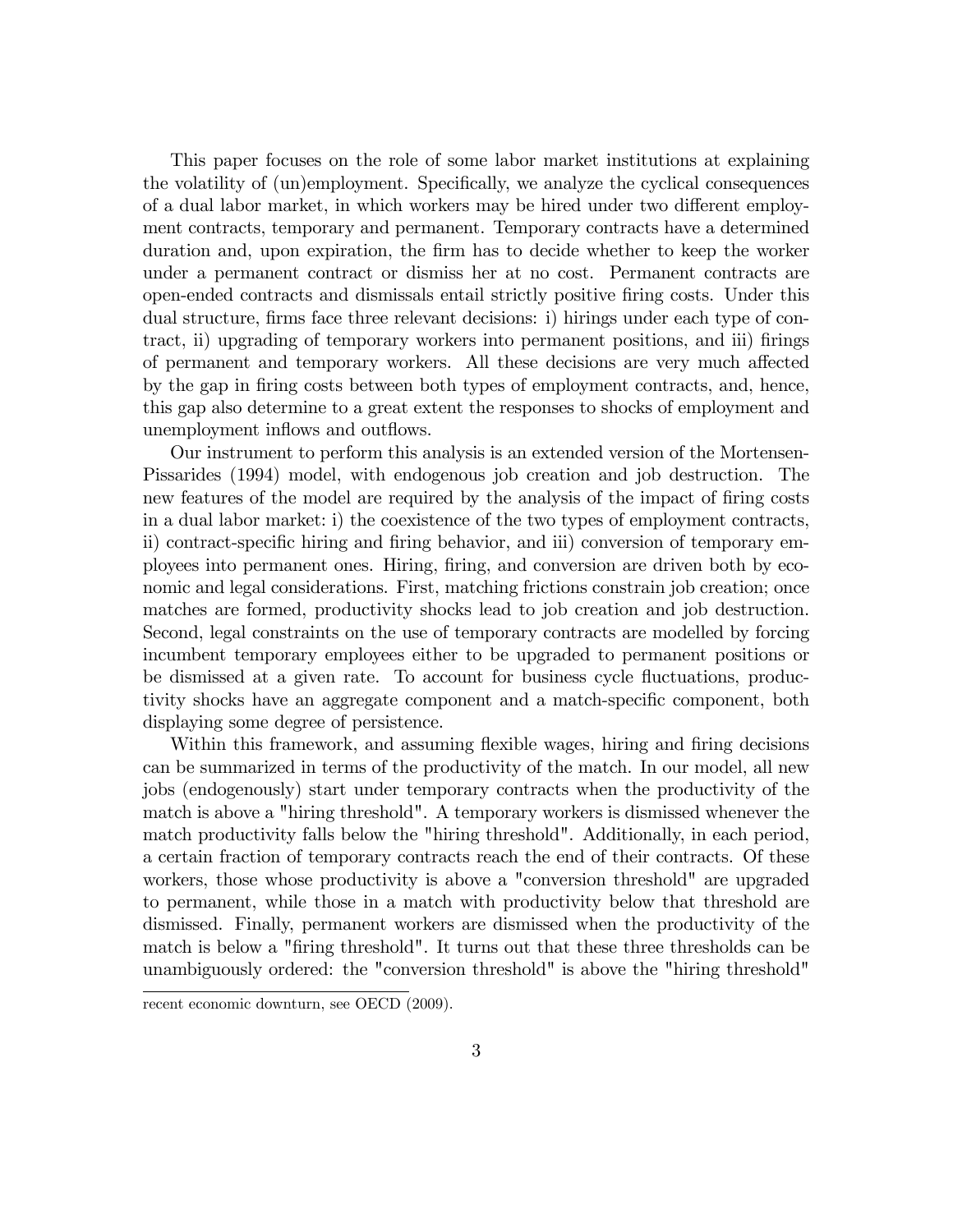which, in turn, is above the "firing threshold". Moreover, the distance between the thresholds depend on the state of the economy and the level of Öring costs, with all three thresholds collapsing into one when firing costs are nil. This has interesting implications not only for the determination of stock and flow variables in the steady state, but also for their cyclical properties. For instance, the fact that the "conversion threshold" is above the "firing threshold" has negative consequences for aggregate productivity, as lower productivity permanent matches are kept in place while higher productivity temporary matches are destroyed.

To assess the impact of Öring costs on permanent contract on employment volatility we calibrate the model to the Spanish labor market, the most typical example of a dual one, and then perform several simulation exercises, comparing the employment volatility in the dual labor market with that of labor markets with single employment contracts of various firing costs. Our baseline parameterization reproduces the average stocks and flows of the Spanish labor market quite successfully. Its volatility is too low overall, but in relative terms it does a good job of capturing the volatility effects of temporary and permanent jobs. Temporary employment is more volatile in relative terms (that is, in terms of its coefficient of variation) than permanent employment. But moreover, it also explains a larger part of total employment fluctuation, in spite of the fact that it represents a smaller stock.

There have been many papers on the macroeconomic implications of dual labor markets, athough most of them have focused on the determination of unemployment and other labor market variables at the steady state equilibrium. Blanchard and Landier (2002) take temporary contracts as contracts of a given duration that can be terminated at little or no cost and that, if converted into permanent ones, the contracts become subject to regular firing costs. They show that introducing such type of contracts may increase turnover, which results into higher, not lower, unemployment. Cahuc and Postel-Vinay (2002) embed this conversion decision into a Mortensen-Pissarides (1994) framework and assume that a constant fraction of new hires should be done under permanent contracts due to legal restrictions. Dolado, Jansen, and Jimeno (2007) is another version of the Mortensen-Pissarides model to analyze dual labor market, taking into account another feature of temporary contracts, namely that they are targeted to low-productivity workers so that, under some circumstances, only workers of specific characteristics are entitled to be hired under temporary contracts.

Despite this proliferation of studies of the implications of dual labor markets for (un)employment determination at the steady state, to the best of our knowledge, only Sala and Silva (2009) and Sala, Silva, and Toledo (2009) have investigated the cyclical consequences of dual labor markets, focusing on their implications for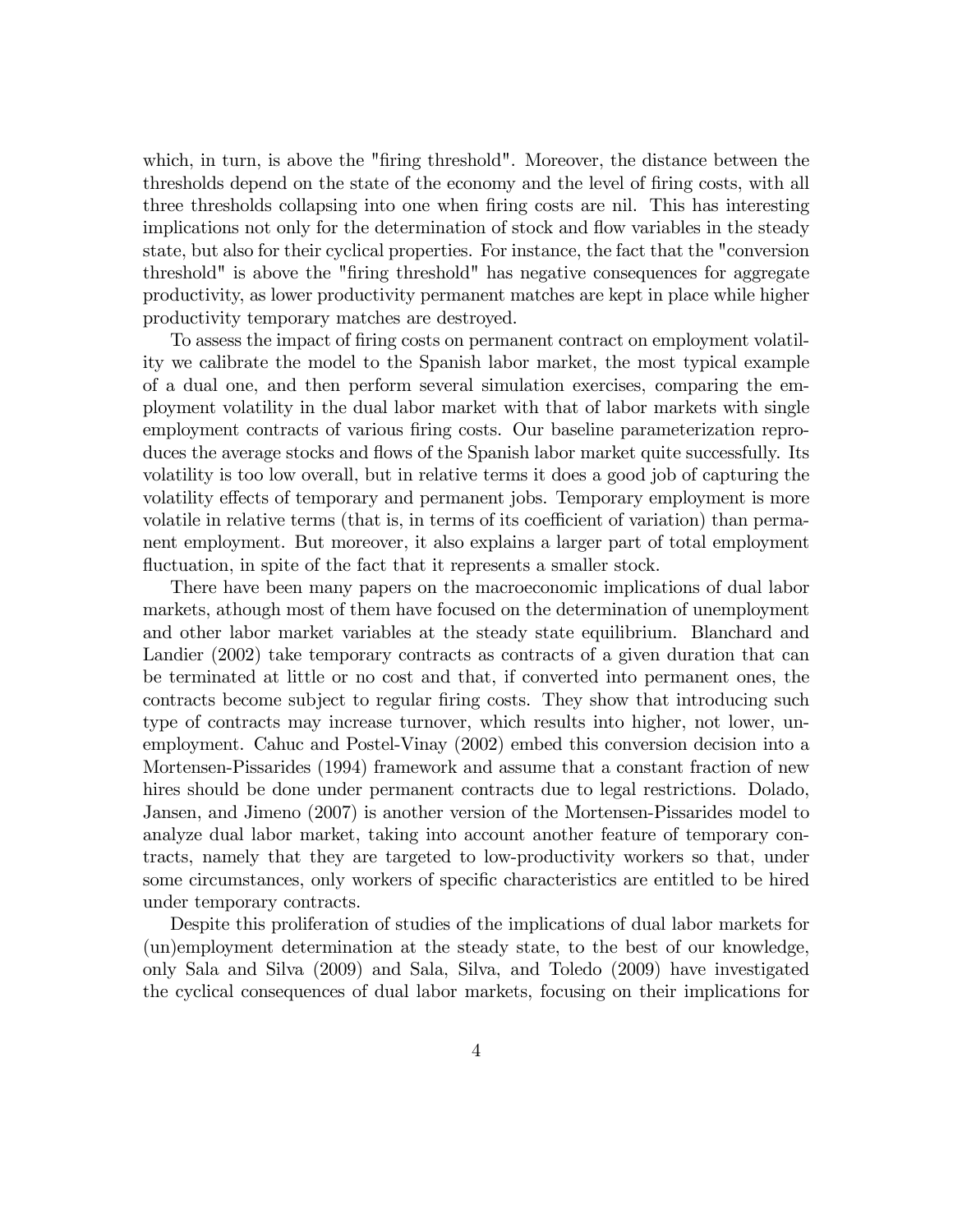(un)employment volatility. They conclude that a labor market with limited flexibility in the use of temporary contracts ought to display less unemployment volatility than a fully áexible labor market. In a similar vein, Cahuc, Le Barbanchon, Bentolila and Dolado and (2009) use this framework to compare employment adjustments in France and Spain during the crisis, but they treat this as a comparison of steady states, instead of calculating the model's dynamics.

Sala et al. (2009) is the paper most closely related to our own, since it studies cyclical dynamics in the context of endogenous separation, and their model shares much of the structure of ours. However, there is an important difference, with nontrivial quantitative implications. While Sala et al (2009) assume that the matchspecific component of productivity is i.i.d., we instead allow for persistence both in aggregate and match-specific productivity. Assuming i.i.d. match-specific productivity simplifies calculations, because it eliminates the problem of solving for the equilibrium distribution of productivities. Unfortunately, it implies a counterfactual parameterization, in which there is no persistence in the quality of a given job relationship, greatly changing the incentives involved in promoting a worker to permanence. Furthermore, persistent match-specific productivity substantially changes business cycle dynamics. If idiosyncratic productivity is persistent, then economic expansions lead to the accumulation of temporary workers in "fragile jobs" which are destroyed en masse as soon as the state of the economy worsens. This makes employment fluctuations highly asymmetric, a feature of the business cycle already highlighted by Mortensen and Pissarides (1994). It may also make them larger, and we show that it tends to make temporary jobs relatively more volatile, because the stock of fragile temporary workers converges faster than the stock of fragile permanent workers. The cost of allowing for persistence is that we must keep track of the distribution of productivity over time in our dynamic simulation; our computational method follows Costain and Jansen (2009).

The paper is laid out in four more sections. We first present the model and describe some of its basic implications for hiring and firing behavior (Section 2). Next, we discuss the model's steady state, and analyze how it is affected by labor market policy parameters (Section 3). Then, we discuss its dynamics under aggregate shocks that follow a two-state Markov process (Section 4; the N-state case is studied in Appendix 1). Then we perform some simulation exercises to compare (un)employment volatility in different scenarios (Section 5). The final section contains some concluding remarks.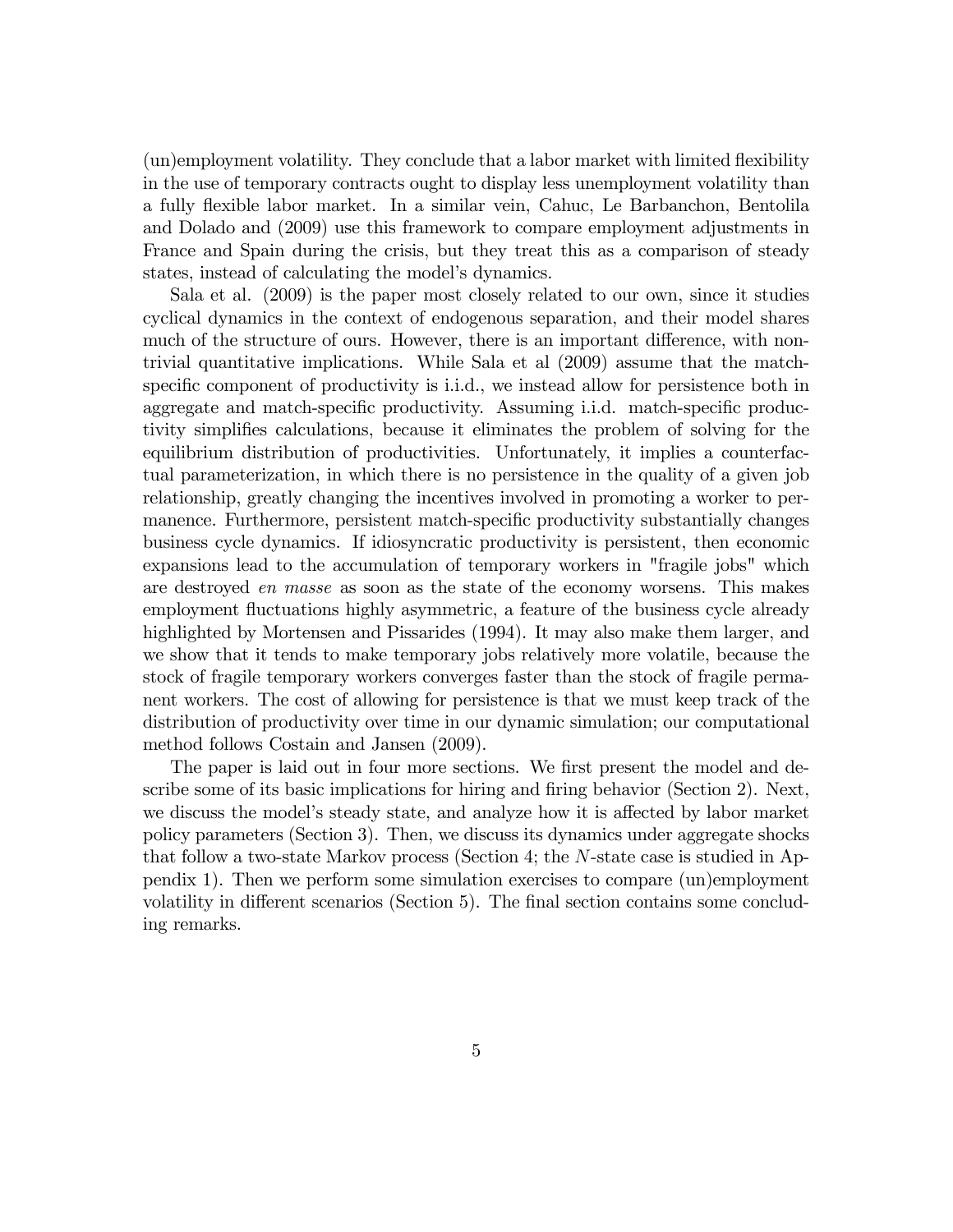# 2 The model

Here we define a version of the Mortensen-Pissarides (1994) model of job creation and destruction with two classes of contracts, temporary and permanent.

# 2.1 Productivity of matches

The productivity of a matched worker-Örm pair is assumed to be the sum of two components, an idiosyncratic component  $z$  and an aggregate component  $y$ . The idiosyncratic productivity distribution for new jobs is  $G_0(z)$ . In each period that a match continues, a worker receives a new idiosyncratic shock with probability  $\lambda$ . New values of productivity are then drawn from the distribution  $G(z)$ . For simplicity, we focus on the case where the two distributions are the same:  $G_0 = G<sup>4</sup>$ 

Total productivity is  $z + y$ , where y is an aggregate random variable with mean  $\overline{y}$  which takes N possible values  $y_1 < y_2 < ... < y_N$ . In each period, there is a new aggregate productivity shock with probability  $\mu$ . The probability that the next state is  $y_j$  conditional on current state  $y_i$  is written  $M_{y_j|y_i}$ , which we can arrange into a Markov matrix as follows:

$$
M = \left( \begin{array}{cc} M_{y_1|y_1} & & M_{y_1|y_N} \\ & \dots & \\ M_{y_N|y_1} & & M_{y_N|y_N} \end{array} \right)
$$

Here column  $j$  represents the probabilities of the  $N$  possible successor states of the current state, so the columns of  $M$  must sum to one. For concise notation we will sometimes abbreviate  $\mu_{j|i} \equiv \mu M_{y_j|y_i}$ . In this notation, we have  $\sum_{k=1}^{N} \mu_{k|i} = \mu$ .

# 2.2 Matching process

The total labor force is normalized to one. In each unit of time, a mass  $\rho$  of new workers is born, and fraction  $\rho$  of existing workers (employed or unemployed) retire and exit the labor pool.

Firms may open any number of vacant jobs; keeping a job open costs c per unit of time. The total number of vacant jobs is  $v$ . Unemployed workers produce output b. We assume some jobs are more productive than unemployment; that is,  $G(b-\overline{y}) < 1$ . Only unemployed workers can search. Search per se is costless. Newly

<sup>&</sup>lt;sup>4</sup>It would be straightforward to allow for accumulation of match-specific experience by assuming G dominates  $G_0$  in the sense of first-order stochastic dominance. See for example Mortensen and Nagypal (Scand JE 2008).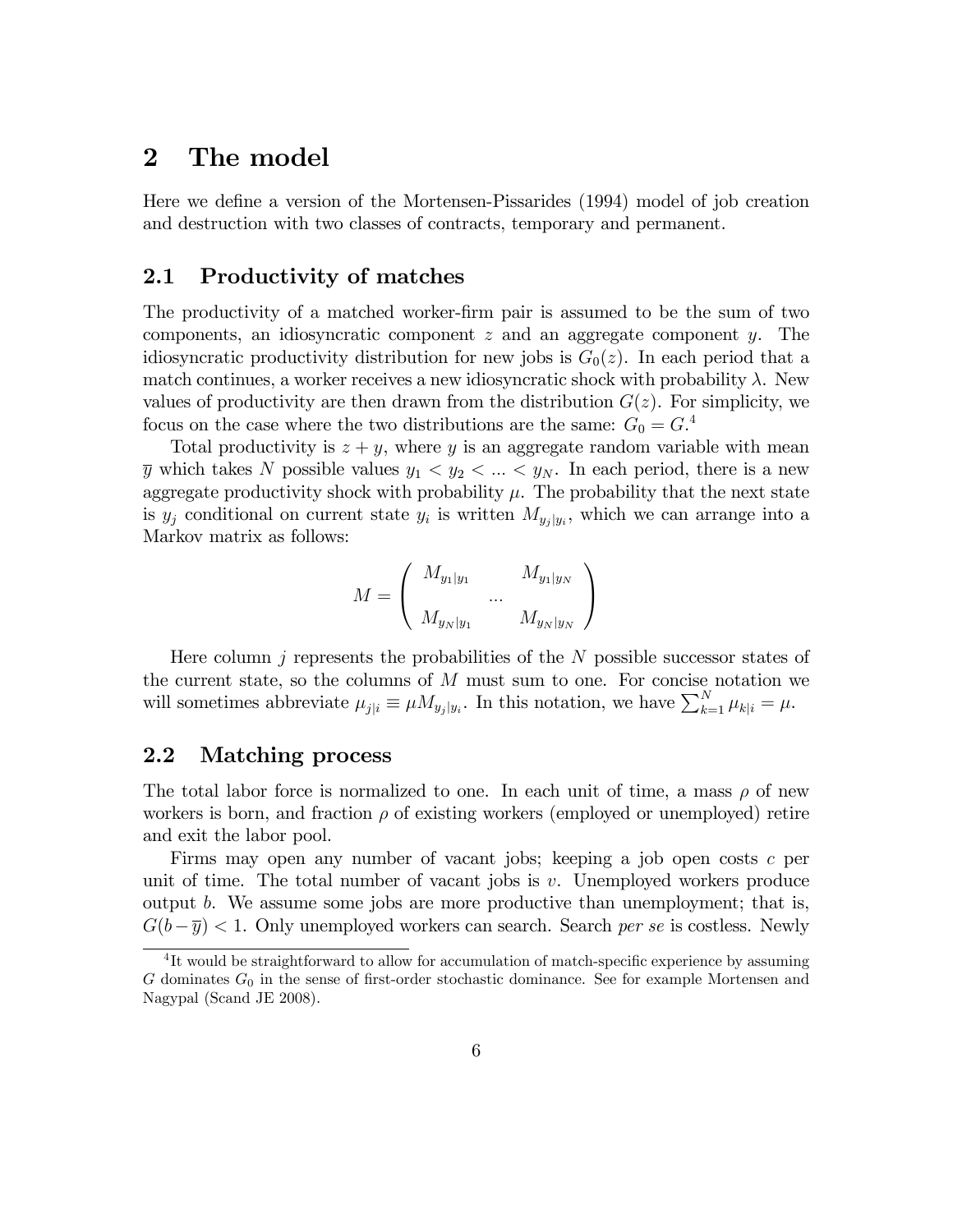matched worker-firm pairs can separate costlessly, which implies that in equilibrium, the value of unemployment is less than or equal to the value of being newly matched. Therefore, in equilibrium, all unemployed workers search.

Searching workers  $u$  and vacant jobs  $v$  meet according to the matching function

 $m(u, v).$ 

Assuming constant returns to scale, the instantanous meeting probability for vacancies is given by

$$
\frac{m(u,v)}{v} = m\left(\frac{1}{v/u}, 1\right) \equiv q(\theta),
$$

where  $\theta \equiv v/u$  is labor market tightness. The meeting probability for unemployed workers equals  $\theta q(\theta)$ .

Both workers and firms can decide to separate from their current matches, subject to legal costs which will be discussed below. There is no recall of matches. That is, if either agent chooses to separate, both agents become unmatched, and can only become matched again with a new partner by means of the matching function.

## 2.3 Labor market policy

A Örm that creates a new job may choose to hire a worker under two types of contract: a fixed-term contract we will call "temporary", or an open-ended contract we will call "permanent". Temporary contracts can be freely destroyed at any time. However, if a contract is initially of the temporary type, this contract status expires with probability  $\delta$  per period. Upon expiry the firm must decide whether to fire the worker or promote him/her to a permanent contract.

Firing a worker who has a permanent contract requires the firm to pay a firing cost  $F$ . We assume  $F$  represents a loss of income to the matched pair, that is, it is a "red-tape" cost instead of a transfer of income from the firm to the worker.

## 2.4 Match surplus and wage bargaining

The productivity processes y and  $z$  are the only shocks in our model. We conjecture that agents' values are functions of productivity only, as in Mortensen-Pissarides (1994). Therefore we write the values of unemployed workers and vacant jobs as  $U(y)$  and  $V(y)$ , respectively, in terms of aggregate productivity only. We define firms' values of temporary and permanent jobs as  $J<sup>T</sup>(z, y)$  and  $J<sup>P</sup>(z, y)$ , and workers' values of temporary and permanent jobs as  $W^T(z, y)$  and  $W^P(z, y)$ . We postpone statement of the associated Bellman equations to Sections 3 and 4.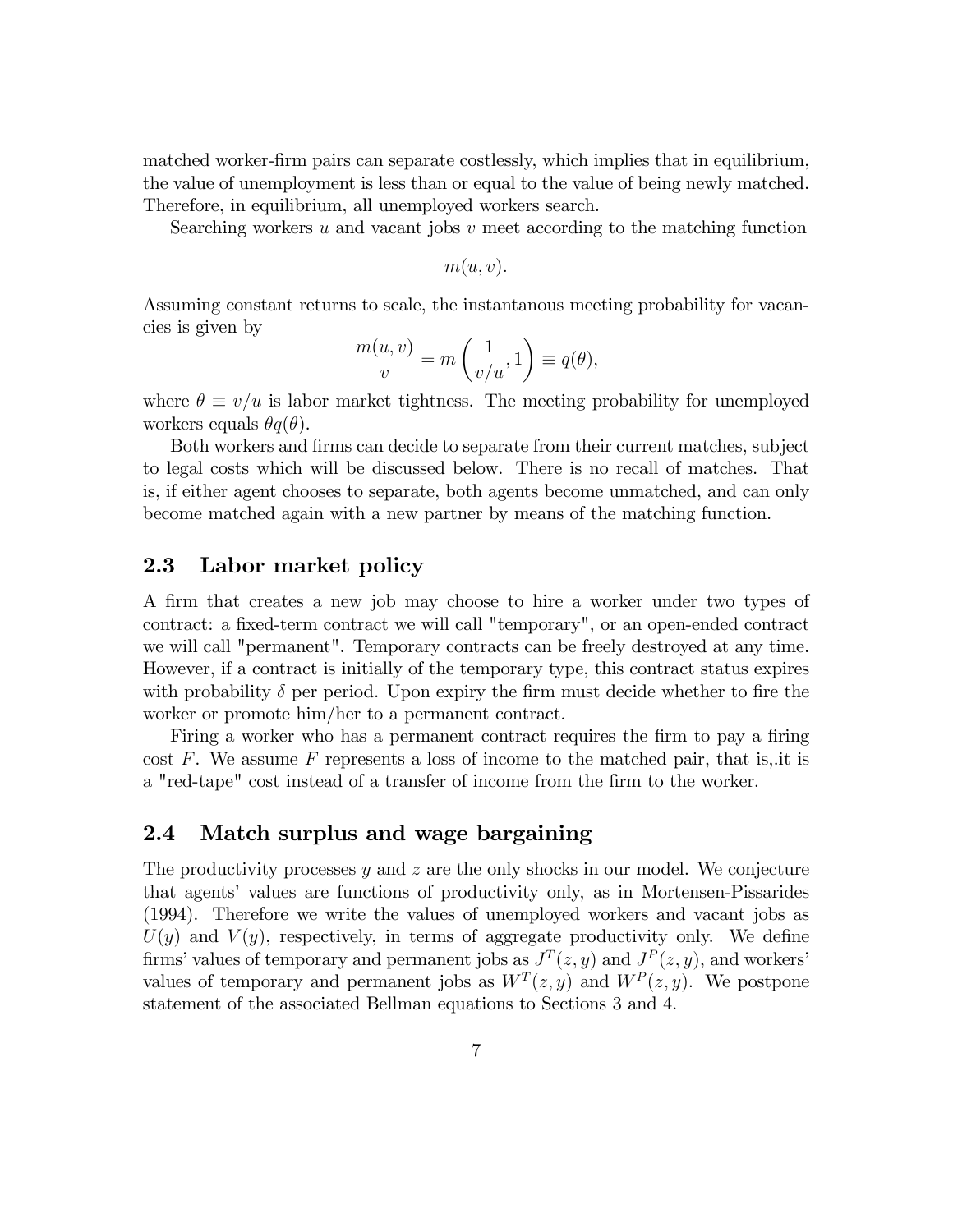Since pairs with temporary contracts can separate costlessly, the surplus of a worker in a temporary job is  $W^T(z, y) - U(y)$ ; the firm's surplus for this job is  $J<sup>T</sup>(z, y) - V(y)$ ; and the total surplus of a temporary job is

$$
S^{T}(z, y) = W^{T}(z, y) - U(y) + J^{T}(z, y) - V(y)
$$

A worker can also separate costlessly from a permanent job, so the worker's surplus from this job is  $W^P(z, y) - U(y)$ . However, when a permanent job separates, the firm must pay the firing cost  $F$ . Thus the outside option of a firm with a permanent job is  $-F$ , and its surplus relative to this outside option is  $J<sup>P</sup>(z, y) - V(y) + F$ . Therefore the total surplus of a permanent job is

$$
S^{P}(z, y) = W^{P}(z, y) - U(y) + J^{P}(z, y) - V(y) + F
$$

We assume that the wage is determined by Nash bargaining between a firm and its new hires, treating separation as the outside option. In addition, the wage is updated whenever new information arrives that affects the value of the match, so the surplus sharing equations hold at all times. The worker's bargaining share is  $\eta$ . These assumptions imply that the surplus-sharing rule for temporary contracts is

$$
J^{T}(z, y) - V(y) = (1 - \eta) S^{T}(z, y),
$$

whereas the rule for permanent workers is given by

$$
J^{P}(z, y) - V(y) + F = (1 - \eta) S^{P}(z, y),
$$

since the firm's outside option is destroying the job and paying  $F$ . Hence there are distinct wage functions for temporary and permanent jobs,  $w_T(z, y)$  and  $w_P(z, y)$ .

### 2.5 Job creation and job destruction

Vacancies are opened until their value  $V(y)$  is driven down to zero, which implies the following job creation equation:

$$
V(y) = 0 \qquad \to \qquad \frac{c}{q(\theta(y))} = \int_{R^T(y)}^{\infty} J^T(z, y) dG(z) = (1 - \eta) \int_{R^T(y)}^{\infty} S^T(z, y) dG(z), \tag{1}
$$

where c is the flow cost of an open vacancy, and  $R^{T}(y)$  is the threshold level of productivity sufficient to justify hiring the worker.

Separations are determined by three threshold levels of productivity above which matches continue in each aggregate state y, depending on the current state of the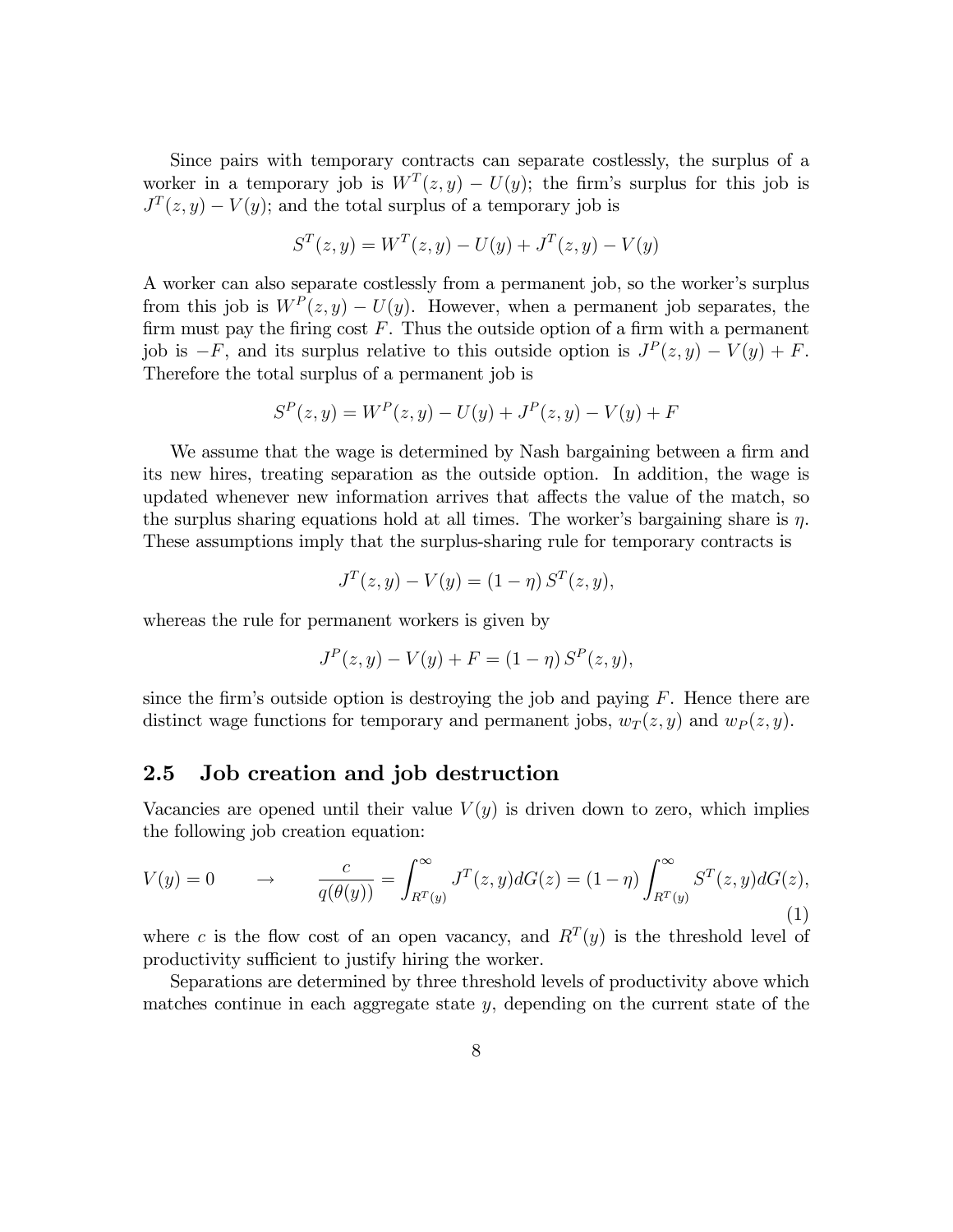contract. First, as we just mentioned, there is a threshold productivity for temporary jobs,  $R^{T}(y)$ , such that any job eligible for a temporary contract continues as long as  $z \geq R^{T}(y)$ . This threshold is determined by

$$
J^{T}(R^{T}(y), y) = 0 \qquad \to \qquad S^{T}(R^{T}(y), y) = W^{T}(R^{T}(y), y) - U(y) = 0 \tag{2}
$$

Note therefore that hiring and continuation of temporary contracts is jointly optimal: it occurs if and only if both parties benefit.

Second, there is a threshold productivity at the moment temporary status expires,  $R^{C}(y)$ , such that any job which is no longer eligible for temporary status is converted to permanence if  $z \geq R^{C}(y)$ . This threshold is determined by

$$
J^{P}(R^{C}(y), y) = 0 \qquad \to \qquad S^{P}(R^{C}(y), y) = \frac{F}{1 - \eta} > 0 \tag{3}
$$

That is, the firm must be indifferent between making the worker permanent or destroying the job at zero cost.

Note, therefore, that the promotion decision is not bilaterally efficient. If a firm were to promote a worker with productivity  $z = R^{C}(y) - \varepsilon$ , with  $\varepsilon$  infinitesimally small, the firm's value would become infinitesimally negative, while the worker's value would become strictly positive, implying a net gain for the pair. This Pareto improvement would be possible if matched pairs could sign binding wage contracts prior to promotion. The optimal wage contract would commit the worker to a lower wage, implicitly sharing the expected cost of firing between the worker and the firm. Since we instead assume wages are constantly reset by Nash bargaining, such commitment is impossible. The Örm expects a permanent worker to bargain up the wage by taking advantage of the firm's unfavorable threat point, and therefore may choose to Öre a worker even when that worker would have strictly positive surplus after promotion.

Finally, there is a threshold productivity  $R^{P}(y)$  for firing of permanent jobs, such that jobs with permanent status continue as long as  $z \ge R^P(y)$ . This last threshold is determined by

$$
J^{P}(R^{P}(y), y) + F = 0 \qquad \to \qquad S^{P}(R^{P}(y), y) = W^{P}(R^{P}(y), y) - U(y) = 0 \quad (4)
$$

Note that from the matched pair's perspective, firing of permanent contracts is jointly efficient; it occurs only if both parties benefit. But this comment takes as given and sunk the cost  $F$ , which is a policy parameter. So even though separation is jointly efficient from the pair's perspective conditional on policy, it is not socially efficient.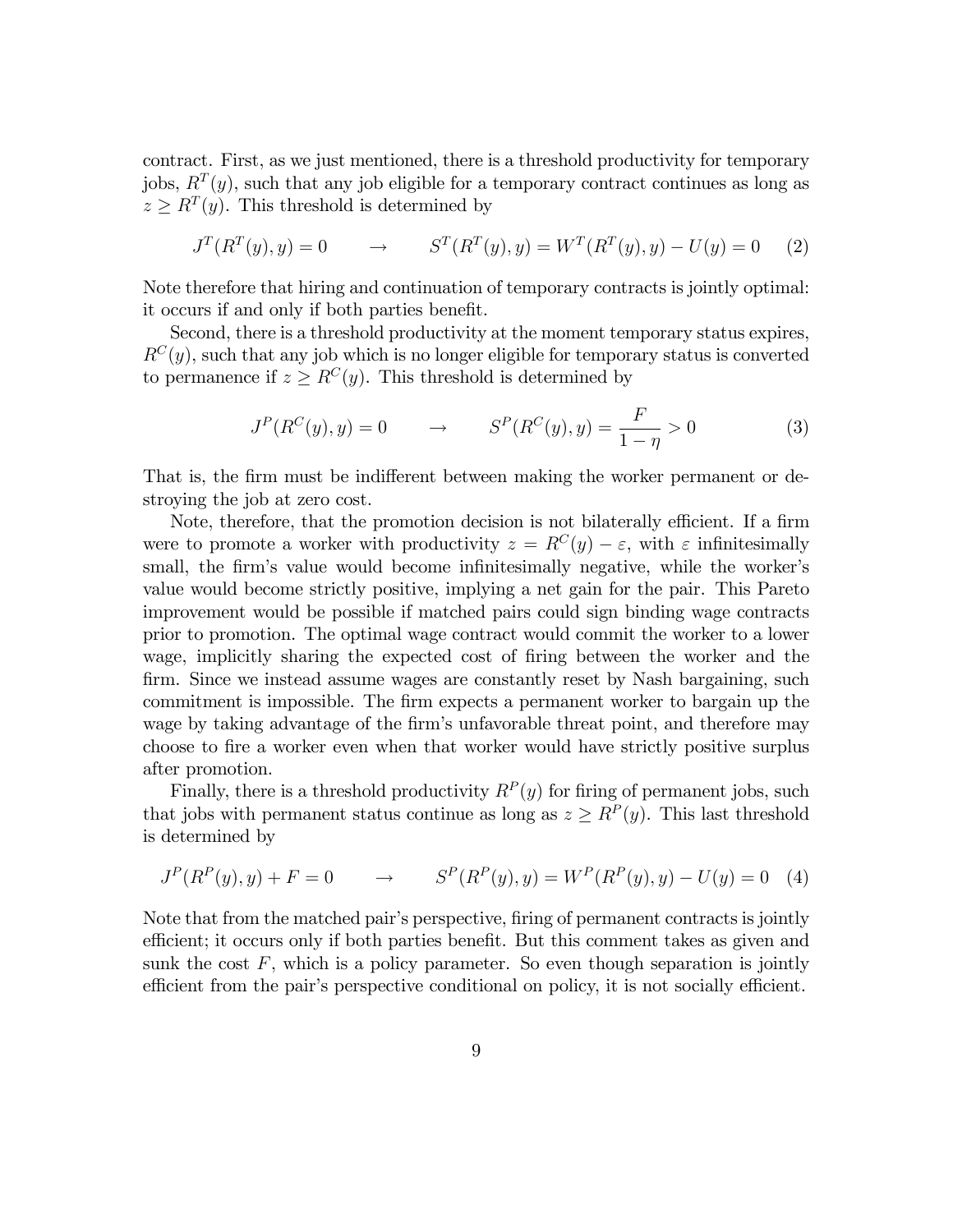### 2.6 Equilibrium

In equations  $(1)-(4)$ , we see that the job creation and destruction decisions define four equations for each aggregate state y that determine job tightness  $\theta(y)$  and the reservation productivities  $R^{T}(y)$ ,  $R^{C}(y)$ , and  $R^{P}(y)$  for each aggregate state y. Moreover,  $(1)-(4)$  show that all these conditions can be stated in terms of the surplus functions  $S<sup>T</sup>(z, y)$  and  $S<sup>P</sup>(z, y)$ . Later we will see how to calculate the surplus functions in terms of the reservation productivities, which will allow us to substitute the surplus functions out of equations  $(1)-(4)$ .

Therefore, equations (1)-(4) implicitly form a system of  $4N$  equations to determine the 4N unknowns  $\theta(y)$ ,  $R^{T}(y)$ ,  $R^{C}(y)$ , and  $R^{P}(y)$  for the N aggregate states y. A solution of this system of equations is an equilibrium of our model.

### 2.7 Characterizing the reservation thresholds

Calculating the ordering of all the reservation thresholds is nontrivial in general, but we can deduce several key facts from first principles. To understand the ordering, it helps to reason on the basis of the joint payoff to the pair, which is just a discounted flow of output  $z + y$  minus the worker's cost of employment (later we will see that this cost equals  $b + \frac{\eta c \theta(y)}{1 - n}$  $\frac{co(y)}{1-\eta}$ , ending with a lump sum payment of 0 (if the contract is temporary) or  $F$  (if the contract is permanent).

First, compare the expected payoff to a matched pair in a temporary contract with that to a matched pair in a permanent contract. Considering all possible future realizations of the process for  $z + y$ , the expected flow of income in these two pairs is the same up to the moment of separation. The only difference is that upon separation, the pair in a permanent contract loses  $F$ . Therefore the expected payoff to the pair is lower in the case of a permanent contract, that is,  $W^P(z, y) + J^P(z, y) \le$  $W^{T}(z, y) + J^{T}(z, y)$ . Moreover, offering the worker a permanent contract lowers the firm's threat point from 0 to  $-F$ . Since offering a permanent contract diminishes the pair's joint payoff, and also lowers the firm's threat point, a firm always prefers to offer a temporary contract if legally permitted to do so. That is:

# **Proposition 1** If a firm can choose between hiring a worker on a temporary contract and hiring the same worker on a permanent contract, it chooses the temporary contract.

Next, note that a higher current value of  $z$  raises the payoff to the match until a new idiosyncratic shock arrives, or until the match separates. If a new idiosyncratic shock arrives, its value is uncorrelated with the current z. And separation is *less*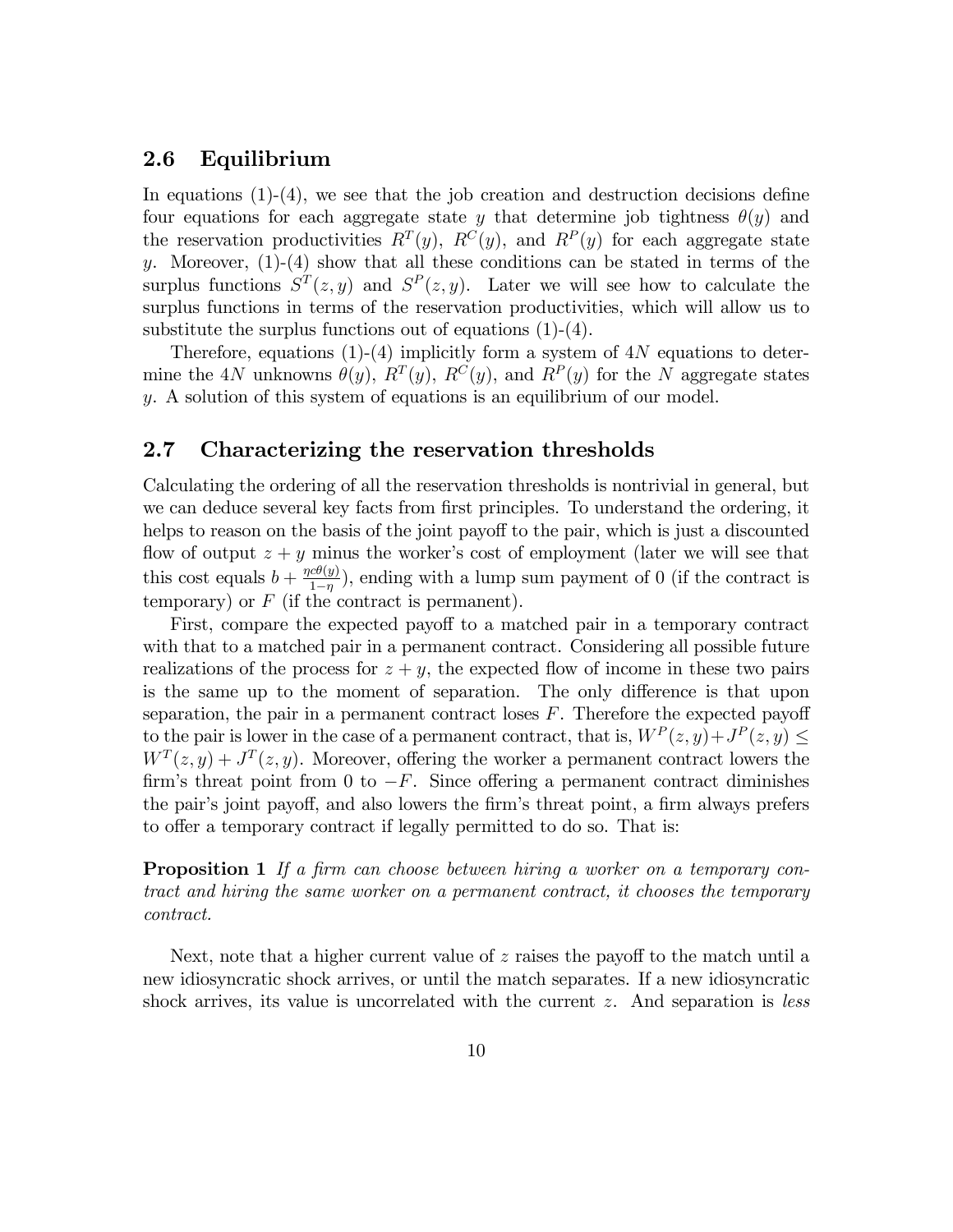likely to occur if the current z is higher (since separation occurs only when surplus falls sufficiently low; we prove this more formally in Appendix 2). Therefore match surplus is an increasing function of z. Second, suppose the process for  $y$  exhibits first-order stochastic dominance, in the sense of Assumption 2, so that a higher  $y$ now makes a higher y more likely in the future too.

Assumption 2 M is a Markov matrix, with all elements strictly positive. M has the property that for any two nonnegative vectors v and v', if  $v \ge v'$ , then  $(I+M)v \ge$  $(I + M)v'$ , where I is the N-by-N identity matrix.

Then a higher current value of  $y$  raises the payoff to the match until a new aggregate shock arrives, or until the match separates; moreover, it predicts a higher y when the next shock arrives, and makes separation less likely. Therefore, we conclude that match surplus is also an increasing function of the aggregate shock y.

**Lemma 3** The surplus functions associated with temporary and permanent matches are increasing functions of  $z$  and  $y$ :

for all  $y, z_1 \le z_2$  implies  $S^T(z_1, y) \le S^T(z_2, y)$  and  $S^P(z_1, y) \le S^P(z_2, y)$ for all z,  $y_1 \le y_2$  implies  $S^T(z, y_1) \le S^T(z, y_2)$  and  $S^P(z, y_1) \le S^P(z, y_2)$ 

Proof. See Appendix 2.

All three types of reservation thresholds are determined by equating surplus to a constant:  $S^{T}(R^{T}(y), y) = 0$ ,  $S^{P}(R^{C}(y), y) = \frac{F}{1-\eta}$ , and  $S^{P}(R^{P}(y), y) = 0$ . Geometrically, this means a higher y requires a *lower* reservation threshold  $R^{i}(y)$  for each type of threshold  $i \in \{T, C, P\}$ . Likewise, since  $R^{C}(y)$  is associated with a higher level of surplus than  $R^P(y)$ , we conclude that  $R^P(y) \leq R^C(y)$  for any y.

To determine where the temporary hiring threshold lies relative to the other two thresholds, note that Örms are initially able to choose between hiring on a temporary and permanent basis, and we have argued they strictly prefer temporary hiring (assuming  $z$  is sufficiently high; otherwise they prefer to let the worker go). Expiry of a temporary contract simply shrinks the Örmís choice set, eliminating its preferred choice, requiring it instead to hire on a permanent basis (or to let the worker go). Thus expiry of a temporary contract makes a match strictly less valuable to the firm; and therefore a firm is less willing to promote than it is to hire, that is,  $R^T(y) \leq R^C(y).$ 

Finally, consider the relation between  $R^P(y)$  and  $R^T(y)$ . We already know a matched pair has a lower expected payoff in a permanent contract than in a temporary contract:  $W^P(z, y) + J^P(z, y) \leq W^T(z, y) + J^T(z, y)$ . This occurs because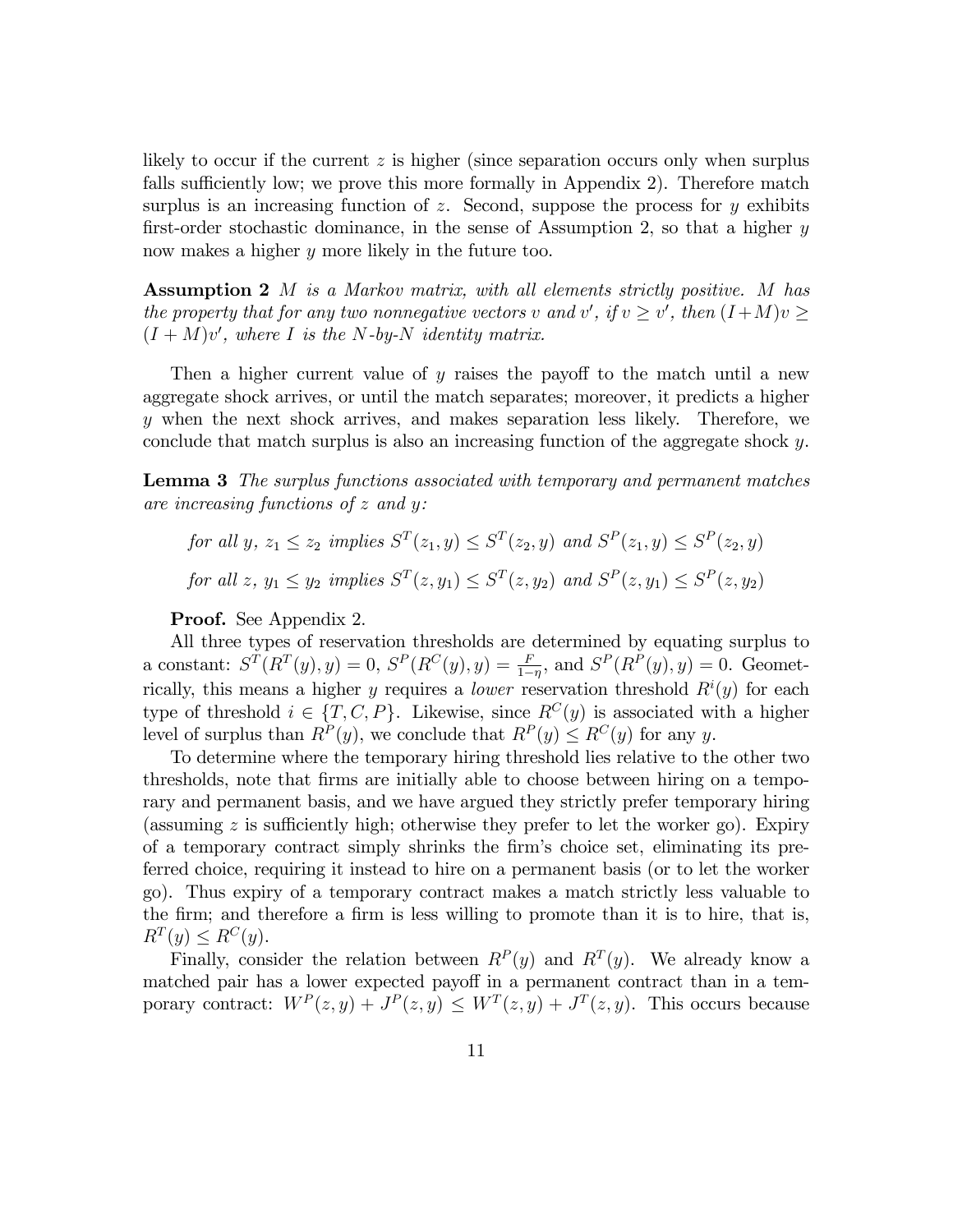some permanent relationships continue, in order to avoid paying the cost  $F$ , even when  $W^P(z, y) + J^P(z, y) \leq U(y)$ . But therefore separation occurs whenever the loss exceeds F, implying  $W^P(z, y) + J^P(z, y) + F \ge U(y)$  as long as a match continues. Thus, considering all future paths starting from a given state  $(z, y)$ , the payoff to a permanent contract is lowered along some realizations by an amount that never exceeds F, implying  $W^P(z, y) + J^P(z, y) + F \geq W^T(z, y) + J^T(z, y)$ . But therefore the surplus of a permanent contract, which includes  $F$ , is higher than that of a temporary contract evaluated in the same state:  $S^P(z, y) \geq S^T(z, y)$ . Thus given Lemma 2, together with the definition of the hiring thresholds  $S^P(R^P(y), y) = S^T(R^T(y), y) = 0$ , we must have  $R^P(y) \leq R^T(y)$ .

For notational simplicity we will often abbreviate  $R^i(y_j) \equiv R^i_j$  for  $i \in \{T, C, P\}$ and  $j \in \{1, 2, ..., N\}$ . Therefore we can summarize what we know about the reservation productivities as follows:

**Proposition 4** Assume y exhibits FOSD in the sense of Definition 1. Then each type  $i \in \{T, C, P\}$  of reservation threshold is a decreasing function of aggregate productivity:

$$
R_N^i \le R_{N-1}^i \le \dots \le R_1^i.
$$

Moreover, for each aggregate state  $y_i, j \in \{1, 2, ..., N\}$ , the firing threshold for permanent contracts lies below the hiring/firing threshold for temporary contracts, which lies below the promotion threshold:

$$
R_j^P \le R_j^T \le R_j^C.
$$

# 2.8 Employment and productivity dynamics

Once  $R^{P}(y)$ ,  $R^{C}(y)$ ,  $R^{T}(y)$ , and  $\theta(y)$  are known, we can simulate employment dynamics. In state y, unemployed workers become employed at rate  $(1-G(R^T(y)))\theta(y)q(\theta(y))$ . Conditional on idiosyncratic productivity shocks or the expiry of temporary contracts, continuation is determined by the reservation productivities. Also, whenever the aggregate state *decreases*  $(y(t) = y_i > y(t + dt) = y_i)$ , there is a noninfinitesimal mass of firing, as all temporary employees in the interval  $[R_i^T, R_j^T]$  and all permanent employees in the interval  $[R_i^P, R_j^P]$  suddenly separate.

Note that the probability of promotion and/or separation of a match with state  $(z, y)$  does not depend on the exact value of z; it only depends on where z lies relative to the reservation thresholds. We state this formally as Proposition 5a:

**Proposition 5** Consider an interval  $I = [R^a(y_j), R^b(y_k)]$  formed by two adjacent reservation thresholds, that is,  $a, b \in \{T, C, P\}$  and  $j, k \in \{1, 2, ..., N\}$ , with no other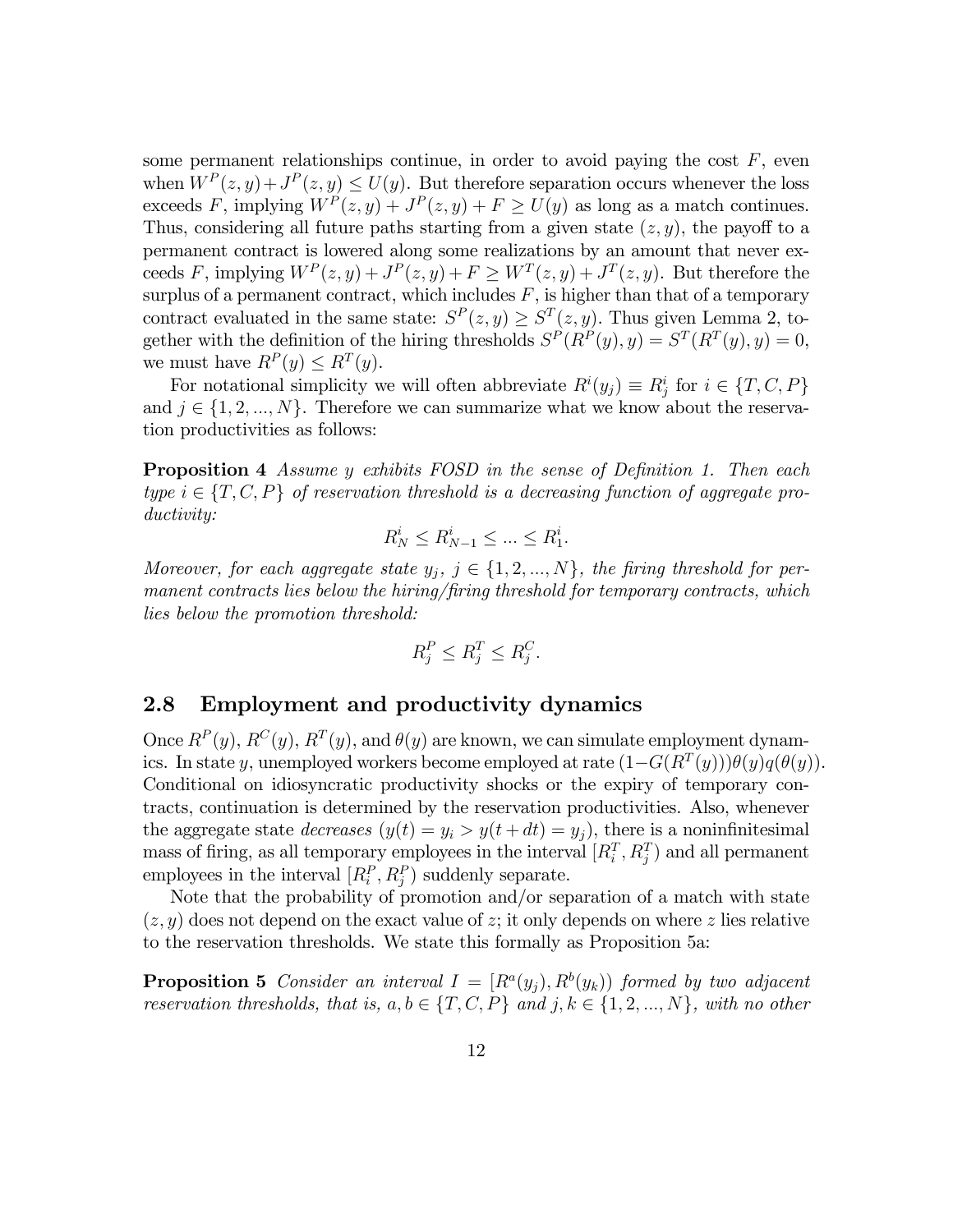reservation threshold between these two.

(a.) Consider two temporary matches i and j with productivities  $z_{it}$  and  $z_{jt}$  at time t. If  $z_{it} \in I$  and  $z_{jt} \in I$ , then matches i and j face the same probabilities of separation and promotion and of drawing any new productivity shock  $z'$ .

Let the number of temporary matches in interval I at time t be  $n_t^T(I) > 0$ . Then, in the limit as  $t \to \infty$ , the probability distribution of productivity among temporary matches has the following properties:

(b.) the density over z for temporary matches satisfying  $z \in I$  at t is  $G'(z)/n_t^T(I)$ ;

(c.) the average productivity of temporary matches in I at t is  $\int_{R^a(y)}^{R^b(y_k)}$  $R^a(y_k) \,\, z \frac{G'(z)}{n_t^T(I)}$  $rac{G'(z)}{n_t^T(I)}dz.$ 

Formulas analogous to  $(a)$ ,  $(b)$ , and  $(c)$  hold for permanent matches as well.

Parts (b) and (c) of the proposition show the simplest way to keep track of the distribution of employment and productivity over time. The probabilities of any given change in the state of a given match depend only on which pair of reservation produtivities match productivity lies between. Therefore to know how the productivity distribution is evolving it suffices to keep track of the mass of employment on each interval defined by two adjacent reservation thresholds.

Of course, we could analyze the dynamics of the model from any arbitrary initial productivity distribution; in this case there will initially be transition dynamics as the productivity distribution gradually converges to its long run form. But in the long run, the productivity distribution converges to a very simple form, as stated in Prop. 5a: the distribution of  $z$  on the interval between two adjacent reservation thresholds is just a truncated version of the *ex ante* productivity distribution  $G(z)$ .

The reason this proposition holds is that temporary matches entering any interval of this form are initially drawn from distribution  $G$ ; thereafter all transitions in employment status are conditional on z only insofar as they depend on which interval z lies in. Thus, while the overall distribution of productivity among job matches changes over time, due to the effects of aggregate shocks, nonetheless the form of the productivity distribution in the interval between any two adjacent reservation thresholds is always just a truncation of G. Keeping track of the mass of employment on each interval of this type therefore suffices to know the full productivity distribution at all times.

# 3 Steady state

Before addressing the full dynamics or our model, we next study steady state general equilibrium. Thus aggregate productivity takes a fixed value  $\bar{y}$ , and only idiosyncratic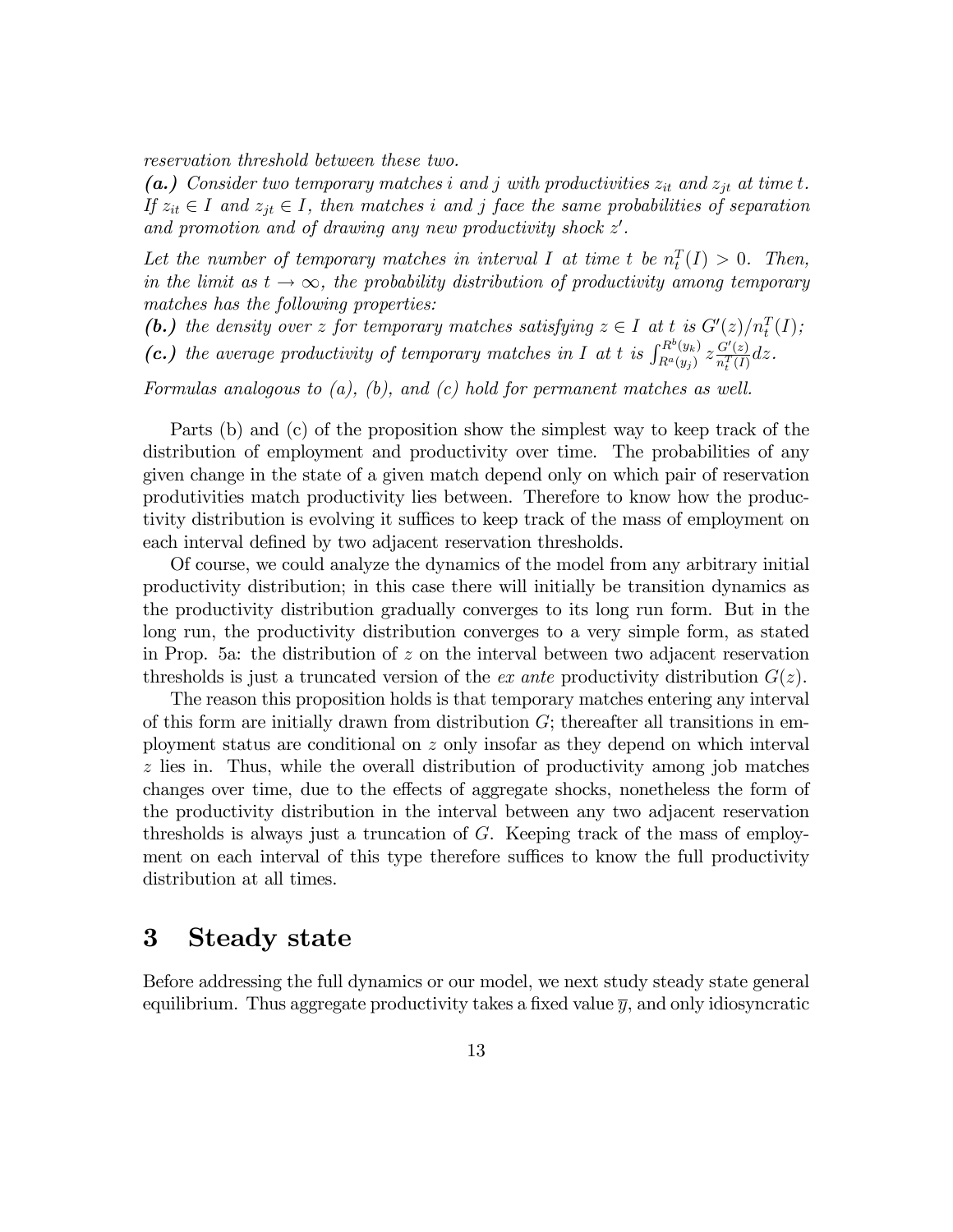productivity  $z$  is subject to shocks. We indicate steady state quantities by eliminating the argument y and adding the subscript ss.

## 3.1 Value functions

#### 3.1.1 Jobs

We begin by deriving the Bellman equations that govern the value functions of workers and Örms, and analyze the form of the surplus functions. The value of a temporary job,  $J_{ss}^T(z)$ , must satisfy the Bellman equation

$$
(r+\rho)J_{ss}^T(z) = z+\overline{y}-w_{ss}^T(z)+\delta \left[ \mathbf{1}(z \geq R_{ss}^C)J_{ss}^P(z) - J_{ss}^T(z) \right] + \lambda \left[ \int_{R_{ss}^T} J_{ss}^T(x)dG(x) - J_{ss}^T(z) \right]
$$

where  $\mathbf{1}(x)$  is an indicator function that equals one if x is true and zero otherwise. Note that the job value is discounted both by the pure rate of time preference  $r$  and by the rate  $\rho$  of retirement (which is simply treated as exit from the model). Besides earning income net of wages  $z + \overline{y} - w_{ss}^{T}(z)$  per period, the firm also anticipates that temporary contracts will expire with probability  $\delta$  per period, in which case the job becomes permanent if z exceeds the promotion threshold  $R_{ss}^C$ ; otherwise the job separates and has value  $V_{ss} = 0$ . Also, the firm expects idiosyncratic shocks to arrive at rate  $\lambda$ ; if the new level of productivity exceeds the threshold  $R_{ss}^T$  the match continues; otherwise it separates, yielding value  $V_{ss} = 0$ .

The intuition for the remaining Bellman equations is similar. The value of a permanent job satisfies

$$
(r+\rho)J_{ss}^P(z) = z + \overline{y} - w_{ss}^P(z) + \lambda \left[ \int_{R_{ss}^P} J_{ss}^P(x) dG(x) - G(R_{ss}^P) F - J_{ss}^P(z) \right].
$$

#### Firms' match surplus

We allow for free entry, so the the value of a vacancy is  $V_{ss} = 0$ , and therefore the firm's surplus from a temporary job is just the value of that job,  $J_{ss}^T(z)$ . Simplifying our earlier equation,

$$
(r + \rho + \delta + \lambda) J_{ss}^T(z) = z + \overline{y} - w_{ss}^T(z) + \delta \mathbf{1}(z \ge R_{ss}^C) J_{ss}^P(z) + \lambda \int_{R_{ss}^T} J_{ss}^T(x) dG(x).
$$

Since the outside option of a firm with a permanent contract is the payment of the firing cost (i.e. the value  $-F$ ), the surplus associated with a permanent job is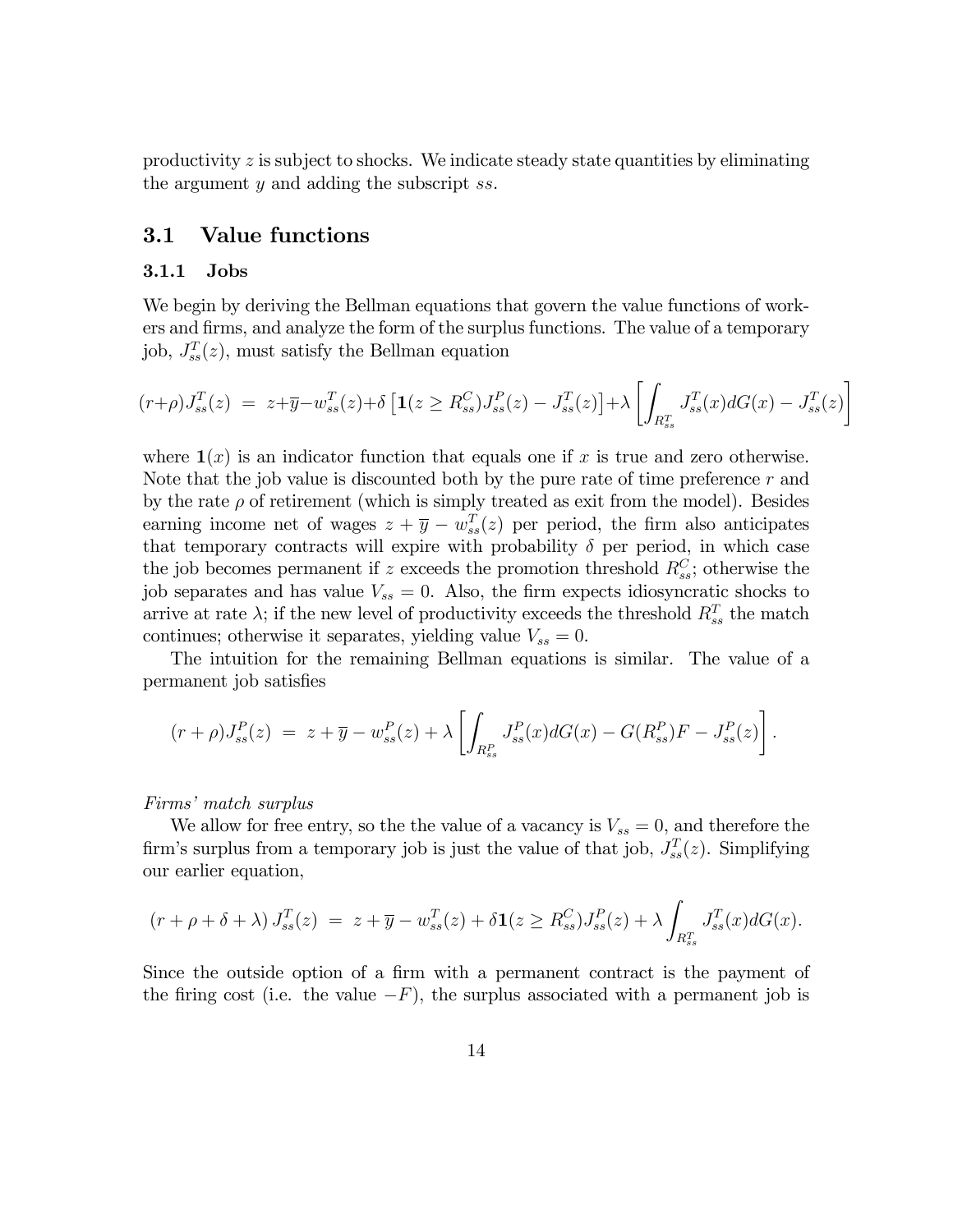$J_{ss}^{P}(z) + F$ . Rearranging our earlier equation, we obtain

$$
(r + \rho + \lambda) \left( J_{ss}^P(z) + F \right) = z + \overline{y} - w_{ss}^P(z) + \lambda \int_{R_{ss}^P} J_{ss}^P(x) dG(x) + \left[ r + \rho + \lambda (1 - G(R_{ss}^P)) \right] F
$$

where  $(1 - G(R_{ss}^P)) = prob(z' \le R_{ss}^P)$  is the probability of continuation after a new idiosyncratic shock  $z'$ .

#### 3.1.2 Workers

A worker's value of employment under a temporary contract must satisfy

$$
(r+\rho)W_{ss}^{T}(z) = w_{ss}^{T}(z) + \delta \left[ \mathbf{1}(z \geq R_{ss}^{C})W_{ss}^{P}(z) + \mathbf{1}(z < R_{ss}^{C})U - W_{ss}^{T}(z) \right] + \lambda \left[ \int_{R_{ss}^{T}} W_{ss}^{T}(x) dG(x) + G(R_{ss}^{T}) U_{ss} - W_{ss}^{T}(z) \right]
$$

where

$$
(r+\rho)W_{ss}^{P}(z) = w_{ss}^{P}(z) + \lambda \left[ \int_{R_{ss}^{P}} W_{ss}^{P}(x) dG(x) + G(R_{ss}^{P}) U_{ss} - W_{ss}^{P}(z) \right]
$$

is the value of permanent employment, and

$$
(r+\rho)U_{ss} = b + \theta_{ss}q(\theta_{ss})\int_{R_{ss}^T}^{\infty} (W_{ss}^T(z) - U_{ss}) dG(z)
$$

is the value of unemployment.

#### Workers' match surplus

A worker's surplus from a temporary job is  $W_{ss}^T(z) - U_{ss}$ . Rearranging the previous equations, we obtain

$$
(r + \rho + \delta + \lambda) \left( W_{ss}^T(z) - U_{ss} \right) = w_{ss}^T(z) - b - \theta_{ss} q(\theta_{ss}) \int_{R_{ss}^T}^{\infty} \left( W_{ss}^T(x) - U_{ss} \right) dG(x)
$$

$$
+ \delta \mathbf{1}(z \ge R_{ss}^C) \left( W_{ss}^P(z) - U_{ss} \right) + \lambda \int_{R_{ss}^T} \left( W_{ss}^T(x) - U_{ss} \right) dG(x)
$$

Likewise, the surplus from a permanent job is  $W_{ss}^P(z) - U_{ss}$ , which satisfies

$$
(r + \rho + \lambda) \left( W_{ss}^P(z) - U_{ss} \right) = w_{ss}^P(z) - b - \theta_{ss} q(\theta_{ss}) \int_{R_{ss}^T}^{\infty} \left( W_{ss}^T(x) - U_{ss} \right) dG(x) + \lambda \int_{R_{ss}^P} \left( W_{ss}^P(x) - U_{ss} \right) dG(x)
$$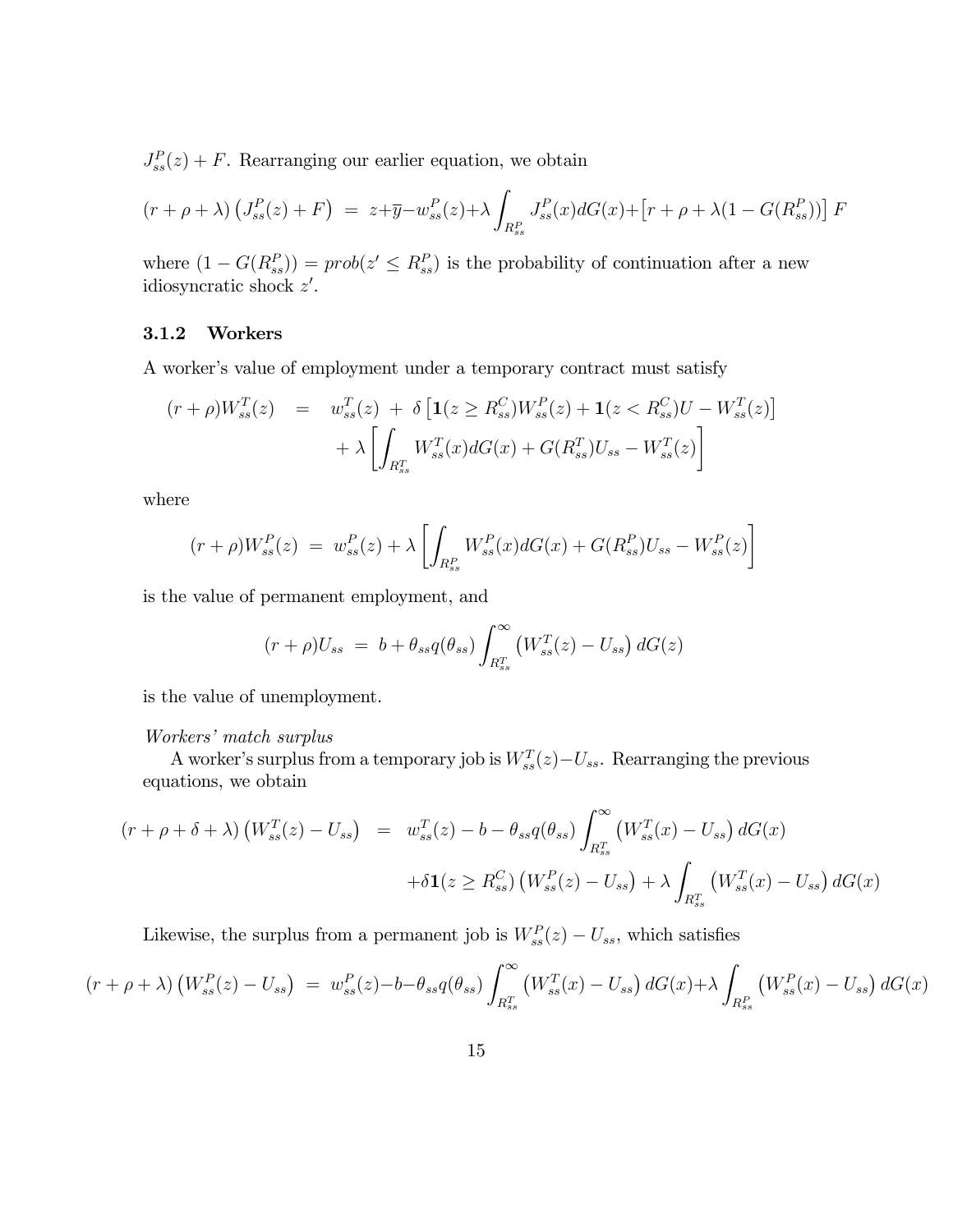### 3.2 Surplus functions

It now simplifies the analysis to combine all these Bellman equations and focus only on total match surplus. We can also use the zero-profit condition  $(1)$  on vacancies to substitute as follows:

$$
\theta_{ss}q(\theta_{ss})\int_{R_{ss}^T}^{\infty} \left(W_{ss}^T(x) - U_{ss}\right)dG(x) = \theta_{ss}q(\theta_{ss})\eta \int_{R_{ss}^T}^{\infty} S_{ss}^T(x)dG(x) = \eta c\theta_{ss}/(1-\eta).
$$

Summing our previous expressions for firms' and workers' surplus, the Bellman equations governing total match surplus for temporary and permanent jobs are

$$
(r + \rho + \lambda + \delta) S_{ss}^T(z) = z + \overline{y} - b - \frac{\eta c \theta_{ss}}{1 - \eta} + \delta \mathbf{1}(z \ge R_{ss}^C) \left( S_{ss}^P(z) - F \right) + \lambda \int_{R_{ss}^T} S_{ss}^T(x) dG(x), \tag{5}
$$

$$
(r+\rho+\lambda) S_{ss}^P(z) = z+\overline{y}-b+(r+\rho)F - \frac{\eta c\theta_{ss}}{1-\eta} + \lambda \int_{R_{ss}^P} S_{ss}^P(x)dG(x). \tag{6}
$$

The key point to notice here is that we can take derivatives through (5)-(6) with respect to z at most points, except at  $R_{ss}^C$ , where (5) implies a sudden change in slope. Differentiating, we find that  $S_{ss}^P(z)$  is linear, and  $S_{ss}^T(z)$  is piecewise linear. The slopes are

$$
\frac{dS_{ss}^{T}(z)}{dz} = \begin{cases} \frac{1}{r+\rho+\lambda+\delta}, & z < R_{ss}^{C} \\ \frac{1}{r+\rho+\lambda}, & z \ge R_{ss}^{C} \\ \frac{dS_{ss}^{P}(z)}{dz} = \frac{1}{r+\rho+\lambda} \end{cases}
$$

In addition to a change in slope, (5) shows that the surplus of a temporary match is discontinuous at  $z = R_{ss}^C$ . Note that  $J_{ss}^P(R_{ss}^C) = 0$  implies  $S_{ss}^P(R_{ss}^C) - F = \frac{\eta}{1-\eta}$  $\frac{\eta}{1-\eta}F$ . Plugging this formula into (5), the jump in  $S_{ss}^T(z)$  at  $z = R_{ss}^C$  equals  $(r + \rho + \lambda + \delta)^{-1} \frac{\delta \eta}{1 - \lambda}$  $\frac{\partial \eta}{1-\eta}F$ . This discontinuity represents the sudden decrease in the pair's joint value as  $z$  falls below  $R^{C}(y)$ , because of the inefficient elimination of promotion below this value of z.

Putting all this information together, and setting  $S_{ss}^P(R_{ss}^P) = S_{ss}^T(R_{ss}^T) = 0$ , we can write the surplus functions explicitly conditional on the reservation productivities:

$$
S_{ss}^{T}(z) = \begin{cases} \frac{z - R_{ss}^{T}}{r + \rho + \lambda + \delta}, & z < R_{ss}^{C} \\ \frac{R_{ss}^{C} - R_{ss}^{T} + \delta \eta F / (1 - \eta)}{r + \rho + \lambda + \delta} + \frac{z - R_{ss}^{C}}{r + \rho + \lambda}, & z \ge R_{ss}^{C} \end{cases}
$$
(7)

$$
S_{ss}^{P}(z) = \frac{z - R_{ss}^{P}}{r + \rho + \lambda} \tag{8}
$$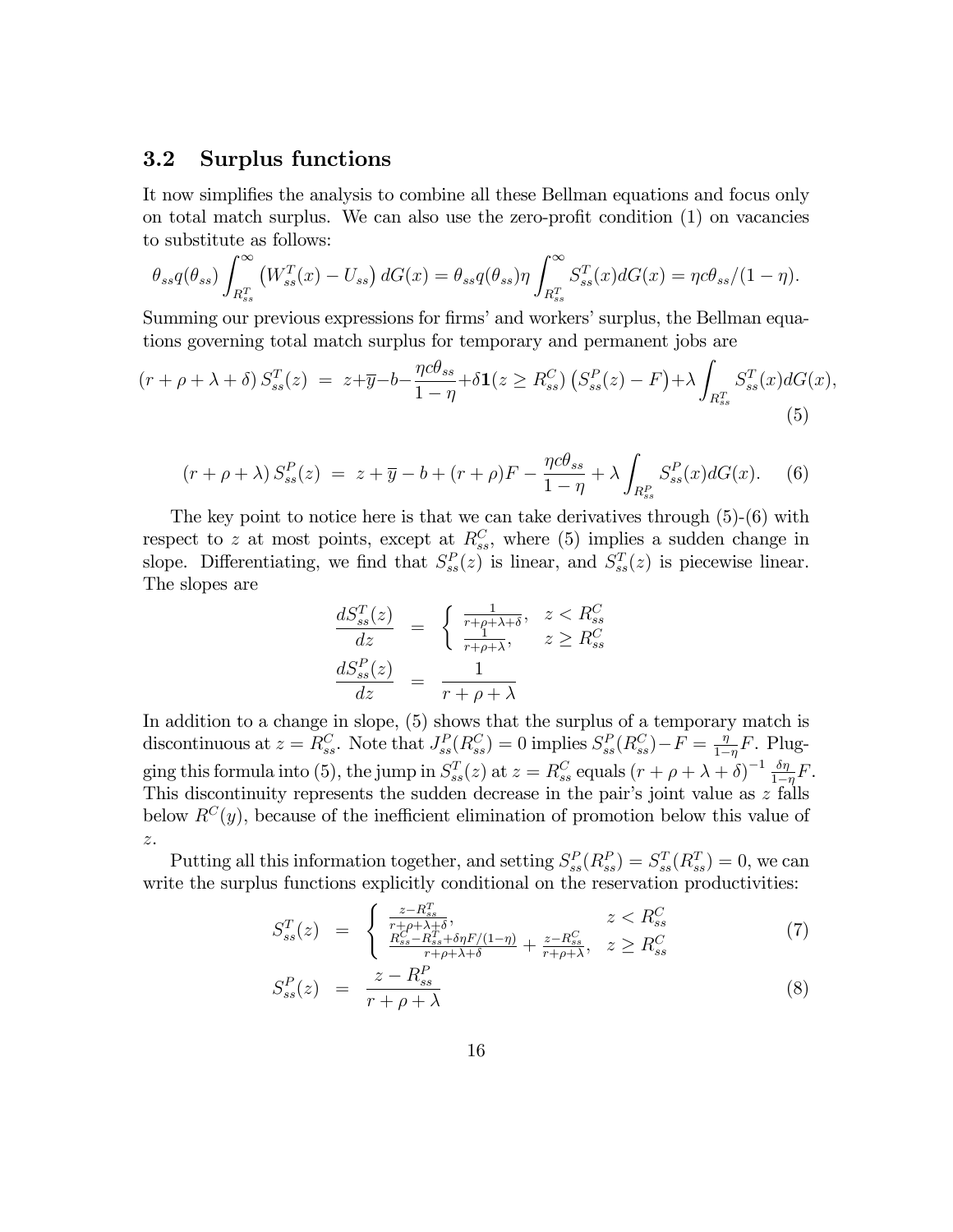### 3.3 Steady state equilibrium

Equilibrium requires that the job creation and destruction equations  $(1)-(4)$  be satisfied when we plug in the Bellman equations  $(5)-(6)$  that define the surplus. The steady state job creation equation is simply

$$
\frac{c}{q(\theta_{ss})} = (1 - \eta) \int_{R_{ss}^T} S_{ss}^T(x) dG(x) \tag{9}
$$

Next, since we know that  $R^{T}(y) < R^{C}(y)$  for any y, we have  $\mathbf{1}(z \geq R_{ss}^{C}) = 0$  at  $z = R_{ss}^T$ . Therefore the  $\delta$  term cancels out of the job destruction condition for temporary workers, leaving

$$
0 = R_{ss}^T + \overline{y} - b - \frac{\eta c \theta_{ss}}{1 - \eta} + \lambda \int_{R_{ss}^T} S_{ss}^T(x) dG(x).
$$
 (10)

The steady state job destruction condition for permanent workers is

$$
0 = R_{ss}^P + \overline{y} - b + (r + \rho) F - \frac{\eta c \theta_{ss}}{1 - \eta} + \lambda \int_{R_{ss}^P} S_{ss}^P(x) dG(x).
$$
 (11)

Finally, the equation for the promotion threshold can be written as

$$
(r+\rho+\lambda)\frac{F}{1-\eta} = R_{ss}^C + \overline{y} - b + (r+\rho)F - \frac{\eta c\theta_{ss}}{1-\eta} + \lambda \int_{R_{ss}^P} S_{ss}^P(s)dG(x). \tag{12}
$$

but it is simpler to subtract this equation from (11) and thus replace it by

$$
R_{ss}^{C} = R_{ss}^{P} + (r + \rho + \lambda) \frac{F}{1 - \eta}
$$
\n(13)

These equations can be simplified further by plugging the explicit surplus formulas (7)-(8) into the integrals on the right-hand side, leaving just four unknowns  $R_{ss}^T$ ,  $R_{ss}^C$ ,  $R_{ss}^P$ , and  $\theta_{ss}$ . Thus steady state equilibrium can be calculated by solving the system of four equations in four unknowns  $(9)-(10)^5$ 

<sup>&</sup>lt;sup>5</sup>It might seem easier to plug  $(7)-(8)$  directly into the job destruction equations  $(2)-(4)$ . However, by doing this, all information about the post-hiring productivity distribution  $G(z)$  is lost. That is,  $G(z)$  enters the Bellman equations (5)-(6) but not the explicit formulas (7)-(8). Therefore (7)-(8) are necessary but not sufficient conditions to determine the equilibrium surplus functions.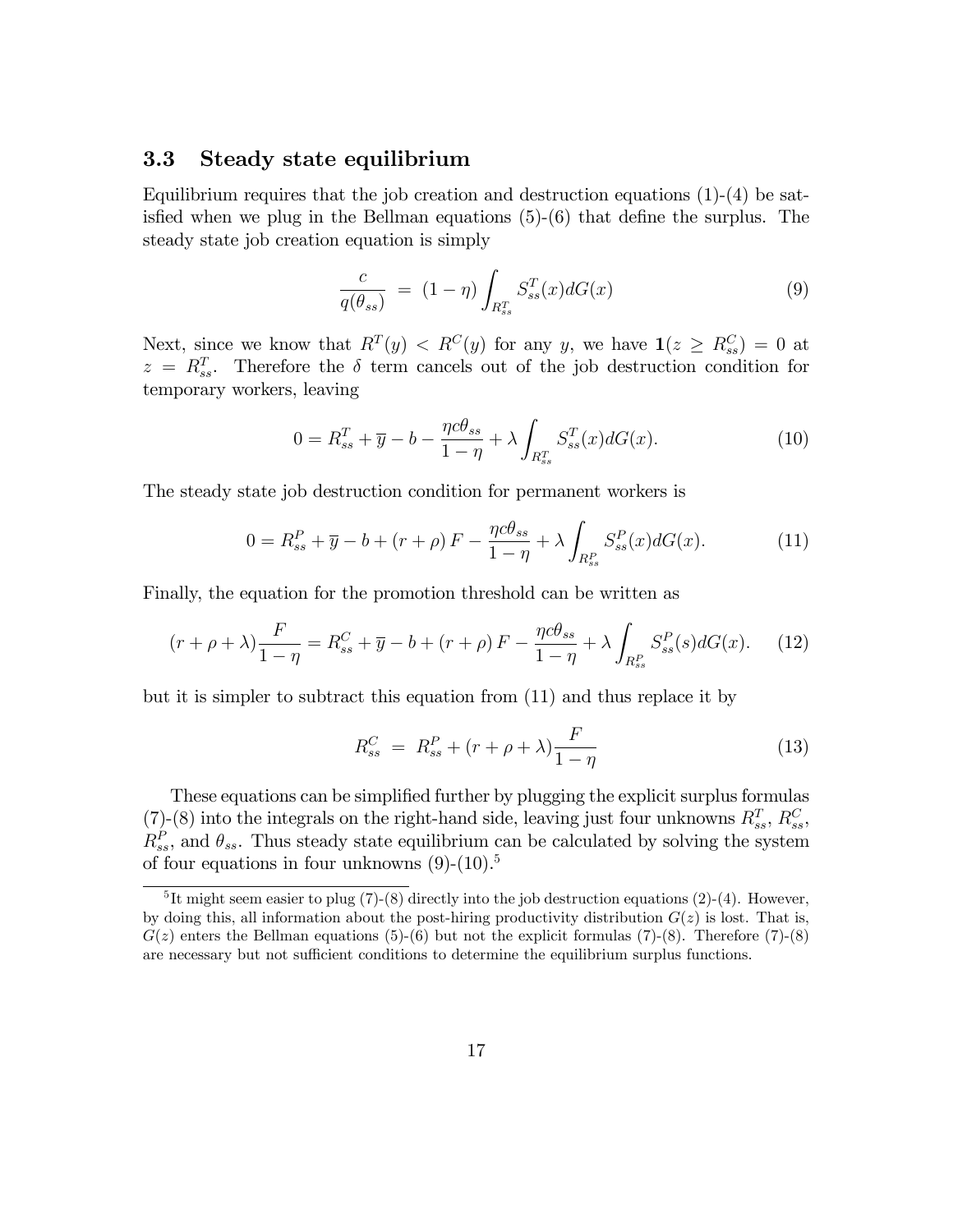#### 3.4 Steady state employment

Given  $R_{ss}^P$ ,  $R_{ss}^C$ ,  $R_{ss}^T$ , and  $\theta_{ss}$ , we can also calculate employment. By Prop. 5, we conclude that steady state productivity distribution for temporary workers is just the underlying distribution  $G$ , truncated at  $R_{ss}^T$ . Using this fact, the transitional dynamics in the absence of aggregate shocks are:

$$
\dot{n}_t^T = \theta_{ss} q(\theta_{ss}) (1 - G(R_{ss}^T)) u_t - (\rho + \delta + \lambda G(R_{ss}^T)) n_t^T \n\dot{n}_t^P = \delta \frac{1 - G(R_{ss}^C)}{1 - G(R_{ss}^T)} n_t^T - (\rho + \lambda G(R_{ss}^P)) n_t^P
$$

where

$$
u_t = 1 - n_t^T - n_t^F
$$

at all times.

In steady state, the Örst two equations imply

$$
n_{ss}^{T} = \frac{\theta_{ss}q(\theta_{ss})(1 - G(R_{ss}^{T}))}{\rho + \delta + \lambda G(R_{ss}^{T})} u_{ss}
$$

$$
n_{ss}^{P} = \frac{\delta(1 - G(R_{ss}^{C}))}{(\rho + \lambda G(R_{ss}^{P})) (1 - G(R_{ss}^{T}))} n_{ss}^{T}
$$

Note that in principle we may find  $R_{ss}^P < 0$ , so that  $G(R_{ss}^P) = 0$ . Thus the last equation shows that the stock of permanent employees can be infinitely larger than the stock of temporary employees unless there is a nonzero flow of retirement ( $\rho > 0$ ). Therefore considering  $\rho > 0$  allows us to explore a larger parameter space— in particular, it implies a well-defined steady state even with large values of  $F$  which firms never or almost never choose to pay. Finally, plugging these equations into the identity  $u_{ss} = 1 - n_{ss}^T - n_{ss}^P$ , steady state unemployment is

$$
u_{ss} = \frac{\rho + \delta + \lambda G(R_{ss}^T)}{\rho + \delta + \lambda G(R_{ss}^T) + \theta_{ss}q(\theta_{ss})\left[1 - G(R_{ss}^T) + \frac{\delta(1 - G(R_{ss}^C))}{\rho + \lambda G(R_{ss}^T)}\right]}
$$

### 3.5 Calibration

Parameters are given in Table 1. We calibrate our model on a monthly frequency. The real interest rate is set to 2\% per annum, or  $r = 0.0017$  per month. The exogenous retirement rate,  $\rho$ , is set to 0.0021, which implies that a worker who does not experience endogenous separations can expect to stay on the same job for 40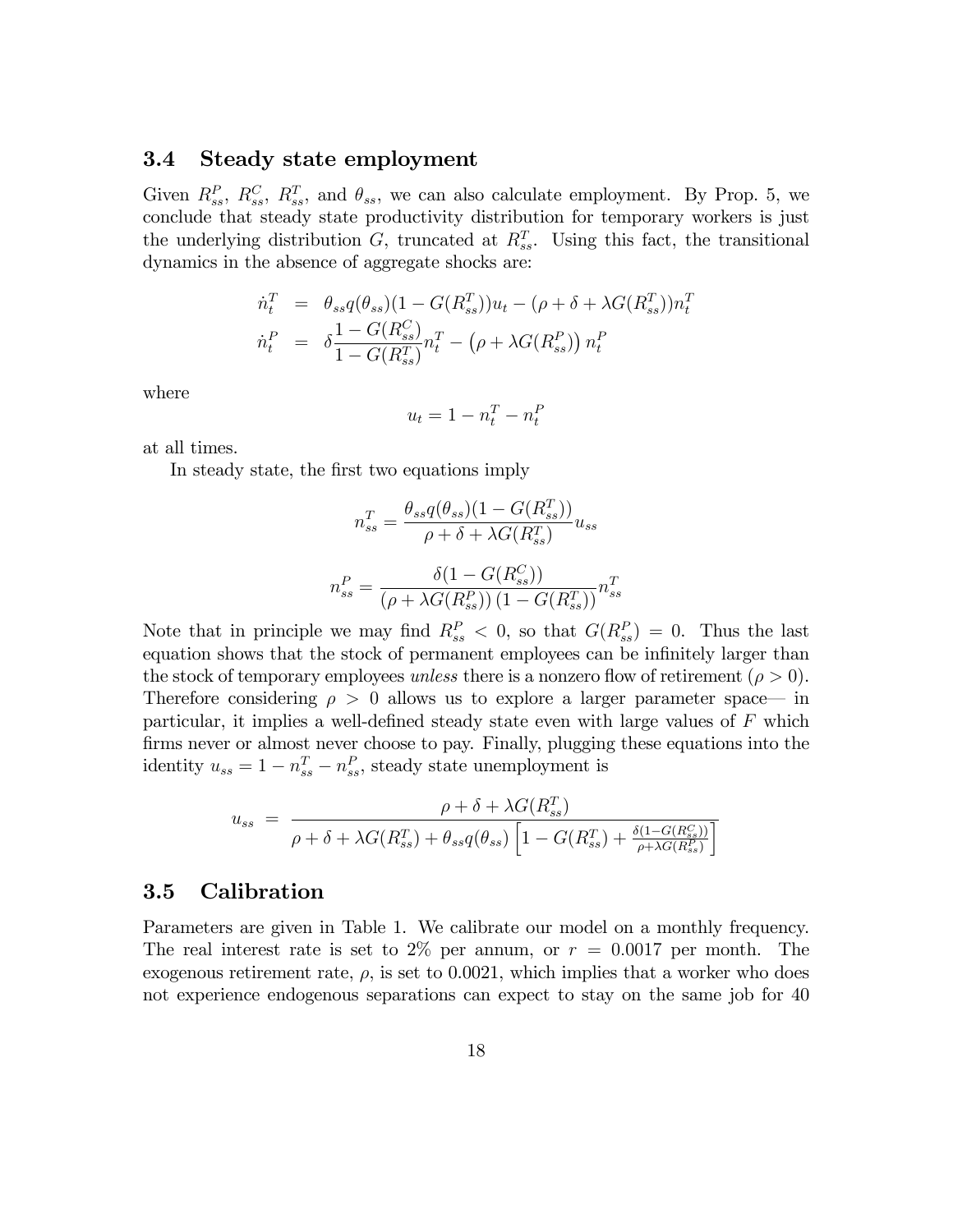| Description                            | Parameter        | Value    |
|----------------------------------------|------------------|----------|
| Real interest rate                     | $\boldsymbol{r}$ | 0.0017   |
| Rate of retirement and rebirth         | $\rho$           | 0.0021   |
| Matching and bargaining                |                  |          |
| Vacancy posting cost                   | $\mathcal{C}$    | 0.3Ez    |
| Unemployment elasticity of matching    | $\epsilon$       | 0.5      |
| Coefficient of matching function       | $\chi$           | 0.3985   |
| Worker bargaining power                | $\eta$           | 0.5      |
| <i>Aggregate productivity</i>          |                  |          |
| Unemployment productivity              | b                | 0.8Ez    |
| Mean aggregate productivity            | $E_{y}$          | 0        |
| Transition rate to recession from boom | $\mu_{1 2}$      | 0.05     |
| Transition rate to boom from recession | $\mu_{2 1}$      | 0.1      |
| Productivity decrement in recession    | $y_1 - Ey$       | $-0.04$  |
| Productivity increment in boom         | $y_2 - Ey$       | 0.02     |
| Idiosyncratic productivity             |                  |          |
| Arrival rate of idiosyncratic shocks   | $\lambda$        | 0.0203   |
| Standard deviation of $\log z$         | $\sigma_z$       | 0.0785   |
| Mean of $\log z$                       | $\mu_{z}$        | 0        |
| Policy                                 |                  |          |
| Firing cost for permanent jobs         | $\,F$            | 1.9366Ez |
| Temporary contract expiry rate         | $\delta$         | 0.0417   |

Table 1: Baseline parameterization

years. For most of our sample period, the Spanish labor legislation established that a certain worker could not stay in the same firm under a succession of temporary contracts for more than two years. We thus set the expiry rate,  $\delta$ , to 1/24.

In the absence of direct evidence on the Spanish matching function, we draw from estimates for other European countries and set the elasticity of the matching function with respect to unemployment,  $\varepsilon$ , to 0.5.<sup>6</sup> Following standard practice, we assume that the Hosios (1990) condition for efficient job creation holds, which implies setting the workers' bargaining power parameter,  $\eta$ , equal to  $\varepsilon$ .

Parameters  $c$  and  $b$  are set relative to the steady-state equilibrium cross-sectional average of worker productivity,  $Ez$ . We set the cost of posting a vacancy,  $c$ , to 0.30 of average worker productivity, which is roughly the midpoint of estimates suggested

 ${}^{6}$ See e.g. Petrongolo and Pissarides (2001).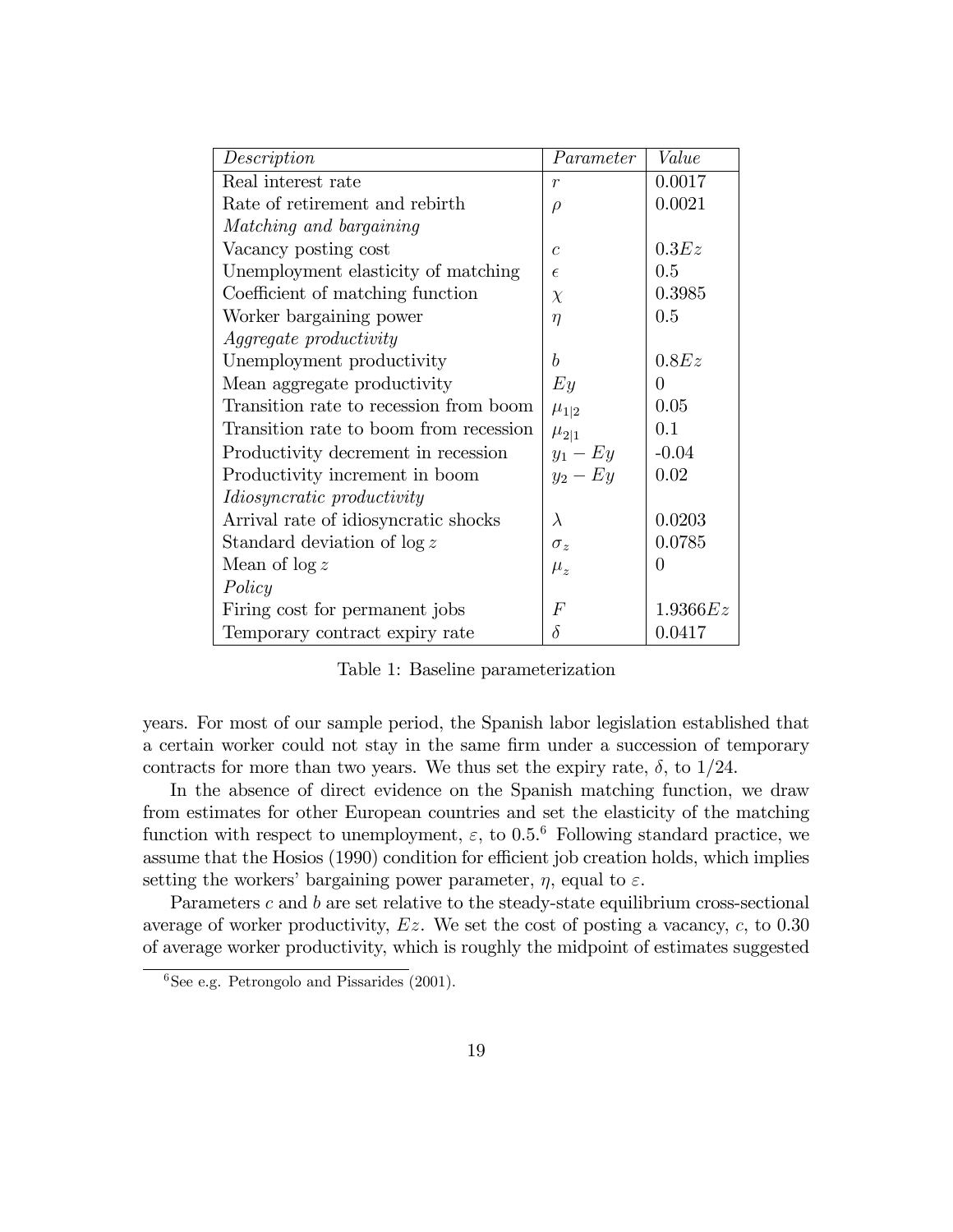in the literature.<sup>7</sup> Regarding the income flow in unemployment,  $b$ , the consensus estimate for the US is  $70\%$  of average worker productivity.<sup>8</sup> Since unemployment protection is more generous in Spain than in the US, we instead set b to 80% of average worker productivity.<sup>9</sup>

No direct microeconomic evidence exists for the remaining Öve parameters, namely the non-transfer component of firing costs  $(F)$ , the scale parameter in the matching function  $(\chi)$ , and the parameters governing the arrival rate, mean and standard deviation of idiosyncratic productivity shocks  $(\lambda, \mu \text{ and } \sigma, \text{ respectively})$ . Following standard practice,  $\mu = E(\log(z))$  is normalized to 0. The remaining four parameters are calibrated using macroeconomic data. In particular, we use quarterly data from the Spanish Encuesta de Población Activa (EPA) to construct series for the stocks of temporary and permanent employment as fractions of the active population, as well as for the quarterly transition probabilities between unemployment and temporary employment, and between permanent employment and unemployment. Our sample period is  $2001:Q1-2008:Q3<sup>10</sup>$  We then take sample averages of our four series and find the values of F,  $\chi$ ,  $\lambda$  and  $\sigma$  for which the steady state values  $n_{ss}^T$ ,  $n_{ss}^P$ ,  $\theta_{ss}q(\theta_{ss})[1-G(R_{ss}^T)]$  and  $\lambda G(R_{ss}^P)$  are all exactly equal to the sample average of their corresponding empirical counterpart.<sup>11</sup> This method delivers values of  $F = 3.1$ times average monthly worker productivity (i.e. about one fourth of average annual worker productivity),  $\chi = 0.315$ ,  $\lambda = 0.02$  (which implies that idiosyncratic shocks

<sup>7</sup>Shimer (2005) proposes a value of 0.213, whereas Hall and Milgrom (2008) use a value of 0.43, in both cases as a fraction of average worker productivity.

<sup>8</sup>See e.g. Hall and Milgrom (2008) and Pissarides (2009). As in those papers, we refer to the average productivity in equilibrium among employed workers, not the mean of the ex ante distribution G.

 $9$ Unemployment protection in general includes not only statutory benefits, but also other social mechanisms, such as extended family networks, which Bentolila and Ichino (2008) argue provide higher protection in Mediterranean countries.

<sup>&</sup>lt;sup>10</sup>The EPA divides the active population in four groups: non-salaried workers, temporary salaried workers, permanent salaried workers, and unemployed workers. Since our model does not include the first group, we assign them to the second and third groups using the same weights as those of temporary and permanent workers in total salaried employment. This way, our empirical rates of unemployment and temporary employment (the latter defined as the share of temporary workers in total salaried employment) remain unchanged.

Also, as is well known, quarterly data on transition rates suffer from aggregation bias (see e.g. Shimer 2008), such that monthly rates are considerably higher than what results from dividing quarterly rates by three. For this reason, in order to obtain estimates of monthly transition rates we rescale the quarterly transition rates by  $2/3$ , rather than simply by  $1/3$ .

 $11$ Notice that, given the latter four steady state values, the other two transition probabilities in our model (temporary employment to unemployment and to permanent employment, respectively) are pinned down by the steady state laws of motion in our model.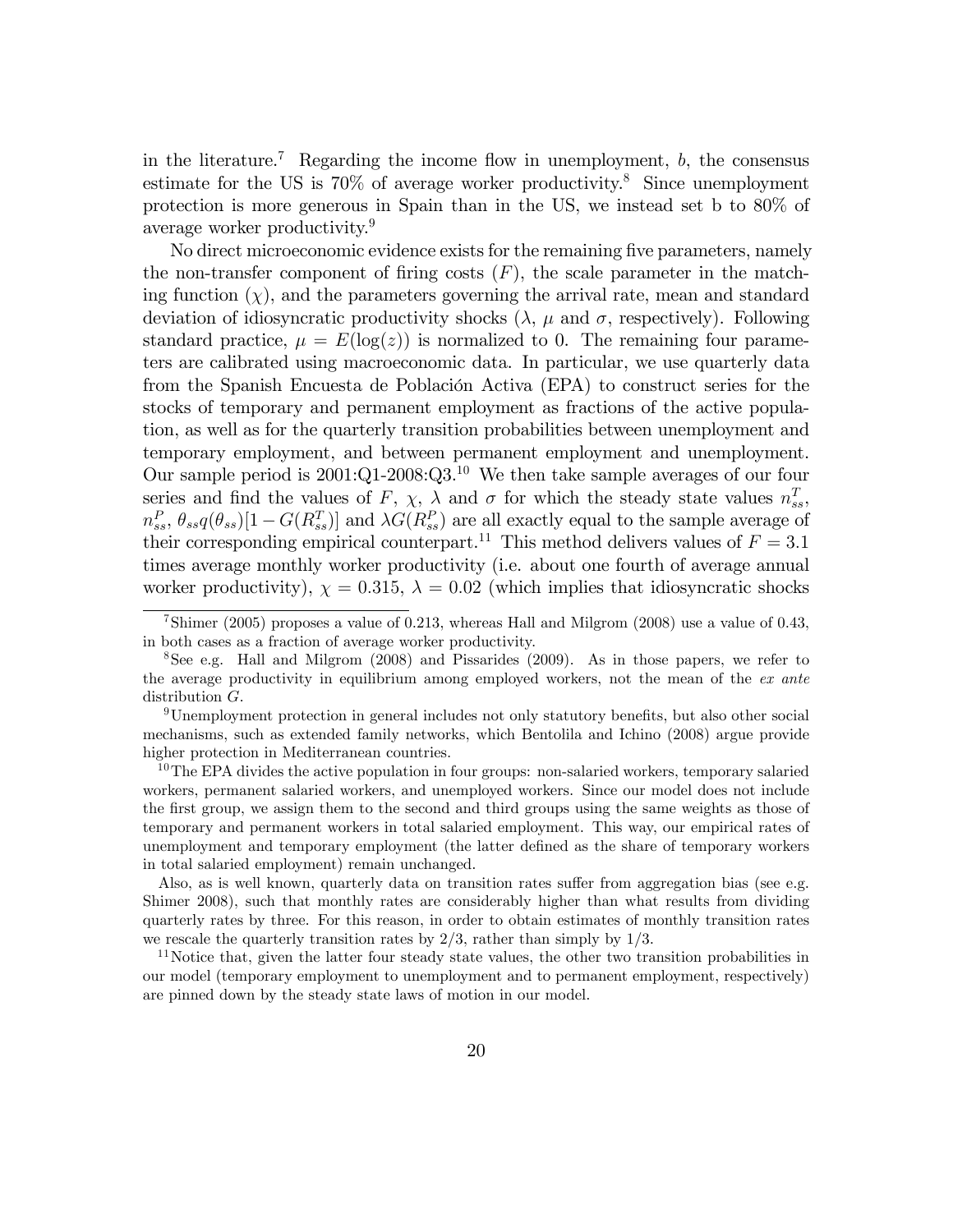

Figure 1: Steady state: surplus functions and distribution function

arrive approximately every four years on average) and  $\sigma = 0.126$ .

# 3.6 Steady state effects of dual labor markets

#### 3.6.1 Surplus functions

Figure 1 illustrates the steady state surplus function under the baseline calibration. The surplus for permanent workers is shown in blue; that of temporary workers is in green. Permanent workers' surplus function lies above that of temporary workers; even though permanent contracts have a lower expected payoff, their surplus is higher since it is calculated relative to a lower outside option for the firm.

The reservation thresholds are highlighted with red stars. As we showed earlier, the order of the thresholds is  $R^P \le R^T \le R^C$ ; also, we see a discontinuity in the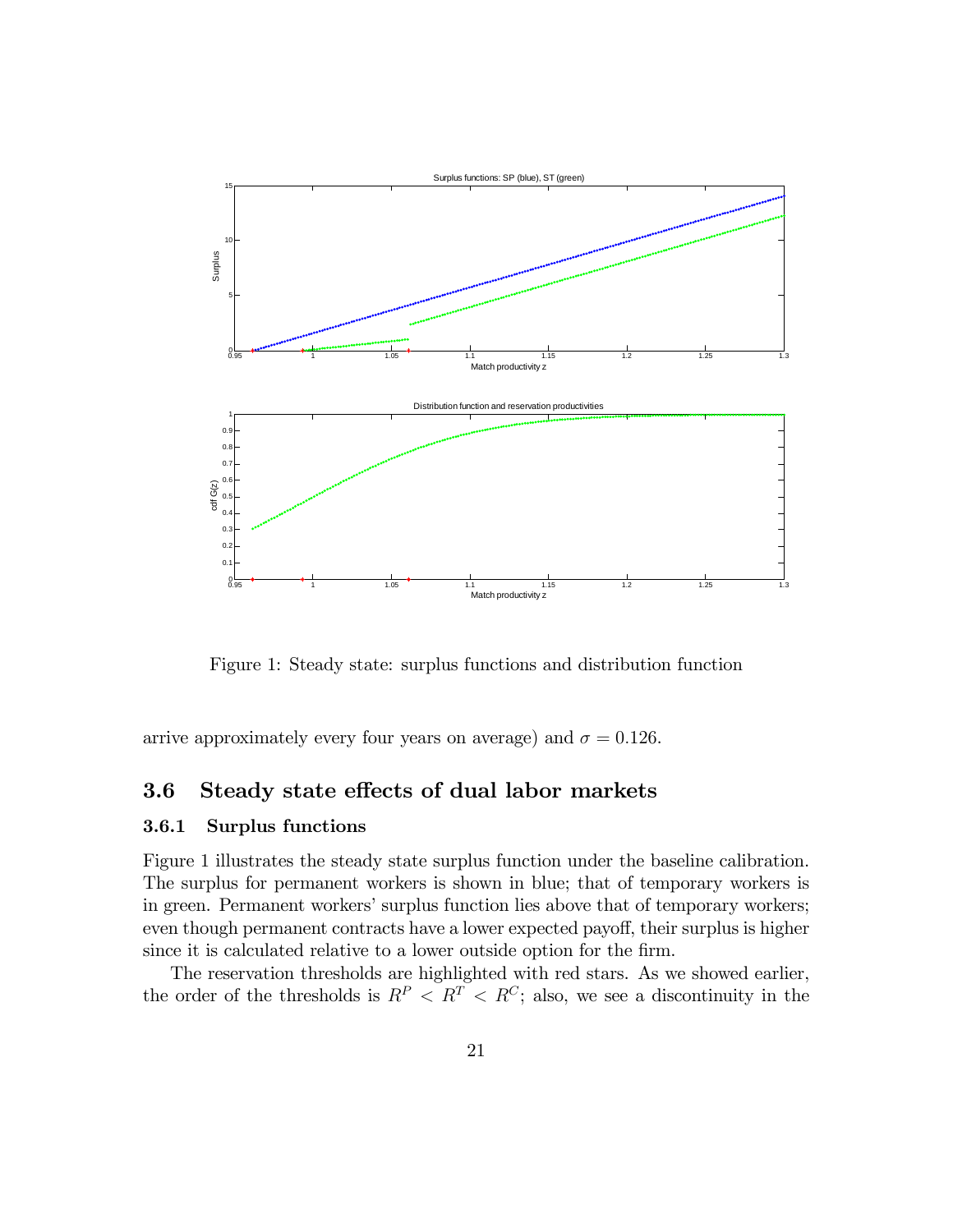surplus for temporary workers at  $R^C$ , due to the pairwise inefficiency of separation. For comparison, the lower panel shows the cumulative distribution function of idiosyncratic shocks z. We see that somewhat more than half of new matches result in a hire  $(G(R^T) = 0.465)$ . On the other hand, promotion to permanence is much more selective: promoted workers come from the top fifth of the unconditional distribution of idiosyncratic productivity  $(G(R^C) = 0.774)$ , which is roughly the top two fifths of the distribution of productivity among temporary employees  $(\frac{1-G(R^C)}{1-G(R^T)} = 0.422)$ .

#### 3.6.2 Comparative statics

Figures 2 and 3 show how the steady state equilibrium is affected by the two main policy parameters,  $F$  and  $\delta$ , and also how these policies interact with the arrival rate  $\lambda$  of idiosyncratic shocks. Dots differ by 10%; the graphs show the effects of changing F and  $\delta$  by  $\pm 30\%$  around their baseline levels. Changes in  $\lambda$  range from  $-20\%$  (blue) to  $+20\%$  (magenta); red dots represent the baseline value of  $\lambda$ .

Several aspects of Figure 2 illustrate the familiar Önding that increased Öring costs make the labor market more "sclerotic", slowing down labor market flows, but with an ambiguous effect overall on the unemployment rate. In the second row, we see that  $R^P$  decreases with F, whereas  $R^C$  increases—firms are less willing to fire permanent workers when firing costs are high, but they are also less willing to promote them to permanence. Therefore the overall flow into and out of permanent jobs is much slower when F is large. Sclerosis can also be seen in the effect on  $q(\theta)$ : higher firing costs lower vacancy formation and labor market tightness (and hence  $q(\theta)$  increases).

On the other hand, since higher Öring costs make Örms less willing to contract permanent workers, they also become less selective about which temporary workers they hire. Therefore  $R^T$  decreases with F. This effect is strong enough so that unemployed workers' probability of reemployment,  $\theta q(\theta)(1 - G(R^T))$ , rises even as workers' matching probability  $\theta q(\theta)$  falls. Thus, the flip side of greater "sclerosis" of permanent jobs is greater "churning" of temporary jobs, as both the rate of creation and destruction of temporary jobs increases with  $F$ .

The overall result, at the baseline calibration of  $\lambda$ , is that changing F has little effect on unemployment. However, with lower  $\lambda$  (blue dots), higher firing costs raise unemployment, as an increasing fraction of total employment is shifted into temporary contracts with little prospect of eventual promotion. At the opposite extreme, with a higher  $\lambda$ , the current value of idiosyncratic productivity is less important, making firms less selective about all contract types. In particular, with high  $\lambda$  the fraction of permanent workers fired after an idiosyncratic shock falls from  $30\%$  to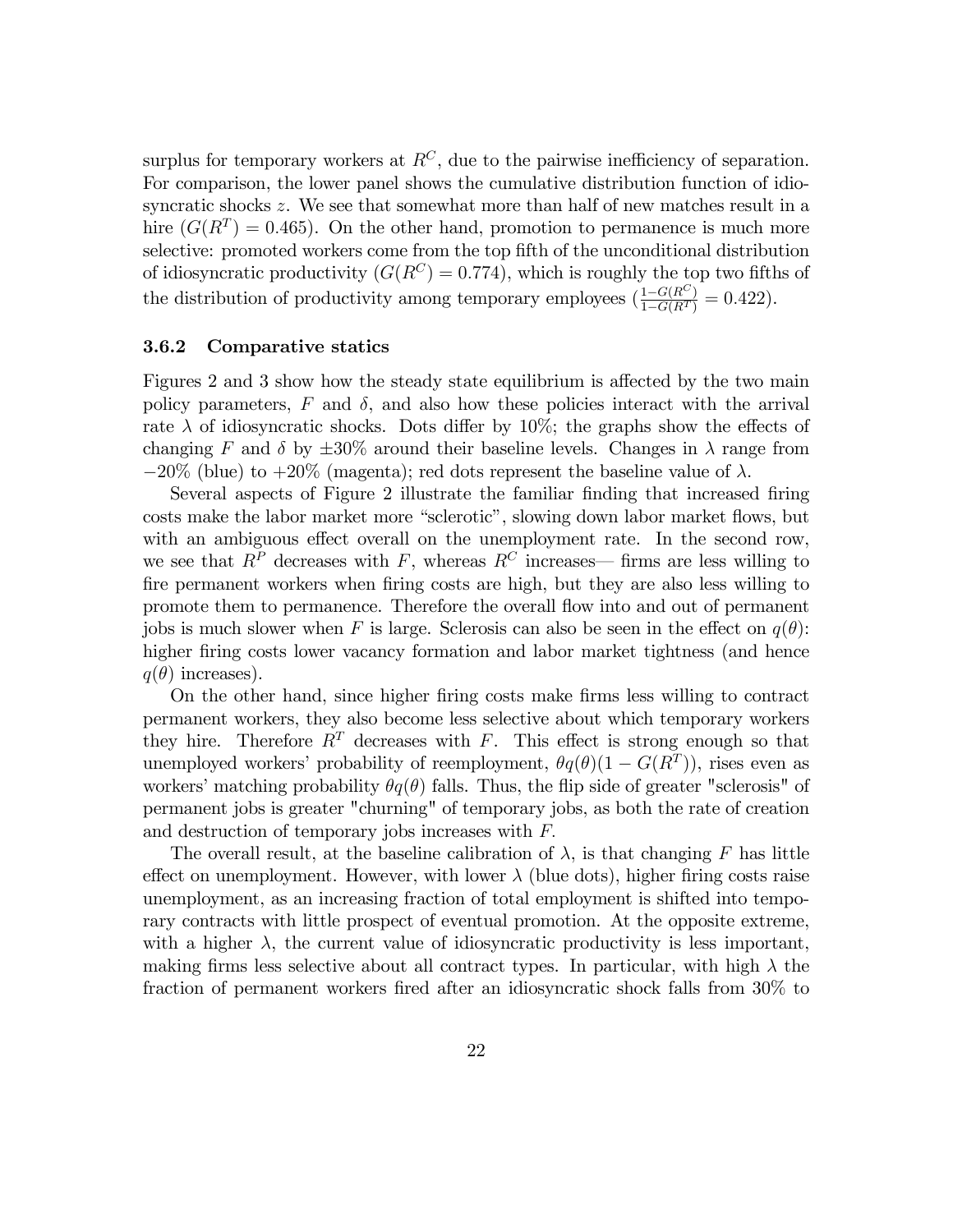

Figure 2: Comparative statics: firing cost

 $15\%$  as F rises, so in this case unemployment decreases with F.

While firing costs have an ambiguous effect on unemployment, over this parameter range they unambiguously reduce productivity, as the last panel of Figure 2 shows. Intuitively, while firing costs make firms more selective about which matches to promote, they also makes Örms less selective about the permanent workers they retain, and prompts them to rely more on rapid hiring and firing of relatively lowproductivity temporary workers. Thus while an increase in  $F$  implies that those workers who have just been promoted to permanence will have higher productivity, it also implies that temporary workers and old permanent workers will have lower productivity. The overall effect is roughly a  $1\%$  fall in average worker productivity as we increase  $F$  by 60% in Figure 2.

Figure 3 shows the effect of changing the duration  $1/\delta$  of temporary contracts,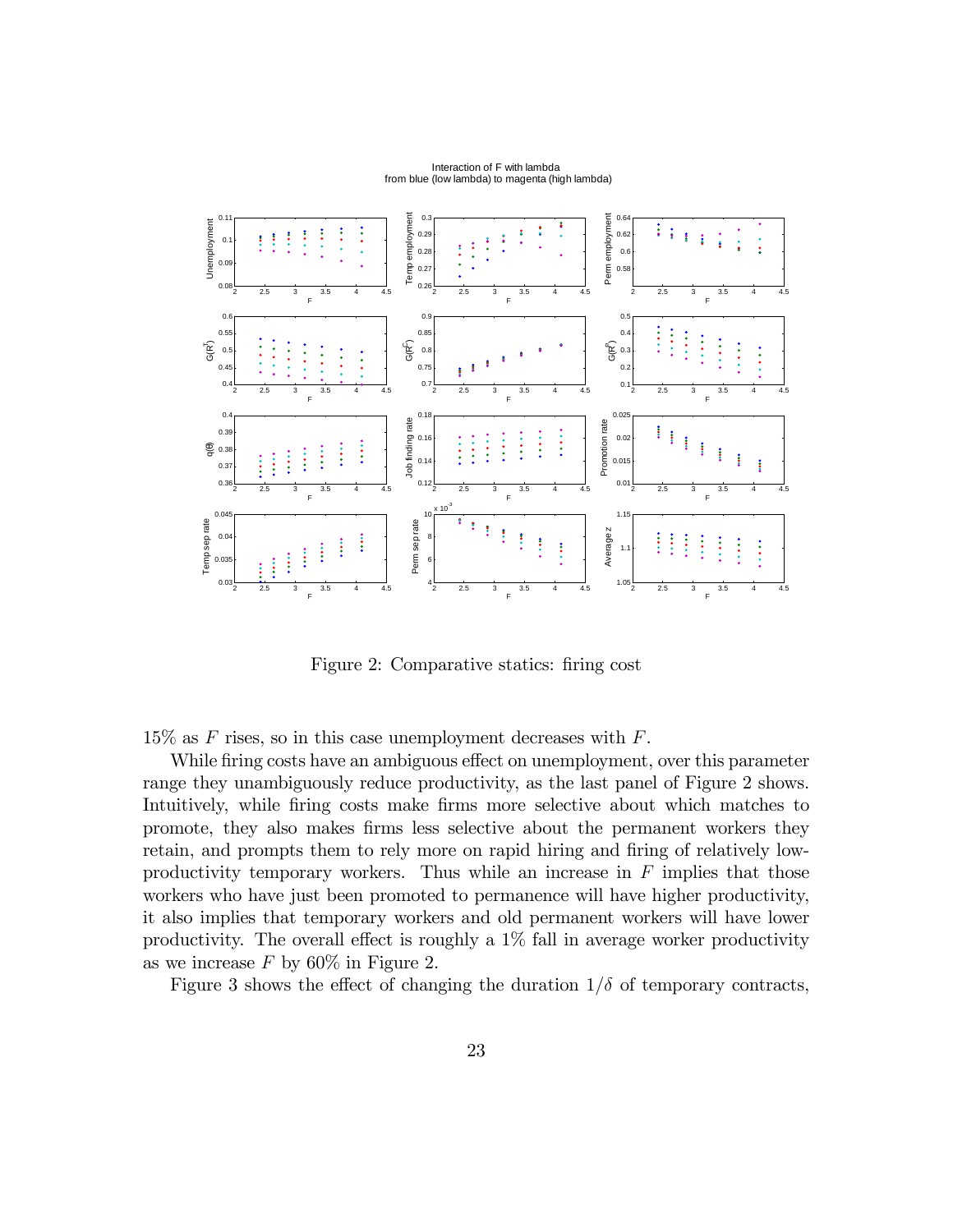

Figure 3: Comparative statics: temporary contract duration

interacted as before with the arrival rate  $\lambda$  of idiosyncratic shocks. An increase in  $1/\delta$  makes firms moderately more selective at all the reservation thresholds, but the main impact is the direct one: as temporary contracts expire more slowly, they are a sharply increasing fraction of the labor force. In percentage terms, the largest impact on the reservation thresholds comes through the promotion margin, where the fraction promoted falls by roughly 8% (from a 23.6% promotion rate to a 21.7% promotion rate) as the duration of temporary contracts increases from 18 to 33 months. That is, increasing  $1/\delta$  causes firms to rely more on "churning" their temporary workforce instead of promotion to permanence, and as a result at the baseline calibration it causes a small increase in the unemployment rate.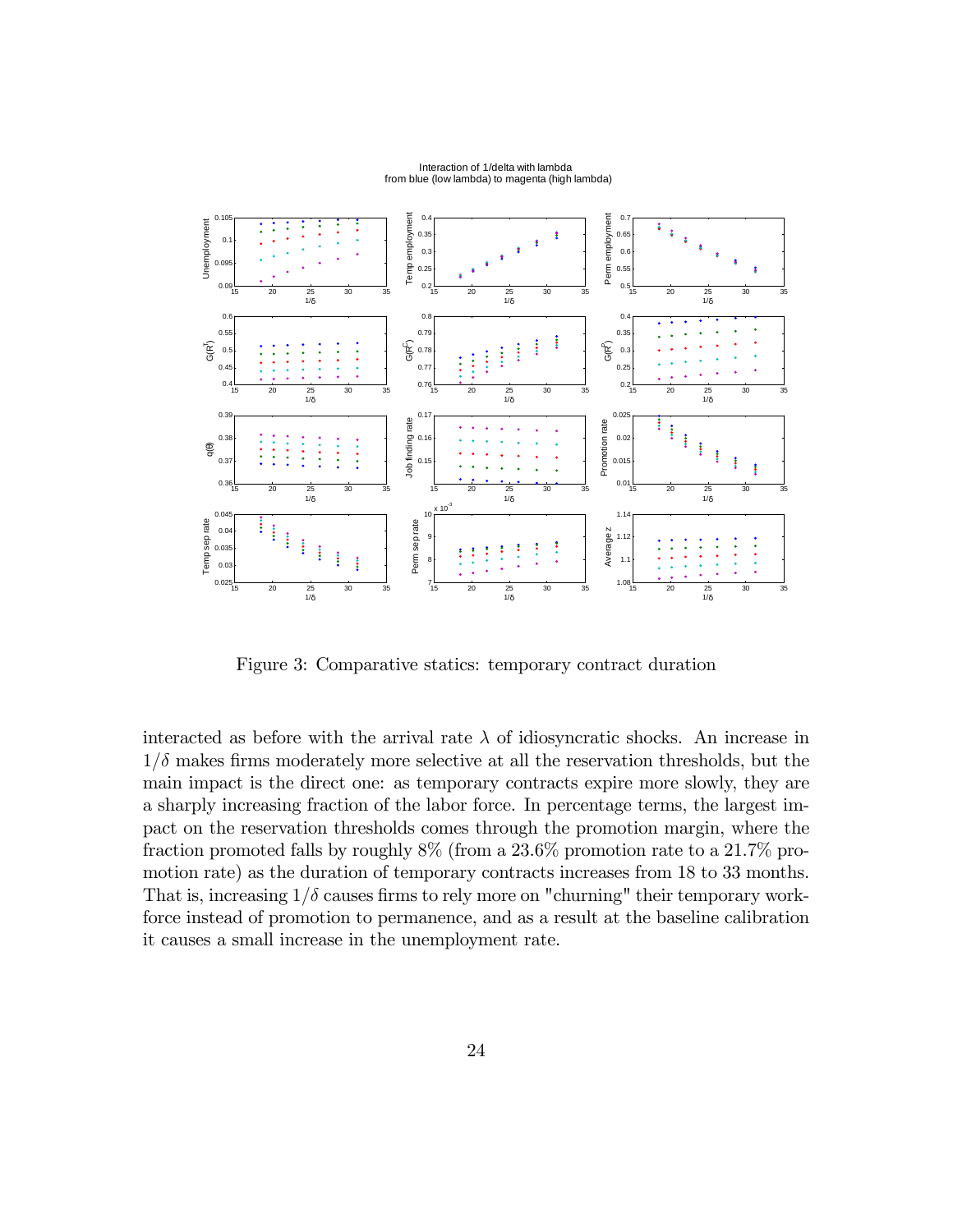# 4 Dynamics

Next, we allow for aggregate shocks. For simplicity, in the main text we assume that there are only two aggregate states: recessions, with aggregate productivity  $y_1$ , and booms, with aggregate productivity  $y_2$ . (The case of N states is quite similar, but the parts of the analysis that require more notation are left for Appendix 1.) Hence the transition matrix simplifies to

$$
M = \left(\begin{array}{cc} M_{y_1|y_1} & M_{y_1|y_2} \\ M_{y_2|y_1} & M_{y_2|y_2} \end{array}\right)
$$

Note that given the abbreviation  $\mu_{j|i} \equiv \mu M_{y_j|y_i}$ , we have  $\mu_{1|1} + \mu_{2|1} = \mu_{1|2} + \mu_{2|2} = \mu$ .

With two states, there are six relevant productivity cutoffs, three for recessions:  $R_1^P \leq R_1^T \leq R_1^C$ , and three for booms:  $R_2^P \leq R_2^T \leq R_2^C$ . We also know that  $R_2^i \leq R_1^i$ for  $i \in \{T, C, P\}$ . Furthermore, for the Spanish case that interests us, firing costs are large. Therefore we look for an equilibrium in which  $F$  is large enough compared to  $y_2 - y_1$  so that  $R_1^C$  and  $R_2^C$  are both strictly greater than  $R_1^T$  and  $R_2^T$ , which in turn are strictly greater than  $R_1^P$  and  $R_2^P$ .

This known ordering simplifies the job of calculating the surplus functions, and employment and productivity. As Prop. 5 showed, to know the distribution of employment and productivity at all times it suffices to keep track of employment on each interval defined by two adjacent reservation thresholds. Here, there are seven intervals to keep track of, which we will call  $I_7 = [r_7, r_6), I_6 = [r_6, r_5), I_5 = [r_5, r_4),$  $I_4 = [r_4, r_3), I_3 = [r_3, r_2), I_2 = [r_2, r_1), \text{ and } I_1 = [r_1, r_0].$  The bounds on these intervals are  $r_7 = 0$ ,  $r_6 = R_2^P$ ,  $r_5 = R_1^P$ ,  $r_4 = R_2^T$ ,  $r_3 = R_1^T$ ,  $r_2 = R_2^C$ ,  $r_1 = R_1^C$ , and  $r_0 = \infty$ . Thus all matches separate in interval  $I_7$ , whereas all matches continue in interval  $I_1$ .

## 4.1 Value functions

In the steady state analysis of Section 3, the Bellman equations governing the value functions contained capital gains terms driven by idiosyncratic shocks at rate  $\lambda$ . Now, they also contain capital gains from aggregate shocks at rate  $\mu$ . The value functions for temporary and permanent jobs,  $J<sup>T</sup>(z, y)$  and  $J<sup>P</sup>(z, y)$ , satisfy:

$$
(r+\rho) J^{T}(z,y) = z + y - w_{T}(z,y) + \delta \left[ \mathbf{1}(z \geq R^{C}(y)) J^{P}(z,y) - J^{T}(z,y) \right]
$$

$$
+ \lambda \left[ \int_{R^{T}(y)} J^{T}(x,y) dG(x) - J^{T}(z,y) \right] + \mu \left[ \sum_{y': R^{T}(y') \leq z} M_{y'|y} J^{T}(z,y') - J^{T}(z,y) \right]
$$

3

 $\mathbf{I}$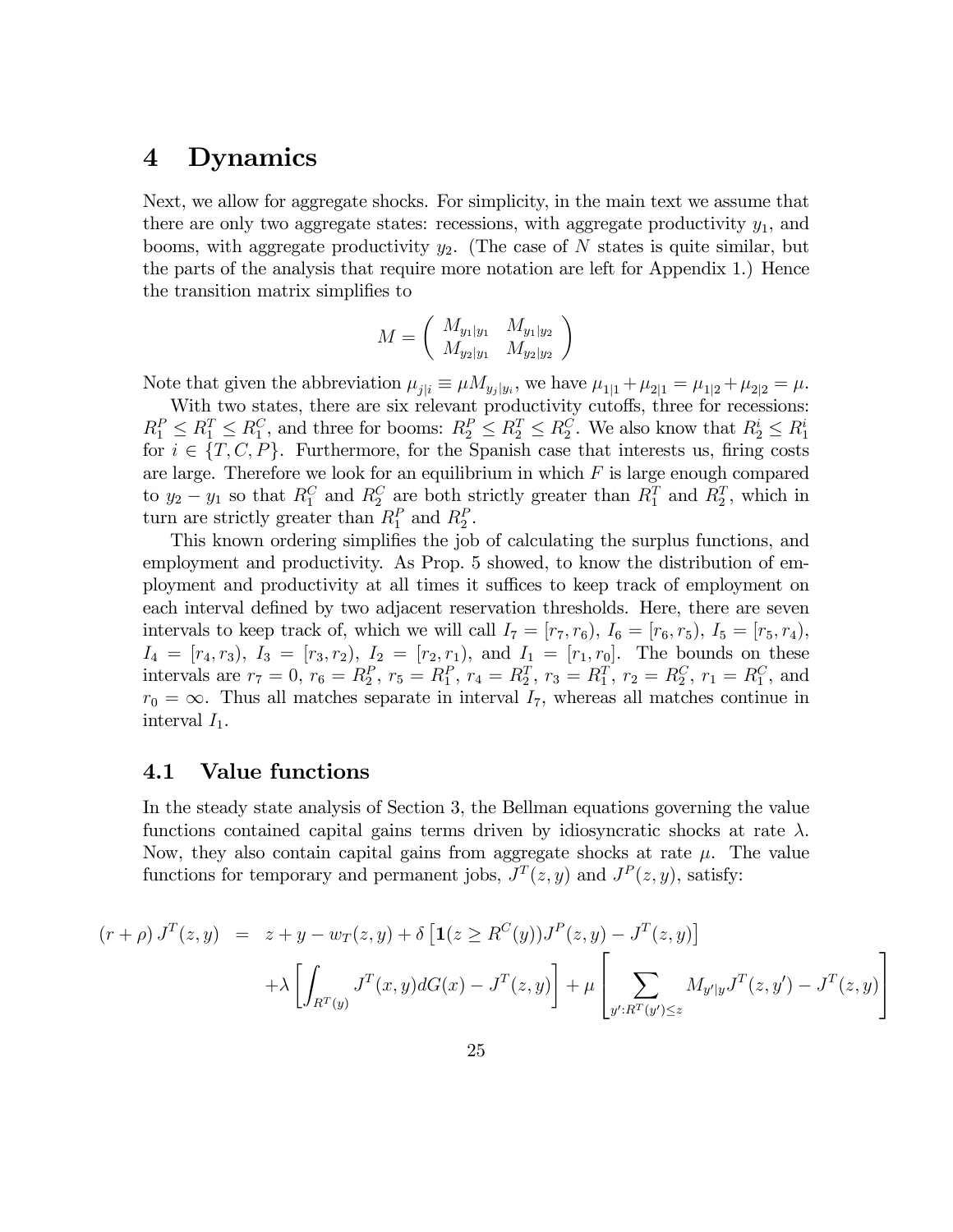$$
(r+\rho) J^{P}(z,y) = z + y - w_{P}(z,y) + \lambda \left[ \int_{R^{P}(y)} J^{P}(x,y) dG(x) - G(R^{P}(y))F - J^{P}(z,y) \right]
$$

$$
+ \mu \left[ \sum_{y':R^{P}(y') \leq z} M_{y'|y} J^{P}(z,y') - \sum_{y':R^{P}(y')>z} M_{y'|y} F - J^{P}(z,y) \right]
$$

A worker's value of employment under a temporary contract is given by

$$
(r+\rho) W^{T}(z,y) = w_{T}(z,y) + \delta \left[ \mathbf{1}(z \geq R^{C}(y)) W^{P}(z,y) + \mathbf{1}(z < R^{C}(y)) U - W^{T}(z,y) \right] + \lambda \left[ \int_{R^{T}(y)} W^{T}(x,y) dG(x) + G(R^{T}(y)) U(y) - W^{T}(z,y) \right] + \mu \left[ \sum_{y': R^{T}(y') \leq z} M_{y'|y} W^{T}(z,y') + \sum_{y': R^{T}(y') > z} M_{y'|y} U(y') - W^{T}(z,y) \right]
$$

where

$$
(r+\rho) W^{P}(z,y) = w_{P}(z,y) + \lambda \left[ \int_{R^{P}(y)} W^{P}(x,y) dG(x) + G(R^{P}(y))U(y) - W^{P}(z,y) \right]
$$

$$
+ \mu \left[ \sum_{y':R^{P}(y') \leq z} M_{y'|y} W^{P}(z,y') + \sum_{y':R^{P}(y')>z} M_{y'|y} U(y') - W^{P}(z,y) \right]
$$

is the annuity value of being employed in the job with productivity z under a permanent contract, and

$$
(r + \rho) U(y) = b + \theta(y) q(\theta(y)) (W^T(\underline{z}, y) - U(y)) + \mu \sum_{y'} M_{y'|y} (U(y') - U(y))
$$

is the annuity value of unemployment.

# 4.2 Surplus functions

By combining the Bellman equations for workers' and firms' surplus from employment and search, like we did for the steady state model, we can now obtain a single Bellman equation governing a job's match surplus. The Bellman equation for the surplus associated with permanent jobs is

$$
(r + \rho + \lambda + \mu) S^{P}(z, y) = z + y - b + (r + \rho) F - \frac{\eta c \theta(y)}{1 - \eta}
$$

$$
+ \lambda \int_{R_{i}^{P}} S^{P}(x, y) dG(x) + \mu \sum_{y': R^{P}(y') \le z} M_{y'|y} S^{P}(z, y')
$$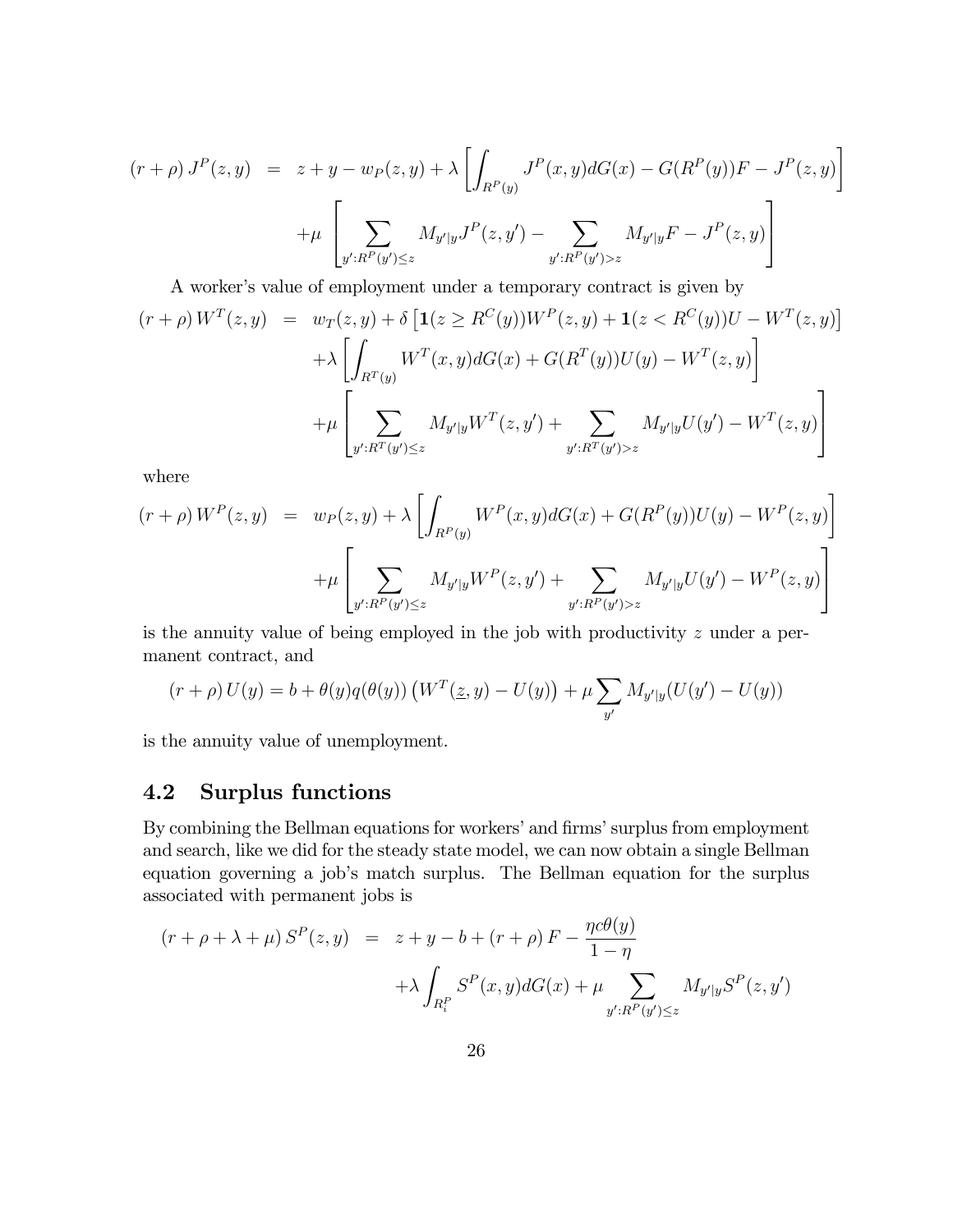Note that this equation is only defined at  $z \ge R^P(y)$ . Therefore, in state  $y = y_i$ , the term  $\mu_{i|i}S^P(z, y_i)$  can be cancelled from both sides. In the special case of just two aggregate states, where  $\mu_{i|i} + \mu_{-i|i} = \mu$ , the Bellman equation thus simplifies to<sup>12</sup>

$$
(r + \rho + \lambda + \mu_{-i|i}) S^{P}(z, y_i) = z + y_i - b + (r + \rho) F - \frac{\eta c \theta(y_i)}{1 - \eta}
$$
 (14)

$$
+\lambda \int_{R_i^P} S^P(x, y_i) dG(x) + \mu_{-i|i} \mathbf{1}(R_{-i}^P \le z) S^P(z, y_{-i})
$$

As in Section 3.2, we can now inspect (14) to see how  $S<sup>P</sup>(z, y)$  varies with z. First, note that (14) has no discontinuities. Looking at the right-hand side, it seems that there might be a discontinuity at  $z = R_{-i}^P$ , but by definition  $S^P(R_{-i}^P, y_{-i}) = 0$ ,  $\mu_{-i}$ , but by definition  $\beta$   $\mu_{-i}$ so the discontinuity vanishes. We therefore conclude that  $S<sup>P</sup>(z, y)$  is a continuous function.

Differentiating (14) with respect to z, the slope of  $S<sup>P</sup>$  in recessions and booms satisfies

$$
(r + \rho + \lambda + \mu_{-i|i}) \sigma_i^P = 1 + \mu_{-i|i} \mathbf{1}(R_{-i}^P \le z) \sigma_{-i}^P
$$

where we have used the shorthand  $\sigma_i^P \equiv \frac{\partial S^P}{\partial z}(z, y_i)$ . Evidently,  $S^P$  is piecewise linear. Using the fact that  $R_2^P < R_1^P$ , the slopes in different intervals are:

| $< z < R_1^r$                      |                        |
|------------------------------------|------------------------|
| n.a.                               | $r + \rho + \lambda$   |
| $(r + \rho + \lambda + \mu_{1 2})$ | $(r + \rho + \lambda)$ |

Finally, using  $S^P(R_1^P, y_1) = S^P(R_2^P, y_2) = 0$ , the surplus function for permanent jobs can be written explicitly in terms of the reservation productivities as

$$
S^{P}(z, y_{1}) = \frac{1}{r + \rho + \lambda} (z - R_{1}^{P})
$$
\n(15a)

$$
S^{P}(z, y_{2}) = \begin{cases} \frac{1}{r + \rho + \lambda + \mu_{1|2}} \left( z - R_{2}^{P} \right), & R_{2}^{P} \leq z \leq R_{1}^{P} \\ S^{P}(R_{1}^{P}, y_{2}) + \frac{1}{r + \rho + \lambda} \left( z - R_{1}^{P} \right), & R_{1}^{P} < z \end{cases}
$$
(15b)

The procedure to calculate the surplus function for temporary workers is similar, but has a few more steps. The Bellman equation for  $S<sup>T</sup>(z, y)$  is

$$
(r + \rho + \lambda + \delta + \mu_{-i|i}) S^{T}(z, y_{i}) = z + y_{i} - b - \frac{\eta c \theta(y_{i})}{1 - \eta} + \delta \mathbf{1}(z \ge R_{i}^{C}) (S^{P}(z, y_{i}) - F)
$$

<sup>&</sup>lt;sup>12</sup>Here  $-i$  refers to the state that is not state *i*.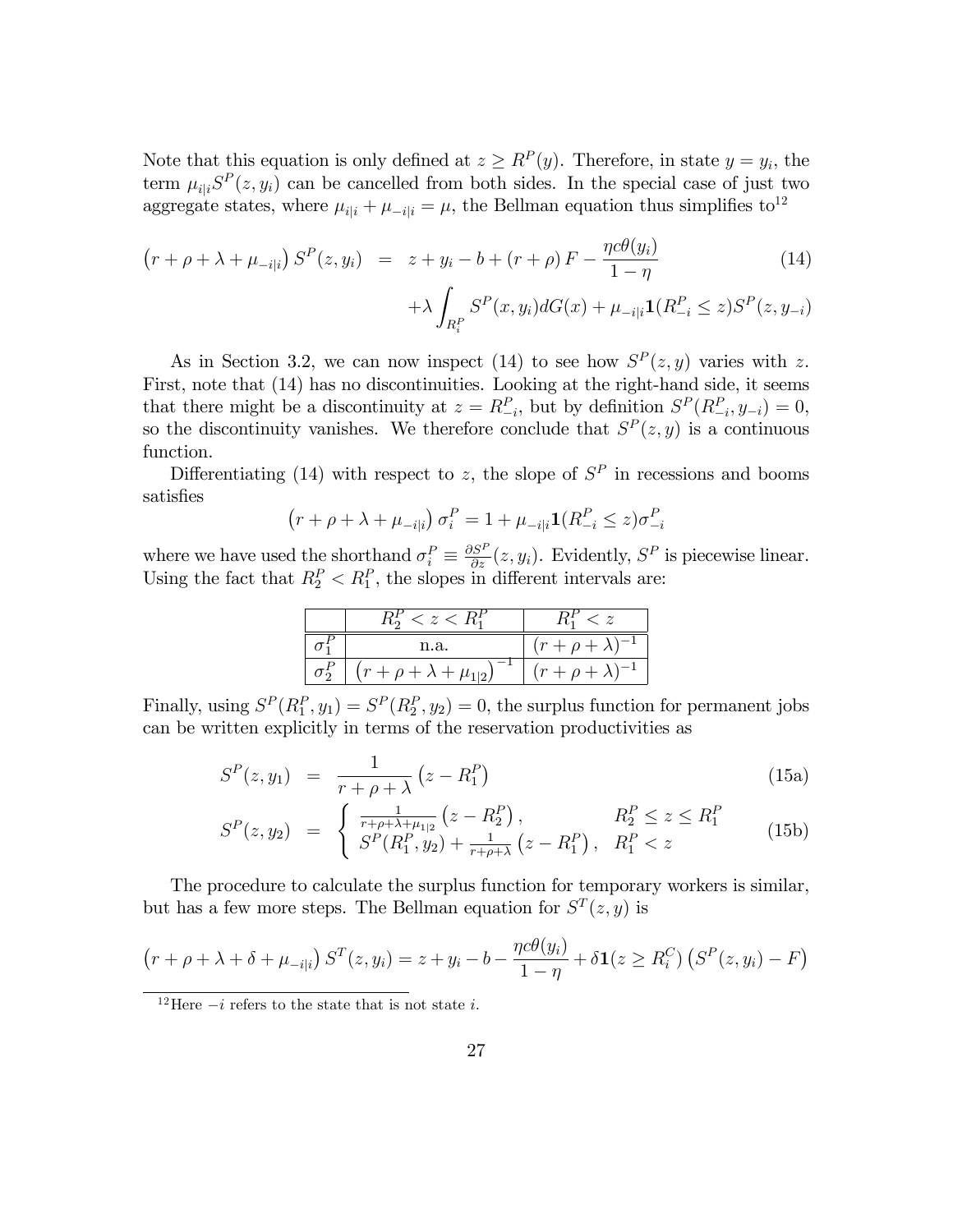$$
+\lambda \int_{R_i^T} S^T(x, y_i) dG(x) + \mu_{-i|i} \mathbf{1}(R_{-i}^T \le z) S^T(z, y_{-i})
$$
\n(16)

where we have again simplified by cancelling  $\mu_{i|i}S^{T}(z, y_{i})$  from both sides.

We have focused on the case in which F is sufficiently large compared to  $y_2 - y_1$ so that the two promotion thresholds  $R_2^C$  and  $R_1^C$  are both strictly greater than all the other thresholds. Thus (16) implies that functions  $S<sup>T</sup>(z, y<sub>1</sub>)$  and  $S<sup>T</sup>(z, y<sub>1</sub>)$  both have discontinuities both at  $R_2^C$  and at  $R_1^C$ . We write these jumps as

$$
\Delta(R_j^C, y_i) \equiv \lim_{dz \to 0} \left[ S^T(R_j^C + dz, y) - S^T(R_j^C - dz, y) \right]
$$

We can take this limit on both sides of (16) if we note that that  $S^P(z, y_i) - F = \frac{\eta}{1-\eta}$  $\frac{\eta}{1-\eta}F$ at  $z = R_i^C$ , and that all the T-thresholds are below all the C-thresholds since F is assumed large. We obtain the following formula for the jumps at the promotion thresholds:

$$
(r + \rho + \lambda + \delta + \mu_{-i|i}) \Delta(R_j^C, y_i) = \delta \mathbf{1}(R_j^C = R_i^C) \frac{\eta}{1 - \eta} F + \mu_{-i|i} \Delta(R_j^C, y_{-i})
$$

These are four equations to determine the jumps  $\Delta(R_1^C, y_1)$ ,  $\Delta(R_1^C, y_2)$ ,  $\Delta(R_2^C, y_1)$ , and  $\Delta(R_2^C, y_2)$ . The solution is:

|                 | at $z = R_2^C$                                                               | at $z = R_1^C$                                            |  |
|-----------------|------------------------------------------------------------------------------|-----------------------------------------------------------|--|
| $\Delta(z,y_1)$ | $\mu_{2 1} \varepsilon F$                                                    | $(r + \rho + \lambda + \delta + \mu_{1 2}) \varepsilon F$ |  |
|                 | $\Delta(z,y_2) \mid (r + \rho + \lambda + \delta + \mu_{2 1}) \varepsilon F$ | $\mu_{1 2} \varepsilon F$                                 |  |

where  $\varepsilon = (r + \rho + \lambda + \delta)^{-1} (r + \rho + \lambda + \delta + \mu_{1|2} + \mu_{2|1})^{-1} \frac{\delta \eta}{1 - \delta}$  $\frac{\delta \eta}{1-\eta}$ .

We now turn to the slopes of  $S<sup>T</sup>(z, y)$ . Using (16), and defining  $\sigma_i^T \equiv \frac{\partial S^T}{\partial z}(z, y_i)$ , we have

$$
(r + \rho + \lambda + \delta + \mu_{-i|i}) \sigma_i^T = 1 + \delta \mathbf{1}(z \ge R_i^C) \sigma_i^P + \mu_{-i|i} \mathbf{1}(R_{-i}^T \le z) \sigma_{-i}^T
$$

We see that the slopes change at the points  $R_2^T < R_1^T < R_2^C < R_1^C$ . Solving each of this pair of equations (for  $i = 1, 2$ ) equations on each relevant interval, we can summarize the slopes as follows:

|              | $R_2^T < z < R_1^T$                                                                                                      | $R_1^T < z < R_2^C$                           | $R_2^C < z < R_1^C$                                                                                           |  |
|--------------|--------------------------------------------------------------------------------------------------------------------------|-----------------------------------------------|---------------------------------------------------------------------------------------------------------------|--|
| $\sigma_1^T$ | n.a.                                                                                                                     | $\left[ (r+\rho+\lambda+\delta)^{-1} \right]$ | $\left[\frac{\omega_1}{r+\rho+\delta+\lambda}+\frac{1-\omega_1}{r+\rho+\lambda}\right] (r+\rho+\lambda)^{-1}$ |  |
|              | $\left[\begin{array}{c c} \sigma_2^T & \sigma_1^T & \end{array}\right]\left(r+\rho+\lambda+\delta+\mu_{1 2}\right)^{-1}$ | $\int (r+\rho+\lambda+\delta)^{-1}$           | $\frac{\omega_2}{r+\rho+\delta+\lambda}+\frac{1-\omega_2}{r+\rho+\lambda}\left[(r+\rho+\lambda)^{-1}\right]$  |  |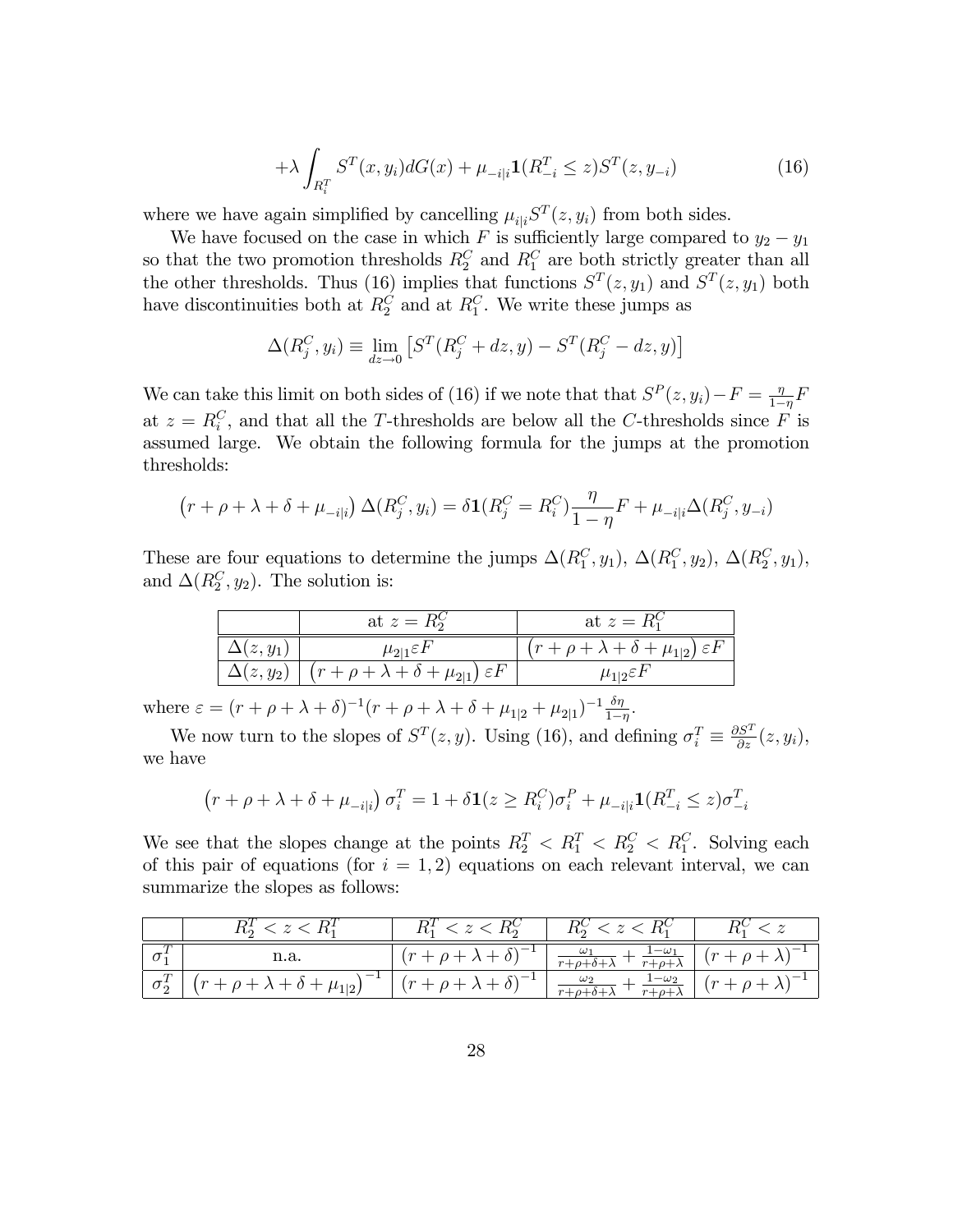Here we have defined the weights  $\omega_1 \equiv \frac{r+\rho+\delta+\lambda+\mu_{1|2}}{r+\rho+\delta+\lambda+\mu_{1|2}+\mu}$  $\frac{r+\rho+\delta+\lambda+\mu_{1|2}}{r+\rho+\delta+\lambda+\mu_{1|2}+\mu_{2|1}}$  and  $\omega_2 \equiv \frac{\mu_{1|2}}{r+\rho+\delta+\lambda+\mu_{1|2}}$  $\frac{\mu_{1|2}}{r+\rho+\delta+\lambda+\mu_{1|2}+\mu_{2|1}}.$ Note that the slope of  $S^T$  increases with z (since  $\omega_2 < \omega_1$ , we find that  $\sigma_1^T < \sigma_2^T$  on interval  $I_2$ ).

We can now write down an explicit formula for the surplus function for temporary jobs. Since  $S<sup>T</sup>$  is discontinuous at some points, it helps to define the notation

$$
S_*^T(z, y) \equiv \lim_{x \uparrow z} S^T(x, y)
$$

that is, the limit of the surplus function as we approach the point  $z$  from below. This notation will help us see where the surplus functions are discontinuous, and how large the jumps are. Taking as given the reservation productivities, the surplus from a temporary job is given by

$$
S^{T}(z, y_{1}) = \begin{cases} \frac{1}{r+\rho+\delta+\lambda} (z - R_{1}^{T}), & R_{1}^{T} \leq z < R_{2}^{C} \\ S_{*}^{T}(R_{2}^{C}, y_{1}) + \mu_{2|1} \varepsilon F + \left(\frac{\omega_{1}}{r+\rho+\delta+\lambda} + \frac{1-\omega_{1}}{r+\rho+\lambda}\right) (z - R_{2}^{C}), & R_{2}^{C} \leq z < R_{1}^{C} \\ S_{*}^{T}(R_{1}^{C}, y_{1}) + (r+\rho+\lambda+\delta+\mu_{1|2}) \varepsilon F + \frac{1}{r+\rho+\lambda} (z - R_{1}^{C}), & z \geq R_{1}^{C}, \end{cases}
$$
\n
$$
\left(\begin{array}{c}\frac{1}{r+\rho+\delta+\lambda+\mu_{1|2}} (z - R_{2}^{T}), & R_{2}^{T} \leq z < R_{1}^{T} \\ \frac{1}{r+\rho+\delta+\lambda+\mu_{1|2}} (z - R_{2}^{T}), & R_{2}^{T} \leq z < R_{1}^{T} \end{array}\right)
$$

$$
S^{T}(z,y_{2}) = \begin{cases} \n\frac{r+\rho+\delta+\lambda+\mu_{1|2}}{S^{T}(R_{1}^{T},y_{2})+\frac{1}{r+\rho+\delta+\lambda}}\left(z-R_{1}^{T}\right), & R_{1}^{T} \leq z < R_{2}^{C} \\
S_{*}^{T}(R_{2}^{C},y_{2})+\left(r+\rho+\lambda+\delta+\mu_{2|1}\right)\varepsilon F+\left(\frac{\omega_{2}}{r+\rho+\delta+\lambda}+\frac{1-\omega_{2}}{r+\rho+\lambda}\right)\left(z-R_{2}^{C}\right), & R_{2}^{C} \leq z < R_{1}^{C} \\
S_{*}^{T}(R_{1}^{C},y_{2})+\mu_{1|2}\varepsilon F+\frac{1}{r+\rho+\lambda}\left(z-R_{1}^{C}\right), & z \geq R_{1}^{C}.\n\end{cases}
$$
\n(18)

Figure 4 shows the dynamic surplus functions  $(15a)-(15b)$  and  $(17)-(18)$ , in equilibrium under our benchmark parameterization. Like the steady state surplus functions, they are piecewise linear with discountinuities in  $S<sup>T</sup>$  at thresholds  $R_2^C$  and  $R_1^C$ . Now, though, we see four functions, since we are plotting both for recessions and booms; from top to bottom the functions are  $S^P(z, y_2)$ ,  $S^P(z, y_1)$ ,  $S^T(z, y_2)$ , and  $S<sup>P</sup>(z, y<sub>1</sub>)$ . The top two and the bottom two each lie close together, because the difference in surplus between recessions and booms is much smaller than the difference in surplus between temporary and permanent employment status.

Red stars indicate the six reservation thresholds (from left to right)  $R_2^P$ ,  $R_1^P$ ,  $R_2^T$ ,  $R_1^T$ ,  $R_2^C$ , and  $R_1^C$ . One effect of passing from boom to recession is the immediate firing of all permanent workers with productivity in the interval  $[R_2^P, R_1^P)$ , and all temporary workers with productivity in the interval  $[R_2^T, R_1^T]$ ; then when the economy returns to its expansive phase, new stocks of these "fragile" jobs gradually build up. The size of the wave of Öring that occurs at the beginning of a recession depends on the width of the interval of fragile jobs, which is wider in the case of temporary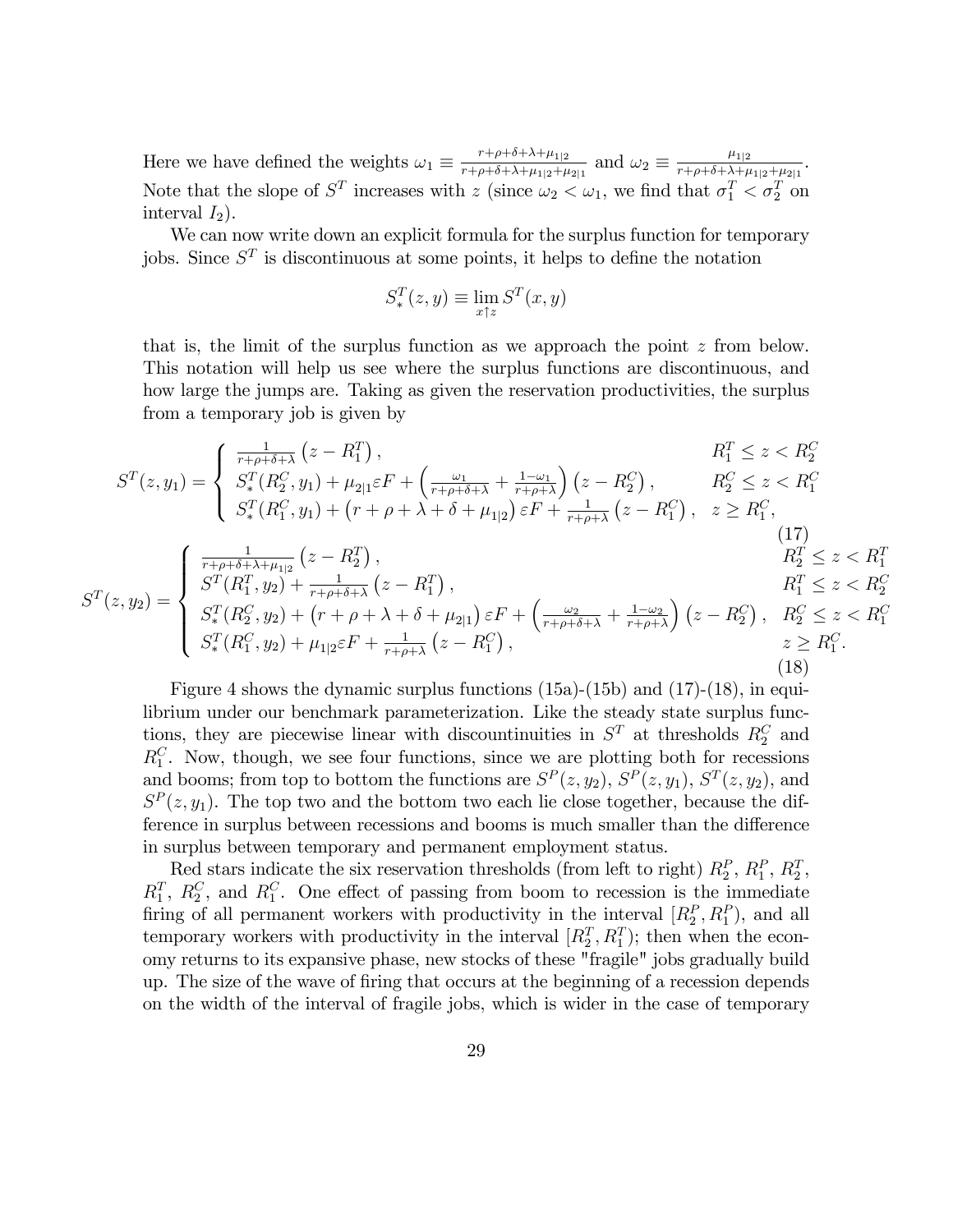

Figure 4: Dynamic surplus functions

workers  $(R_1^T - R_2^T)$  than it is for permanent workers  $(R_1^P - R_2^P)$ . Also, the interval  $[R_2^T, R_1^T]$  is closer to the mode of the distribution  $G(z)$ , which tends to create a larger stock of jobs in this interval. Both these effects make temporary firing more volatile (in relative terms) than Öring of permanents. On the other hand, the fact that we calibrate the overall stock of temporary jobs to be smaller than that of permanent jobs may make temporary firing less volatile in absolute terms.

Finally, the fact that the stocks of fragile jobs in  $[R_2^P, R_1^P]$  and  $[R_2^T, R_1^T]$  build up gradually over the course of a boom means that the size of the burst of firing at the beginning of a recession depends on the length of the preceding boom. If this boom has been longer, there will be more jobs accumulated that are subsequently subject to firing.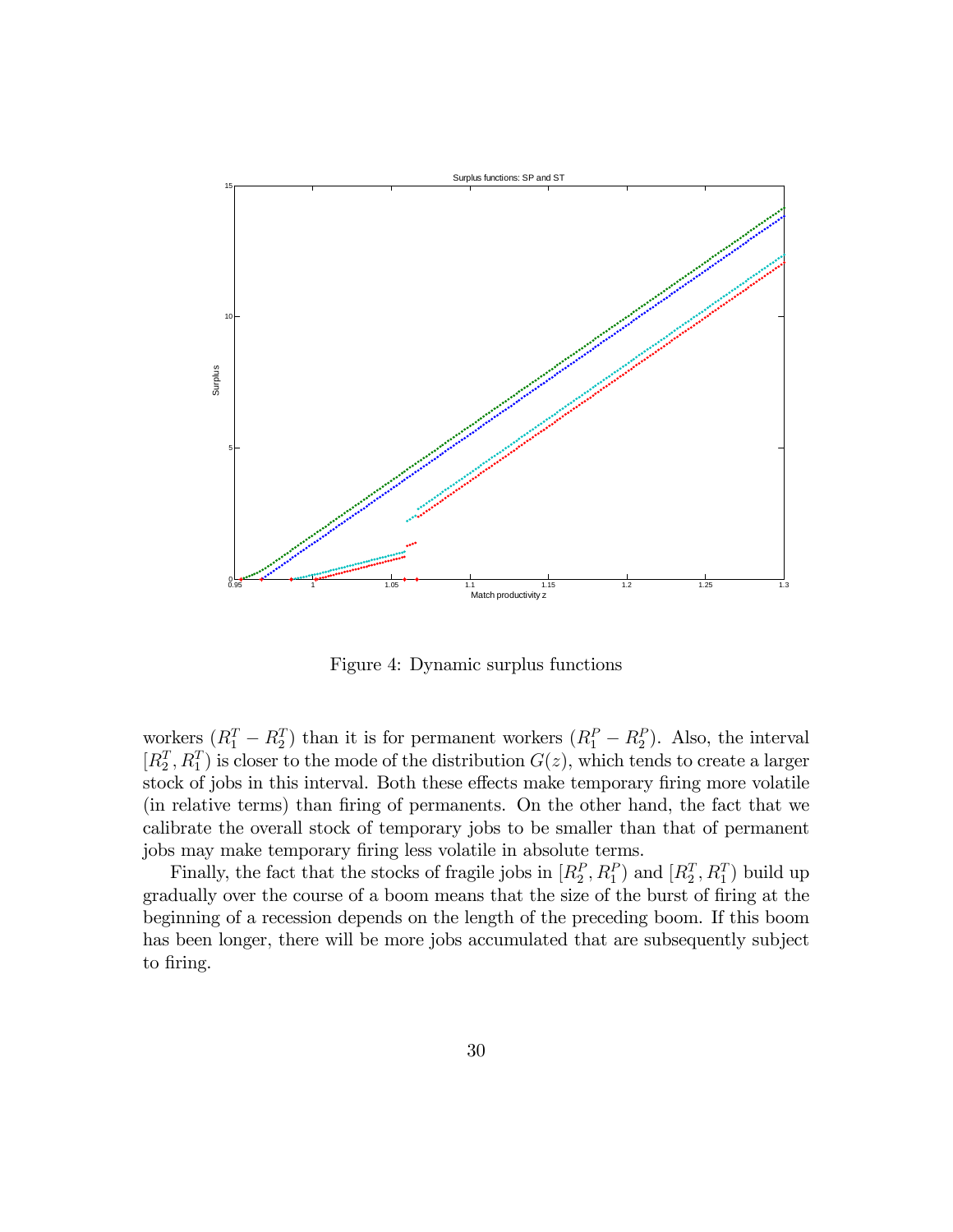### 4.3 Dynamic equilibrium

In aggregate state  $y_i$ , the job creation condition is

$$
\frac{c}{q(\theta(y_i))} = (1 - \eta) \int_{R_i^T} S^T(x, y_i) dG(x) \tag{19}
$$

We now rewrite the job destruction conditions using the Bellman equations. The job destruction condition (2) for temporary jobs becomes

$$
0 = R_i^T + y_i - b - \frac{\eta c \theta(y_i)}{1 - \eta} + \lambda \int_{R_i^T} S^T(x, y_i) dG(x) + \mu_{-i|i} \mathbf{1}(R_{-i}^T \le z) S^T(z, y_{-i}) \tag{20}
$$

For permanent jobs, the job destruction condition (4) is

$$
0 = R_i^P + y_i - b + (r + \rho) F - \frac{\eta c \theta(y_i)}{1 - \eta} + \lambda \int_{R_i^P} S^P(x, y_i) dG(x) + \mu_{-i|i} \mathbf{1}(R_{-i}^P \le z) S^P(z, y_{-i}).
$$
\n(21)

Finally, the promotion threshold in state  $y_i$  can be determined by:

$$
(r+\rho+\lambda+\mu)\frac{F}{1-\eta} = R_i^C + y_i - b + (r+\rho) F - \frac{\eta c \theta(y_i)}{1-\eta} + \lambda \int_{R_i^P} S^P(x, y_i) dG(x) + \mu_{-i|i} \mathbf{1}(R_{-i}^P \le z) S^P(z, y_{-i}),
$$
\n(22)

Given hypothetical values of  $R^P(y)$ ,  $R^C(y)$ , and  $R^T(y)$ , we can now plug the the surplus formulas (15a)-(15b) and (17)-(18) into terms on the right-hand side of (19)-(22) for states  $i \in \{1, 2\}$ . The result is eight equations to determine the eight unknowns  $\theta(y_1)$ ,  $\theta(y_2)$ ,  $R_1^P$ ,  $R_1^T$ ,  $R_2^C$ ,  $R_2^P$ ,  $R_2^T$ , and  $R_2^C$  which together describe a dynamic equilibrium.

### 4.4 Employment and productivity dynamics

Once  $R^{P}(y)$ ,  $R^{C}(y)$ ,  $R^{T}(y)$ , and  $\theta(y)$  are known, we can simulate employment over time, by keeping track of temporary and permanent on the productivity intervals  $I_j = [r_j, r_{j-1}), j \in \{1, 2, ..., 3N\}$  in which employment may occur. First, let  $n_j^T(t)$ be the stock of temporary employment of matches with productivity  $z$  in interval  $I_j = [r_j, r_{j-1})$ . Second, define total temporary employment as  $n^T(t) = \sum_{j=0}^{3N} n_j^T(t)$ . Next, let  $n_j^P(t)$  and  $n^P(t) = \sum_{j=0}^{3N} n_j^P(t)$  be the corresponding stocks of permanent employment. Finally, define unemployment as  $u(t) = 1 - n^T(t) - n^P(t)$ .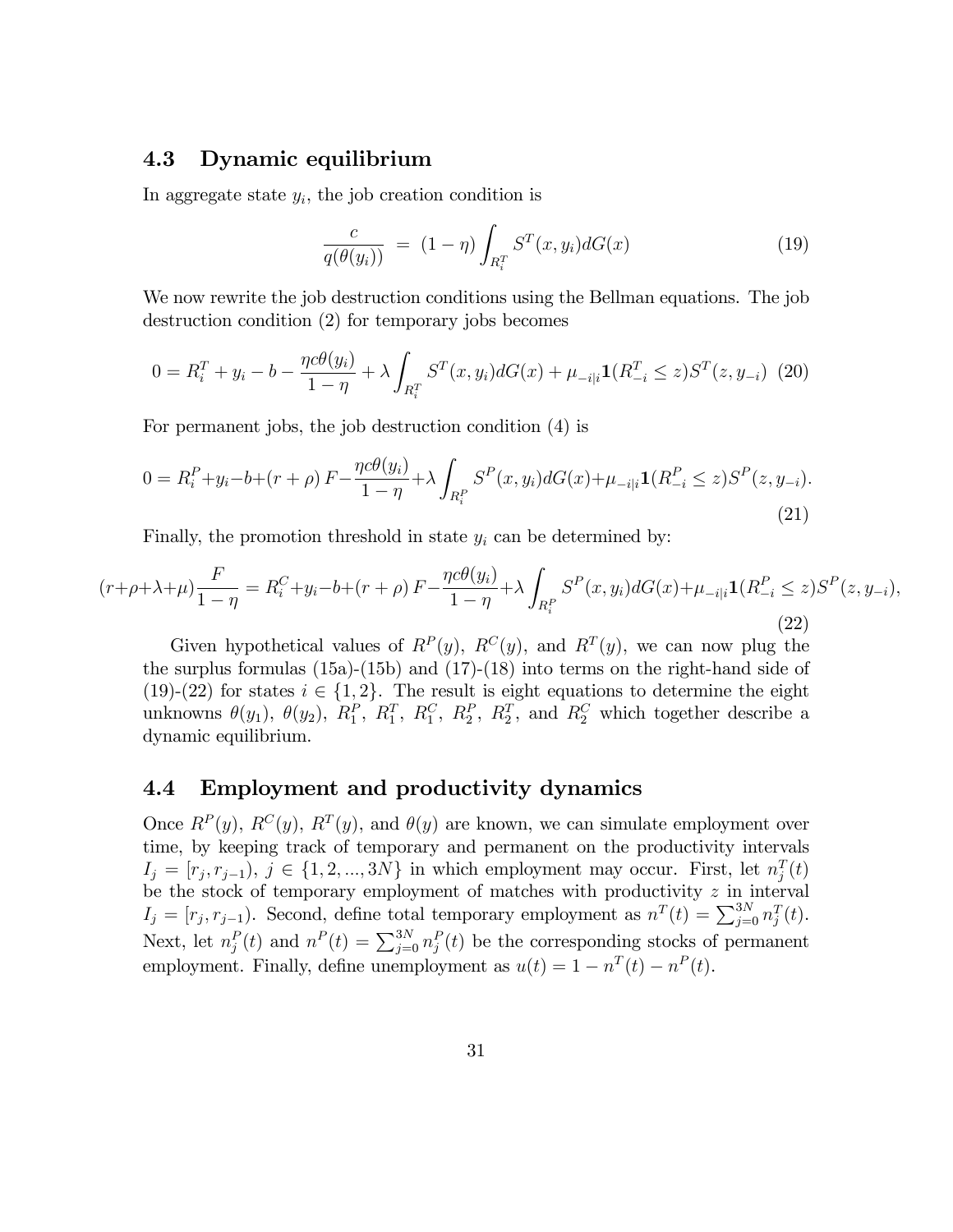Over a short time interval dt, in which aggregate productivity is  $y(t)$ , employment of each type evolves according to

$$
dn_j^T(t) = \mathbf{1} \left( R^T(y(t)) < r_{j-1} \right) \left[ \theta(y(t)) q(\theta(y(t))) u(t) + \lambda n^T(t) \right] \left[ G(r_{j-1}) - G(r_j) \right] dt - (\rho + \delta + \lambda) n_j^T(t) dt - \mathbf{1} \left( R^T(y(t+dt)) \ge r_{j-1} \right) n_j^T(t) \tag{23}
$$

$$
dn_j^P(t) = \mathbf{1} \left( R^P(y(t)) < r_{j-1} \right) \left\{ \lambda \left[ G(r_{j-1}) - G(r_j) \right] n^P(t) + \delta n_j^T(t) \right\} dt - (\rho + \lambda) n_j^P(t) dt - \mathbf{1} \left( R^P(y(t+dt)) \ge r_{j-1} \right) n_j^P(t) \tag{24}
$$

Equation (23) describes the dynamics of temporary jobs in interval  $I_j$  as the sum of four terms. The first two terms represent formation of new jobs from the pool of unemployed  $u(t)$ , who have probability  $\theta q(\theta)$  of finding a job per unit of time, as well as a flow of temporary workers who have received idiosyncratic shocks (which occur with probability  $\lambda$  per unit of time). Both these flows fall into interval  $I_j$  with probability  $[G(r_{j-1}) - G(r_j)]$ . These flows of workers remain employed as long as  $z \in I_j$  implies  $R^T(y(t)) < z$ , which can be written more succinctly as  $R^T(y(t)) < r_{j-1}$ . The third term represents flows out of the stock  $n_j^T(t)$ , which may occur because the temporary contract expires (with probability  $\delta$  per unit of time), or because an idiosyncratic shock arrives (with probability  $\lambda$  per unit of time), or because of retirement (with probability  $\rho$  per unit of time). Finally, the fourth term is the lump of firing that occurs if there is a decrease in the aggregate state  $y(t + dt) < y(t)$  so severe that jobs in  $I_j$  must separate, that is,  $r_{j-1} \leq R^T(y(t + dt))$ . When such a large negative aggregate shock occurs, the whole mass of employment  $n_j^T(t)$  suddenly separates, which is why this term is not proportional to  $dt$ <sup>13</sup>

The intuition of (24) is similar. Jobs flow into the employment stock  $n_j^P(t)$  either due to contract expiry from a temporary job in interval  $I_j$ , or due to an idiosyncratic shock to a permanent job that results in  $z \in I_j$ . They flow out of  $n_j^P(t)$  due to retirment or as idiosyncratic shocks arrive, or are all be fired suddenly when there is an aggregate shock y' satisfying  $R^P(y') \ge r_{j-1}$ .

# 4.5 Solving for the wage

We can also solve for equilibrium wages by combining the bargaining rules with the relevant Bellman equations. For temporary workers,

$$
w_T(z, y) = \eta [z + y + c\theta(y) - \delta F] + (1 - \eta) b,
$$

<sup>&</sup>lt;sup>13</sup>Note that if y is already so low at time t that  $R^T(y(t)) > r_{j-1}$ , then  $n_j^T(t)$  will already be zero. Therefore the fourth term representing the mass of firing vanishes in this case; there is no mass left to fire.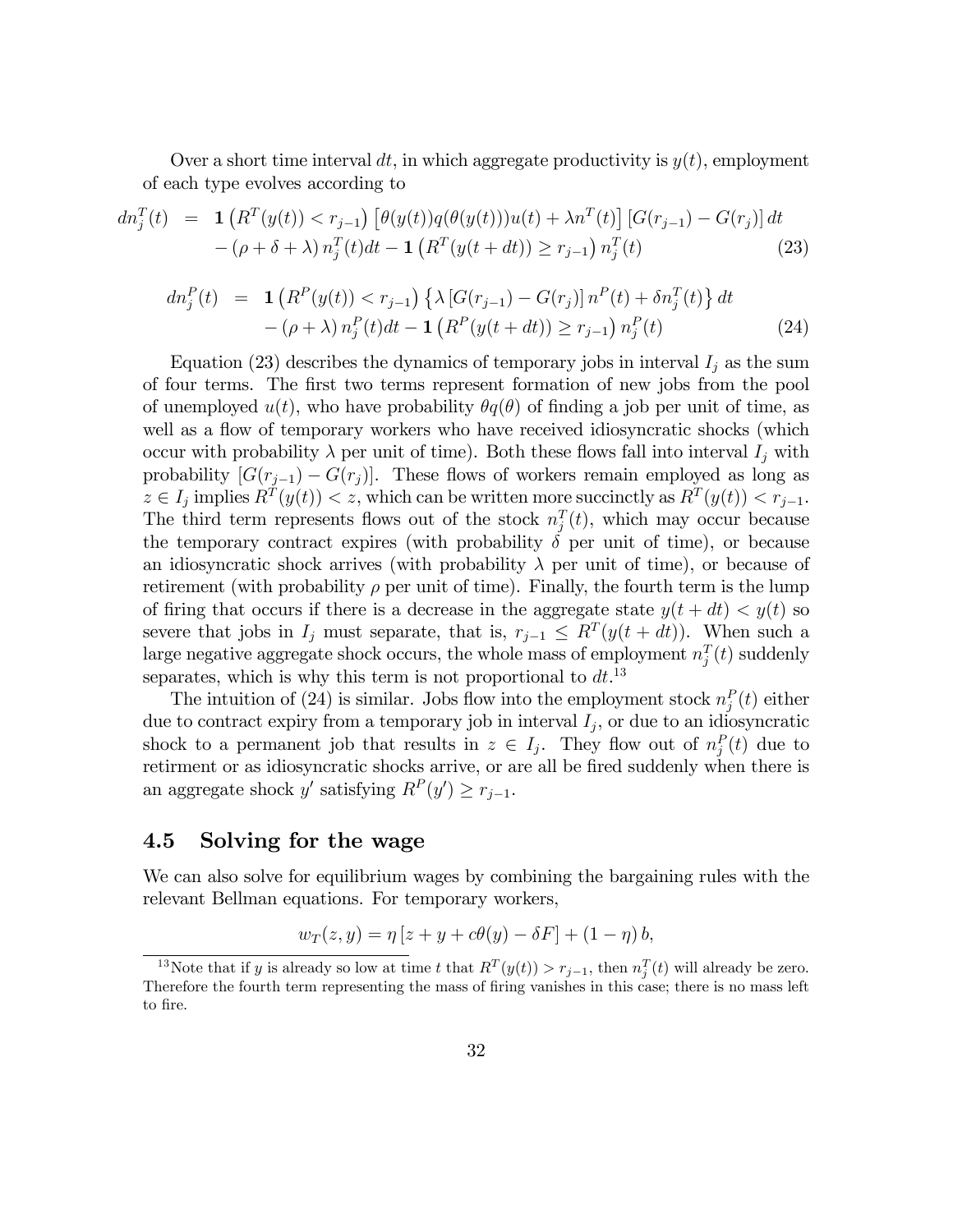| Variable                 | Model  |        | <i>Model: conditional SS</i> |        |
|--------------------------|--------|--------|------------------------------|--------|
|                          | SS     | Mean   | Recession                    | Boom   |
| <b>Stocks</b>            |        |        |                              |        |
| $E(n^T)$                 | 0.2895 | 0.2900 | 0.2940                       | 0.2823 |
| $E(n^P)$                 | 0.6096 | 0.5959 | 0.5818                       | 0.6303 |
| E(u)                     | 0.1009 | 0.1152 | 0.1242                       | 0.0873 |
| <i>Probability rates</i> |        |        |                              |        |
| prob(T U)                | 0.1525 | 0.1560 | 0.1280                       | 0.1696 |
| prob(P T)                | 0.0176 | 0.0170 | 0.0176                       | 0.0171 |
| prob(U T)                | 0.0335 | 0.0336 | 0.0344                       | 0.0333 |
| $\rho + prob(U T)$       | 0.0356 | 0.0357 | 0.0365                       | 0.0354 |
| prob(U P)                | 0.0063 | 0.0060 | 0.0068                       | 0.0056 |
| $\rho + prob(U P)$       | 0.0084 | 0.0081 | 0.0089                       | 0.0077 |

Table 2: First moments,  $b/Ez = 0.8$  (monthly frequency)

if  $z \ge R^C(y)$ , and

$$
w_T(z, y) = \eta [z + y + c\theta(y)] + (1 - \eta) b,
$$

otherwise. Notice that the wage of temporary workers *decreases* by  $\eta \delta F$  at the threshold  $R^{C}(y)$ , because a worker with  $z \geq R^{C}(y)$  expects his/her job to last longer, and therefore obtains more surplus through expected future payments instead of payments now. For permanent jobs, the wage equation is

$$
w_P(z, y) = \eta [z + y + c\theta(y) + rF] + (1 - \eta) b.
$$

Notice that, conditional on the same level of productivity, the wage of permanent and temporary workers differ by the amount  $\eta \left[ r + \delta \mathbf{1}(z \geq R^{C}(y)) \right] F$ . Therefore, firing costs introduce a wedge between the wages of both types.

# 5 Dynamic results:  $N = 2$  with large F

In this section, we study the business cycle dynamics of our model under the baseline parameterization, with two possible aggregate states. We begin by reporting some first moments in Table 2. Since the calibration is chosen for consistency with the average stocks of temporary and permanent workers in Spanish data  $(n<sup>T</sup> = 0.2895$  and  $n<sup>P</sup> = 0.6095$ , these are reproduced precisely by the steady state of the model. However, given the model's extreme nonlinearity, its steady state differs from the mean of its dynamics in the presence of aggregate shocks. In particular, unemployment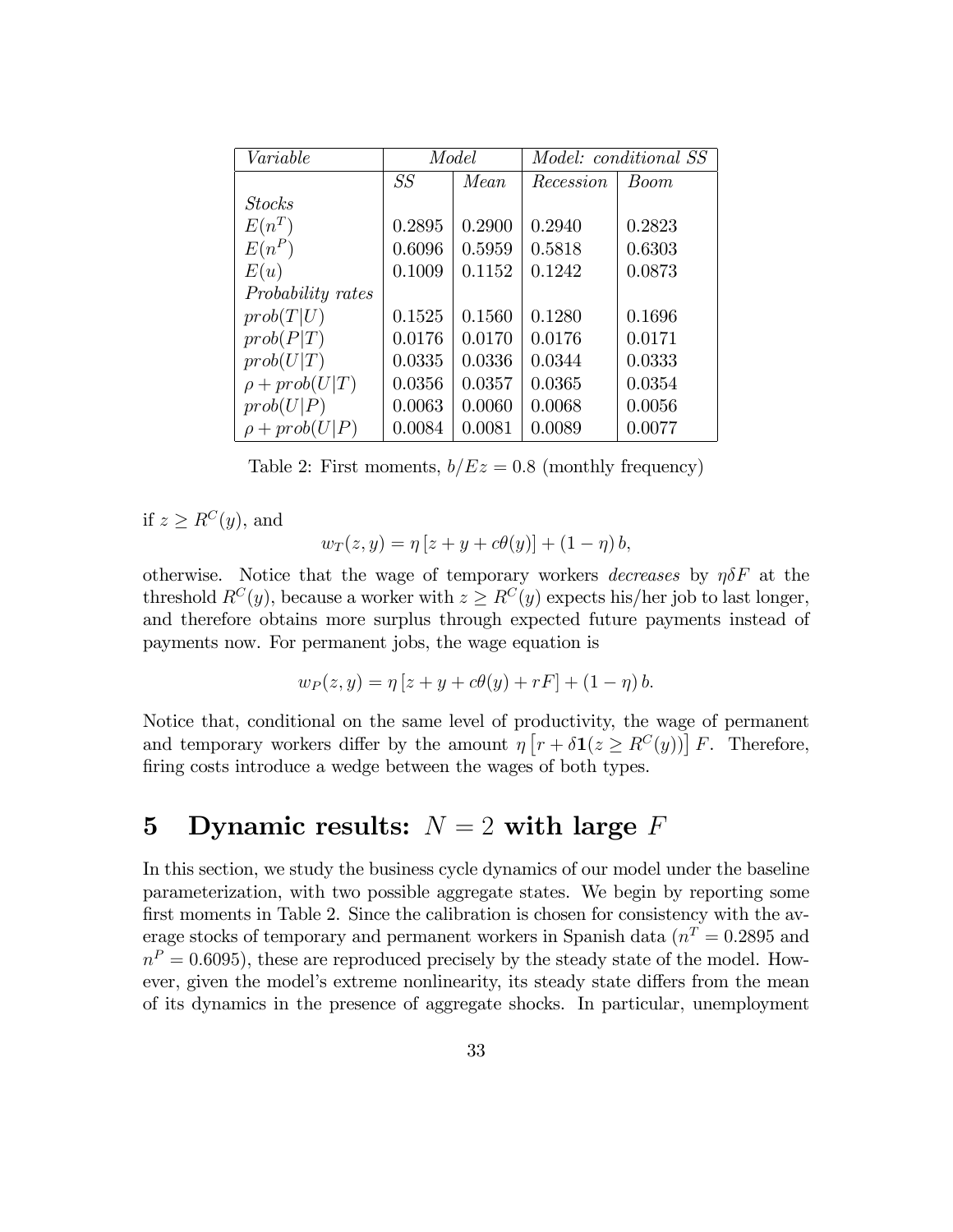| Data                    | Model     |          |                |          |
|-------------------------|-----------|----------|----------------|----------|
|                         | Benchmark | Lower F  | Lower $\delta$ | Lower b  |
| <b>Stocks</b>           |           |          |                |          |
| $sd(n^T) = 1.13\%$      | 0.74%     | $0.77\%$ | $0.80\%$       | $0.46\%$ |
| $sd(\ln(n^T)) = 3.86\%$ | 2.56%     | 2.60%    | 2.41%          | 1.81%    |
| $sd(n^P) = 0.58\%$      | $0.62\%$  | $0.66\%$ | $0.58\%$       | $0.50\%$ |
| $sd(\ln(n^P)) = 0.94\%$ | $1.05\%$  | 1.09%    | 1.06%          | 0.75%    |
| $sd(u) = 0.90\%$        | $1.06\%$  | 1.08\%   | $1.09\%$       | $0.66\%$ |
| $sd(\ln(u)) = 9.22\%$   | $9.26\%$  | 9.47%    | $9.41\%$       | 8.64\%   |
| Flows                   |           |          |                |          |
| sd(JC)                  | $0.24\%$  | $0.24\%$ | 0.25%          | $0.20\%$ |
| $sd(\ln(JC))$           | $5.24\%$  | 5.38%    | $5.39\%$       | 5.15%    |
| sd(JD)                  | $0.60\%$  | $0.60\%$ | $0.62\%$       | $0.44\%$ |
| $sd(\ln(JD))$           | 14.84%    | 15.31\%  | 15.17%         | 13.36\%  |

Table 3: Second moments,  $b/Ez = 0.8$  (quarterly frequency, detrended HP-1600)

is almost one and a half percentage points higher in the mean of the economy with aggregate productivity shocks than it is in the steady state. This happens because recessions initially cause unemployment to dramatically overshoot the "conditional steady state" towards which it converges while the recessionary state lasts. The last two columns of Table 2 show conditional steady states: we see that in the limit of an arbitrarily long recession, the unemployment rate exceeds 12%, whereas in the limit of an arbitrarily long boom, it is less than 9%. The mean unemployment rate over time is closer to the conditional steady state for recessions than it is to that for booms, since the time average includes the initial spikes occurring in recessions.

Thus, looking only at the conditional steady states implied by long recessions and booms is insufficient to characterize employment volatility in this economy. Instead, Table 3 reports second moments under several parameterizations. For clarity, we report volatilities both in levels (as a percentage of the labor force), and in logs. Overall, the model does quite a good job of reproducing observed Spanish labor market fluctuations, which are calculated from quarterly EPA data,  $2001:1-2008:3.^{14}$ The coefficient of variation of unemployment in the model, 9.26%, comes remarkably close to the coefficient of variation in the data,  $9.22\%$ . Moreover, the relative volatility of the two labor market stocks in the model also fits the data quite well. In

 $14$ Both the data and the simulations from the model are HP-filtered with parameter 1600. Unfortunately our use of data classified by temporary/permanent status restricts us to a rather short sample.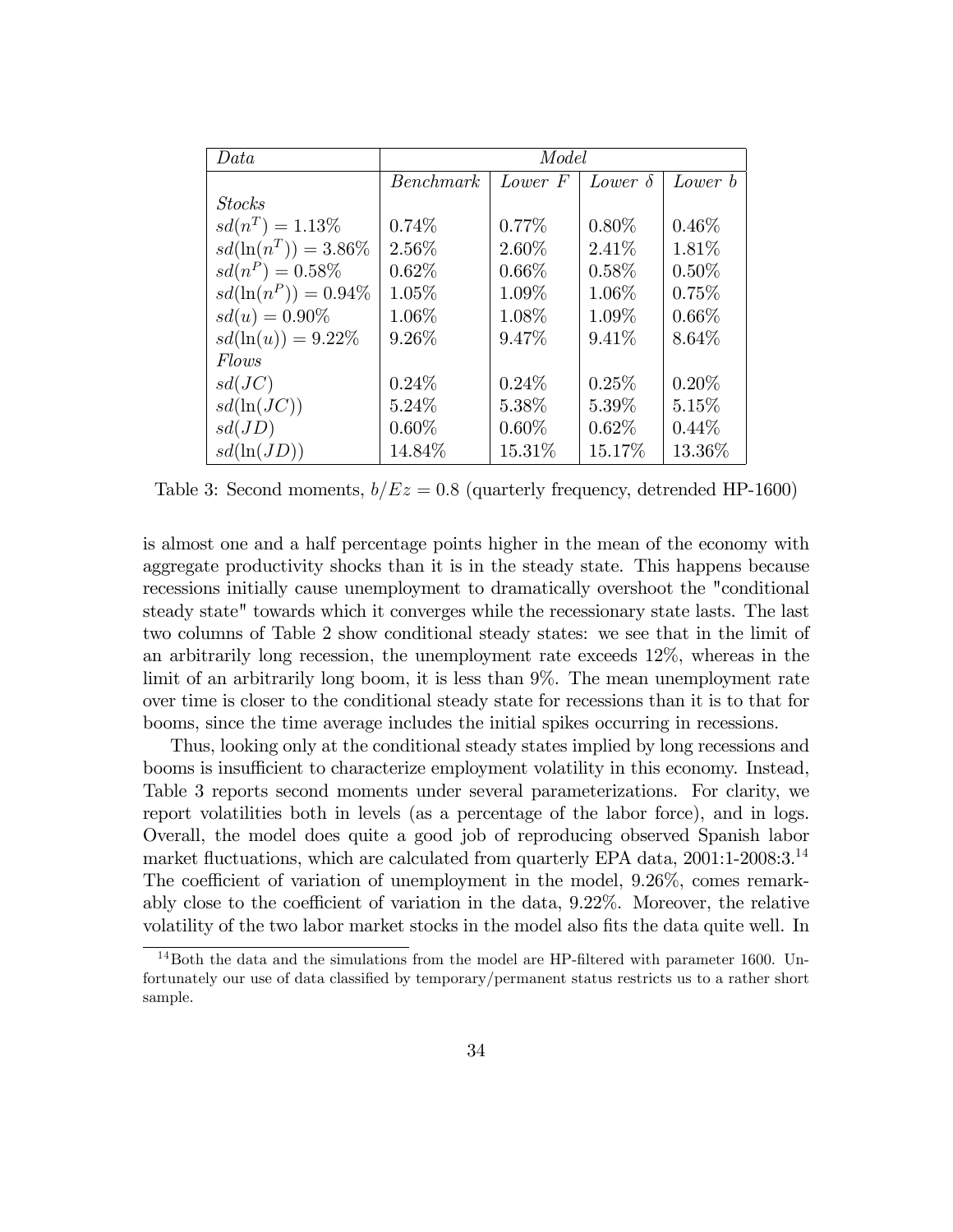Table 2, looking just at conditional steady states, permanent contracts seemed more volatile than temporary contracts (and moreover, at the conditional steady state, temporary employment is countercyclical). But in Table 3, we see that temporary employment is more volatile than permanent employment, both in the model and in the data. In relative terms, temporary jobs are more than twice as volatile as permanent jobs. Moreover, temporary jobs account for a larger share of employment fluctuations than permanent jobs in absolute terms too, even though on average temporary employment is less than one third of the total.

The alternative parameterizations consider several reforms that would the labor market more flexible. In the "lower  $F$ " parameterization, we decrease the firing cost by 20%. In the "lower  $\delta$ " parameterization, we decrease  $\delta$  by 20% (that is, we increase the duration of eligibility for a temporary contract by 20%). These two policy changes have a surprisingly small effect. Finally, we also consider the effect of decreasing unemployment protection by 10% (i.e. by eight percentage points from  $80\%$  to  $72\%$  of average worker productivity), since the benefit level is a well-known factor to explain employment volatility in matching models. This reform causes a large decrease in unemployment (from 11.5% to 7.6%), as well as a large decrease in labor market volatility. Note that the decrease in volatility caused by a lower b is especially pronounced in temporary jobs.

The effects of dual labor market policy on employment volatility are also illustrated in Figures 5-7. Figures 5 and 6 show the impulse responses of various labor market stocks and flows to an increase and a decrease in aggregate productivity (all variables are graphed as a percentage of the total labor force). As we have emphasized, the nonlinearity of the model makes these responses extremely asymmetric. At the transition from recession to boom, there is a hump-shaped response of temporary jobs, as new workers are hired, passing initially through temporary status and then eventually building up a higher stock of permanent matches. At the same time, job destruction of each type of worker briefly decreases by 0.2 percent of the workforce. In contrast, at the transition from boom to recession, there is a sudden burst of firing, with more than  $3\%$  of the workforce fired in each contract type (a total of almost 7\% of the workforce is fired at this time). Both stocks of workers fall, with the stock of temps recovering quickly while the stock of permanent workers gradually decreases towards a new, lower conditional steady state.

The responses also depend on the starting point; the impulse responses shown here are calculated starting from the conditional steady state. In other words, Figure 5 is the effect of an increase in y after an extremely long recession, and Figure 6 is the effect of a decrease in y after an extremely long boom. Note that after an extremely long boom, a recession causes roughly equal levels of firing of temporary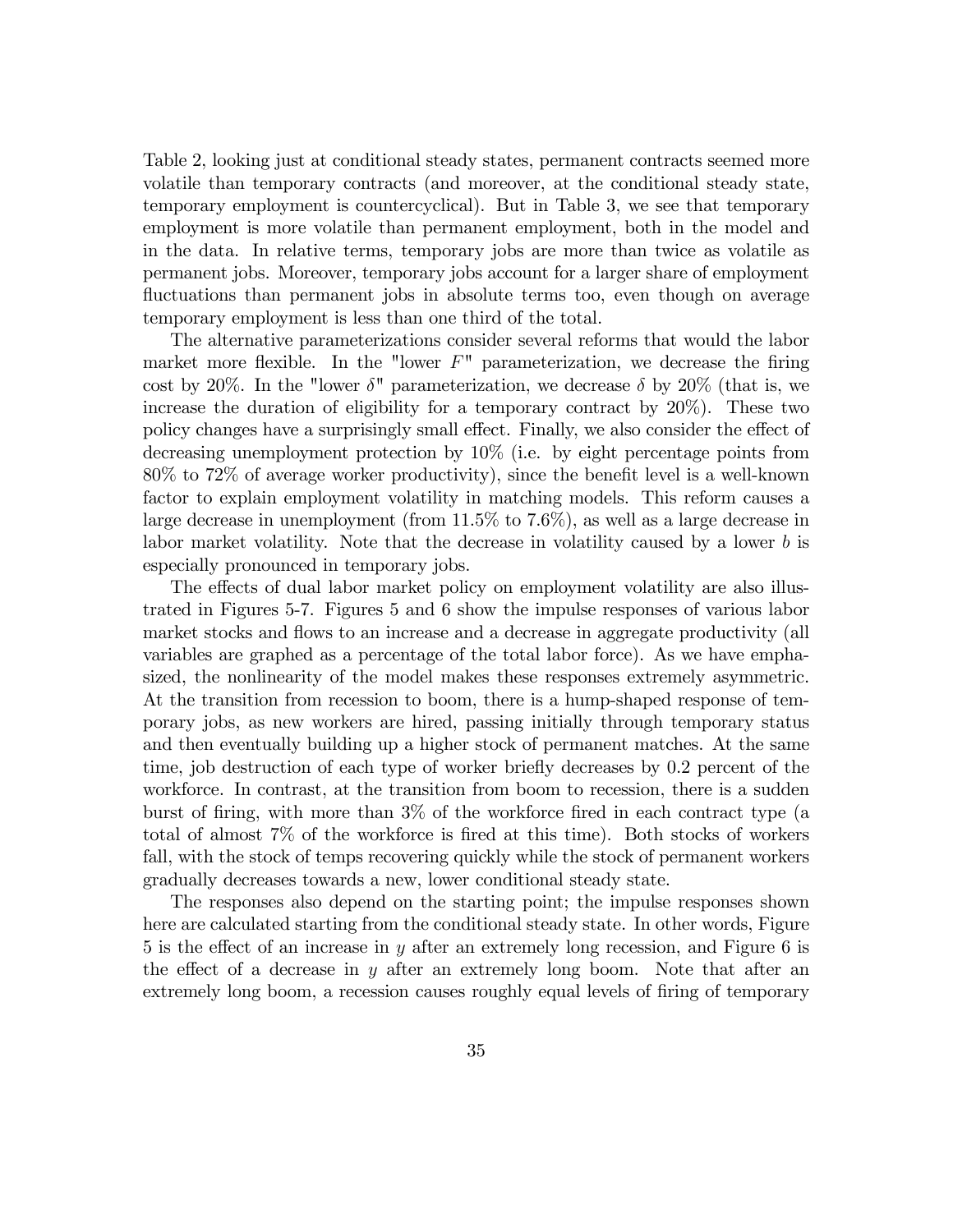

Figure 5: Impulse responses: recession to boom

and permanent jobs. This seems to suggest that both fluctuations in permanent jobs should be almost as important as fluctuations in temporary jobs to explain employment volatility overall.

However, such a conclusion would be mistaken, because the size of the burst in firing of temporary and permanent jobs at the beginning of a recession depends on the length of the preceding boom. The stock of permanent jobs builds up more slowly in a boom than the stock of temps, because workers must pass through temporary status before reaching permanent status, and because the productivity threshold for hiring is lower than the threshold for promotion. Therefore, mostly temporary jobs are fired after a short boom, whereas after a long boom a substantial number of permanent jobs separate too.

The differing ratios of temporary and permanent firing after expansions of dif-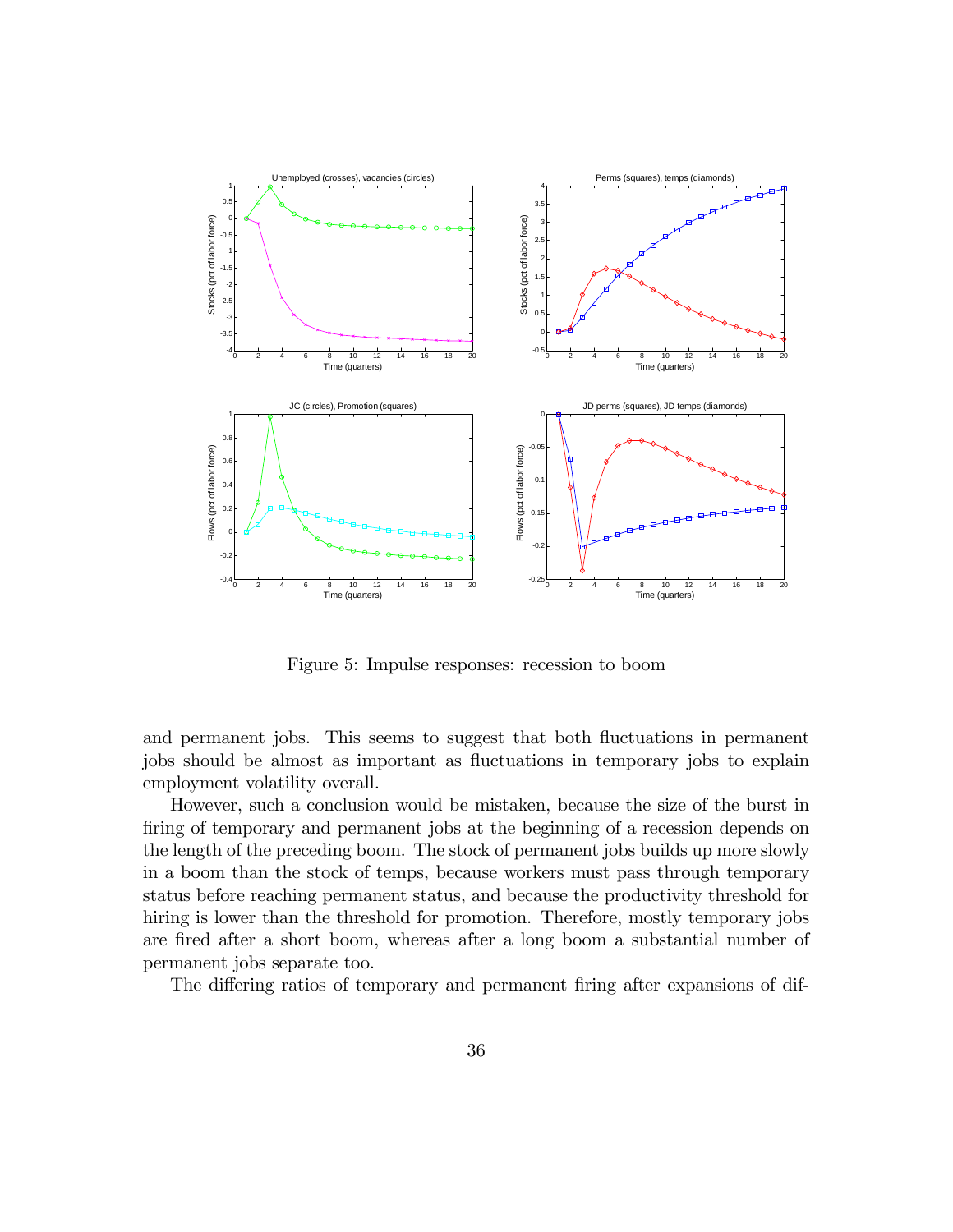

Figure 6: Impulse responses: boom to recession

ferent lengths can be seen quite clearly in the simulated example of Figure 7. Note that since promotion and firing of permanent jobs are very slow processes, a boom must be very long to get anywhere near its "conditional steady state". Instead, given cycles of realistic length, relatively few "fragile" permanent jobs are accumulated in booms. Thus, after the first few booms shown in Figure 7, the red spike representing temporary firing is much larger than the blue spike representing firing of permanent jobs. Only in the exceptionally long boom seen in the second half of the simulated sample do we observe a spike of permanent firing comparable to the spike in temporary firing.

Overall, then, as we already saw in Table 3, Figure 7 shows that temporary jobs play a much larger role for employment áuctuations than permanent jobs do. This is true both in relative terms and in absolute terms, in spite of the fact that the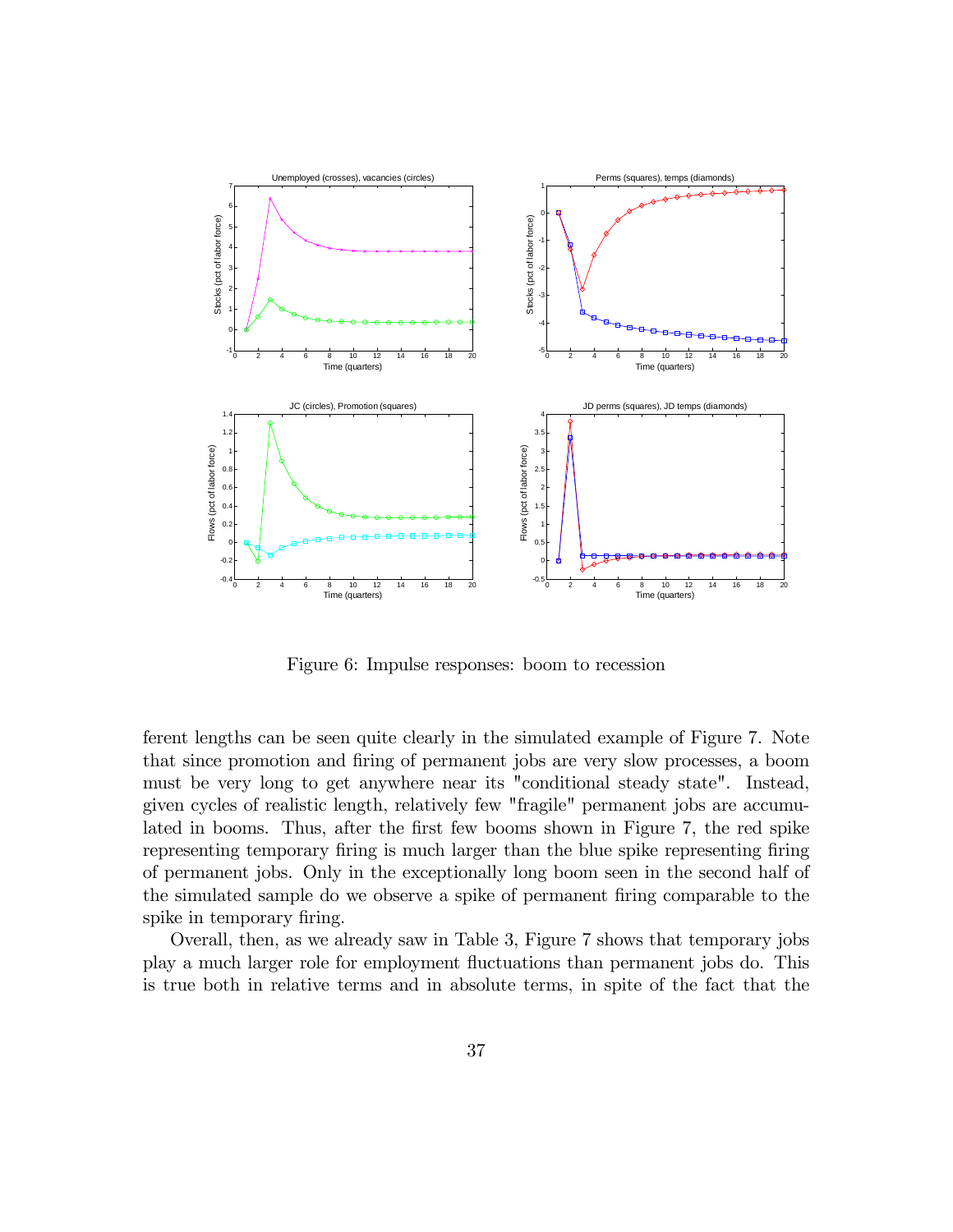

Figure 7: Example: dynamic simulation

average level of temporary jobs is lower than that of permanent jobs.

# 5.1 Eliminating duality

Next, we study what would happen if we replaced the dual contracting structure assumed in our benchmark model with a single type of contract. We maintain all the parameters of our benchmark specification, except for the policy parameters that drive duality. Thus, we now assume all ongoing jobs have exactly the same level of firing costs,  $F^*$ . We assume  $0 < F^* < F$ : the firing cost in the unified labor market exceeds the zero firing cost for temporary jobs under duality, but is lower than the  $\text{cost } F$  of firing a permanent job under duality.

As for the timing of decisions, we assume that a matched pair observe their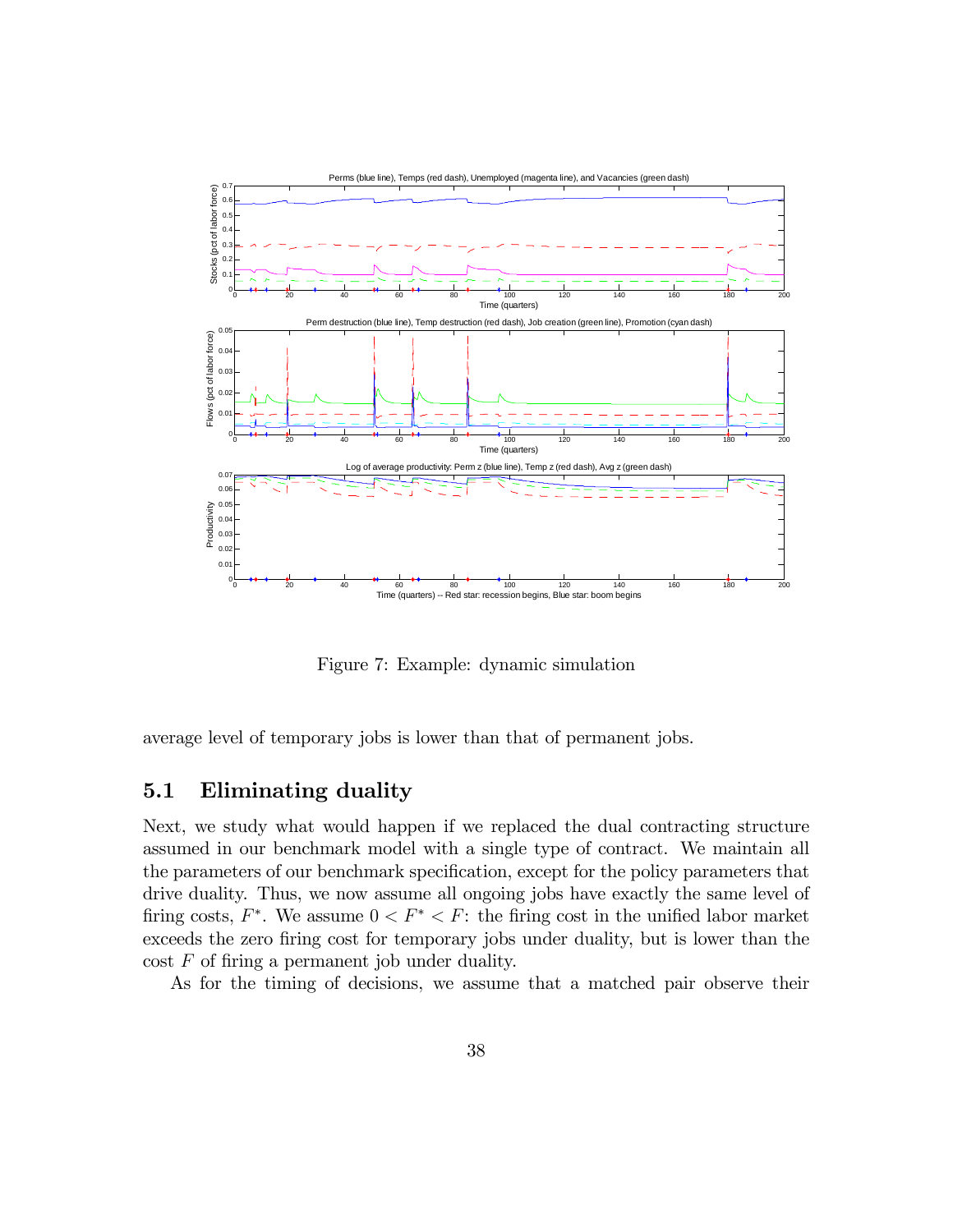idiosyncratic productivity z as soon as they meet. At this time, they must decide whether or not to form an employment relationship; if they do not, they can continue searching for other partners without paying the firing cost  $F^*$ . However, as soon as they begin working, they are legally considered employer and employee, and separation thereafter entails the cost  $F^*$ . The firm's surplus is therefore defined relative to the outside option  $-F^*$ , and thus total surplus includes  $F^*$ :

$$
S(z, y) = W(z, y) - U(y) + J(z, y) - V(y) + F
$$

where free entry, as before, implies  $V(y) = 0.15$ 

Under these timing assumptions, there are two relevant reservation thresholds in any aggregate state y. There is a threshold  $R^{N}(y)$  above which a pair will form a relationship upon meeting, which is determined by

$$
J(R^{N}(y), y) = 0 \qquad \to \qquad S(R^{N}(y), y) = \frac{F}{1 - \eta} > 0 \tag{25}
$$

There is also a threshold  $R(y)$  for continuation of any existing match, which is simply determined by the absence of any joint surplus from continuation:

$$
S(R(y), y) = J(R(y), y) + F = W(R(y), y) - U(y) = 0
$$
\n(26)

The surplus function  $S(z, y)$  is monotonically increasing for the same reasons we saw in the baselind model, and therefore we conclude that  $R(y) < R^{N}(y)$  in each aggregate state y.

Calibrating the unified labor market only requires choosing an appropriate value of the firing cost  $F^*$ . Table 4 shows the effects of several different assumptions about the level of firing costs in the unified economy. First, we simply assume that the firing cost that applies to all contracts in the single contract model is half the cost  $F$ necessary to fire a permanent job in the dual model. This level of firing costs makes hiring more costly overall, since firms no longer have the option of churning through temporary matches; therefore the unemployment rate rises by almost two percentage points. However, without the quick hiring and Öring dynamics of temporary jobs, unifying the labor market causes a decrease in volatility. In particular, the standard deviation of the unemployment rate falls from 1.09% of the labor force under the dual structure, to  $0.88\%$  of the labor force under the unified structure.

However, this is not the only possible way to unify the labor market. Choosing  $F^* = 0.5F$  sets the single firing cost to the mean of the two firing costs in the dual

 $15$ The value function notation in this section is the same as in our benchmark model except that, in the absence of duality, we can suppress the subscripts that indicate the two types of labor.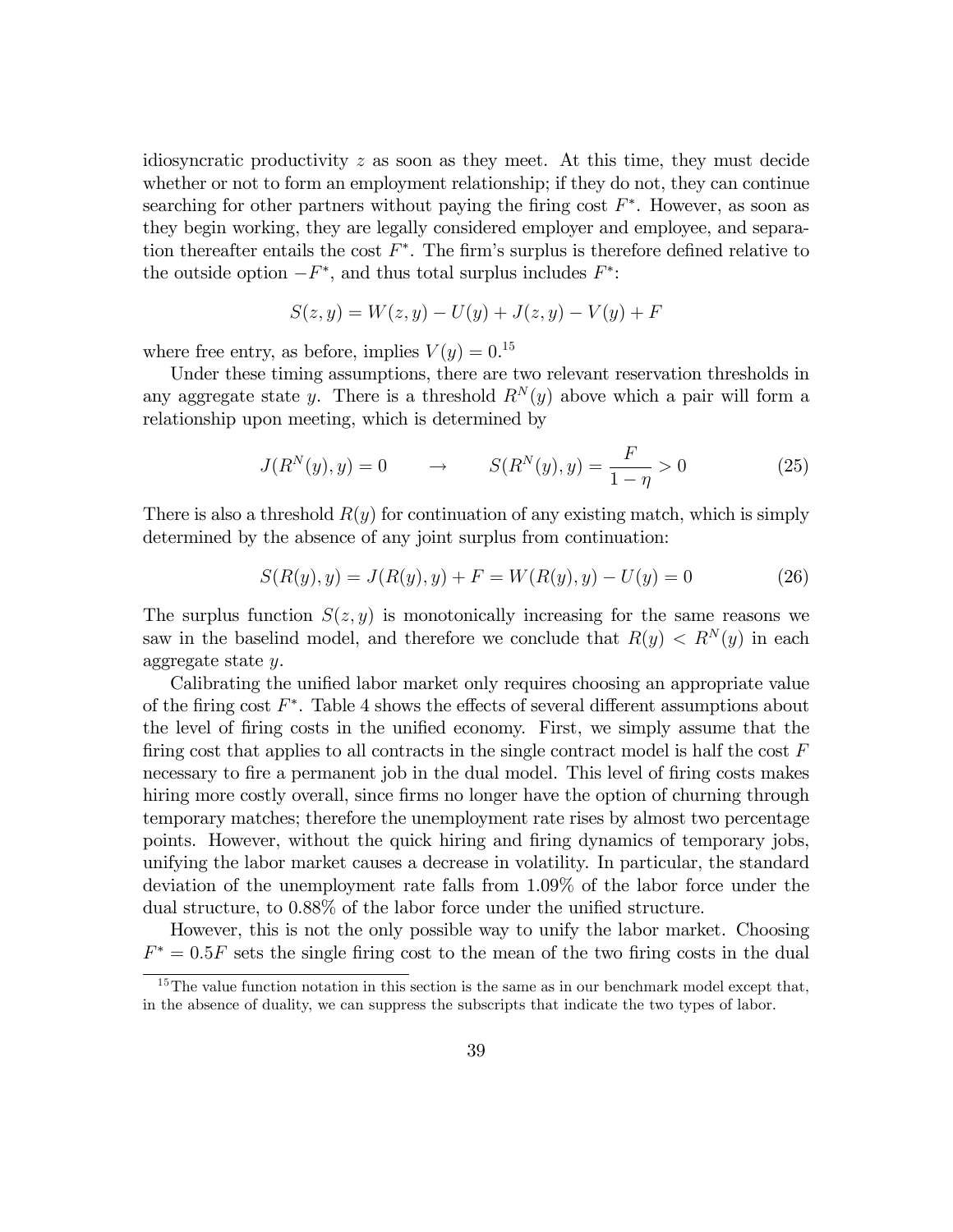| Variable             | Model          |              |                        |                       |
|----------------------|----------------|--------------|------------------------|-----------------------|
|                      | Dual benchmark | $F^* = 0.5F$ | <i>Fix total costs</i> | <i>Fix employment</i> |
| Firing cost          | 2.0642         | 1.0321       | 1.1170                 | 0.3645                |
| SS unemployment      | 0.1010         | 0.1181       | 0.1194                 | 0.1010                |
| SS firing costs paid | 0.0081         | 0.0078       | 0.0081                 | 0.0034                |
| <b>Stocks</b>        |                |              |                        |                       |
| sd(n)                | 1.09%          | $0.88\%$     | $0.89\%$               | 0.81%                 |
| $sd(\ln(n))$         |                | $1.03\%$     | 1.03%                  | $0.93\%$              |
| sd(u)                | 1.09%          | $0.88\%$     | $0.89\%$               | 0.81%                 |
| $sd(\ln(u))$         | $9.50\%$       | $6.55\%$     | 6.61%                  | 6.97%                 |
| <i>Flows</i>         |                |              |                        |                       |
| sd(JC)               | 0.25%          | 0.13%        | 0.13%                  | 0.15%                 |
| $sd(\ln(JC))$        | 5.38%          | $4.93\%$     | $4.99\%$               | $4.56\%$              |
| sd(JD)               | 0.61%          | $0.34\%$     | $0.33\%$               | $0.37\%$              |
| $sd(\ln(JD))$        | 15.11\%        | 16.37%       | 16.72%                 | 13.91%                |

Table 4: Second moments,  $b/Ez = 0.8$  (quarterly frequency, detrended HP-1600)

model; but of course in the dual model, the two contract types represent different fractions of the labor force. Therefore an alternative is to choose  $F^*$  so that the steady state flow of firing costs in the single contract model, which is  $\lambda G(R)nF^*$ , equals the steady-state flow of firing costs in the dual model, which is  $\lambda G(R^P)n^P F$ . By a numerical search, we find that this results in  $F^* = 0.1170$ , which is actually quite close to the value considered before. Therefore this policy change reduces the standard deviation of the unemployment rate from 1.09% to 0.88% of the labor force, which is a 22% decrease in variability.

Finally, we note again that imposing such a high  $F^*$  from the beginning of any contract effectively makes hiring more costly for the firm. Therefore, another alternative is to choose the level of firing costs that lowers the steady state unemployment rate of the single contract model back down to the level associated with the steady state of the dual labor market. This requires a very substantial decrease in firing costs, to  $F = 0.3645$ , lowering the steady state flow of firing costs paid by almost 60%. This also implies a large decrease in the standard deviation of unemployment, from 1.09% to 0.88%, representing a decrease in variability of 35%.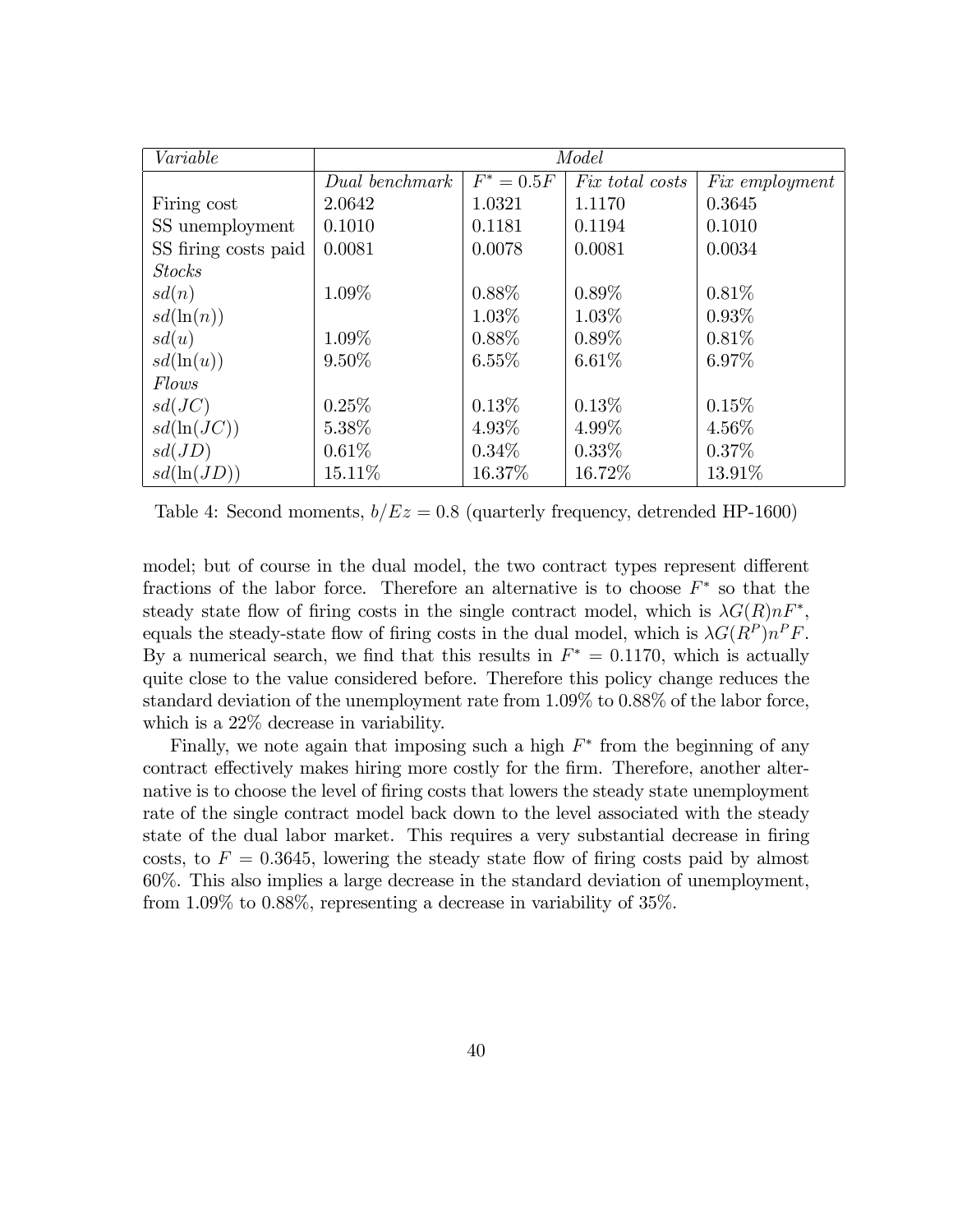

Figure 8: Recession to boom: single contract, fixing employment

# 6 Conclusions

TO BE COMPLETED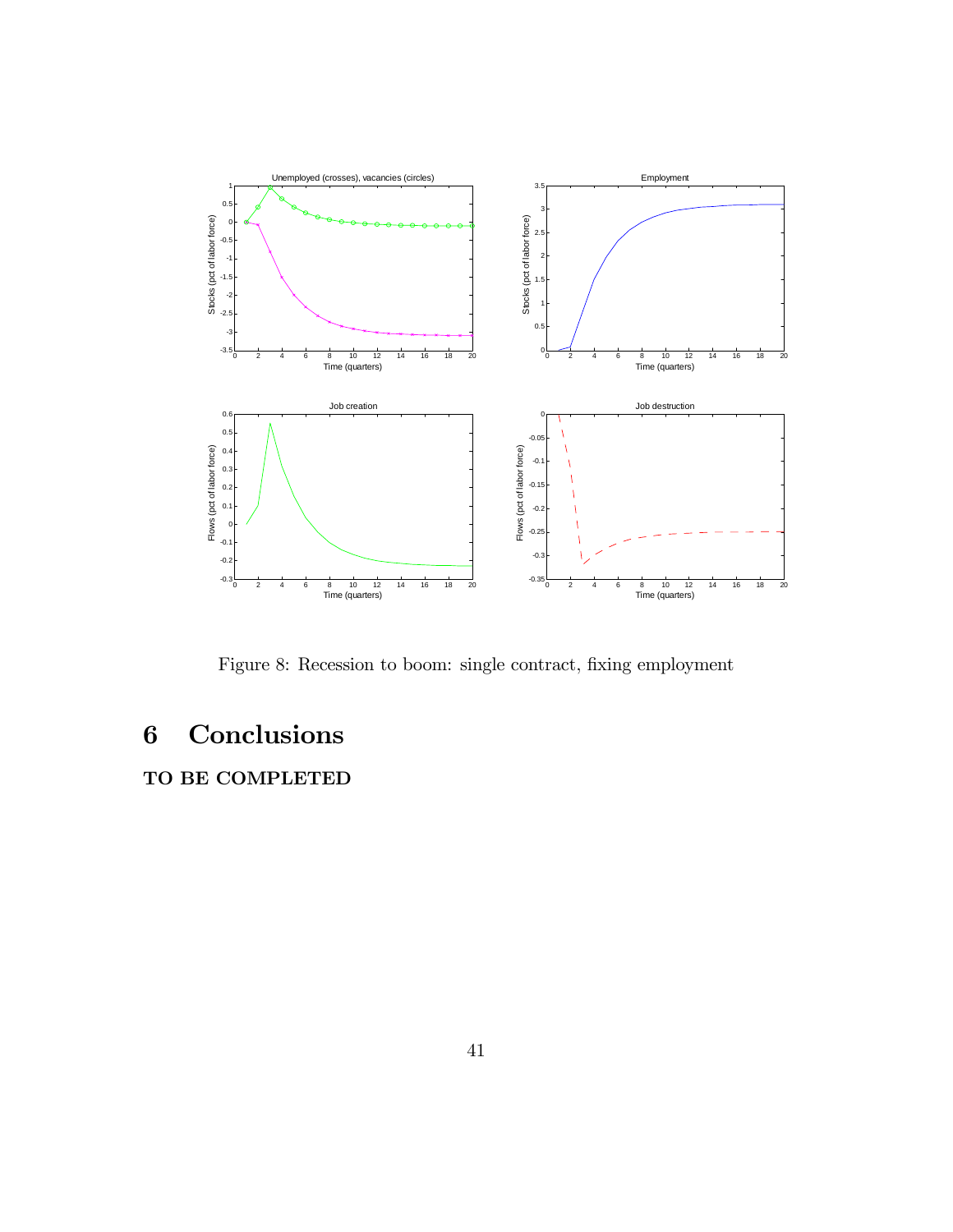

Figure 9: Boom to recession: single contract, fixing employment

# References

J. Babecký, C. van der Cruijsen-Knoben, and S. Fahr (2009)

Belot, M., Boone, J. and J. van Ours (2002): "Welfare effects of employment protectionî, CentER, Tilburg University, Discussion Paper No. 2002-48.

Bentolila, S., and G. Bertola (1990): "Firing costs and labor demand: How bad is Eurosclerosis?î, Review of Economic Studies 54, 381-402.

Bentolila, S., P. Cahuc, J.J. Dolado, and T. Le Barbanchon (2009): "Two-tier labor markets in a deep recession: France vs. Spain", mimeo.

Bentolila, S., and A. Ichino (2008): "Unemployment and consumption near and far away from the Mediterranean", Journal of Population Economics 21, 255-280.

Bertola, G. F. D. Blau and L.M. Kahn (2003): "Labor Market Institutions and Demographic Employment Patterns", mimeo.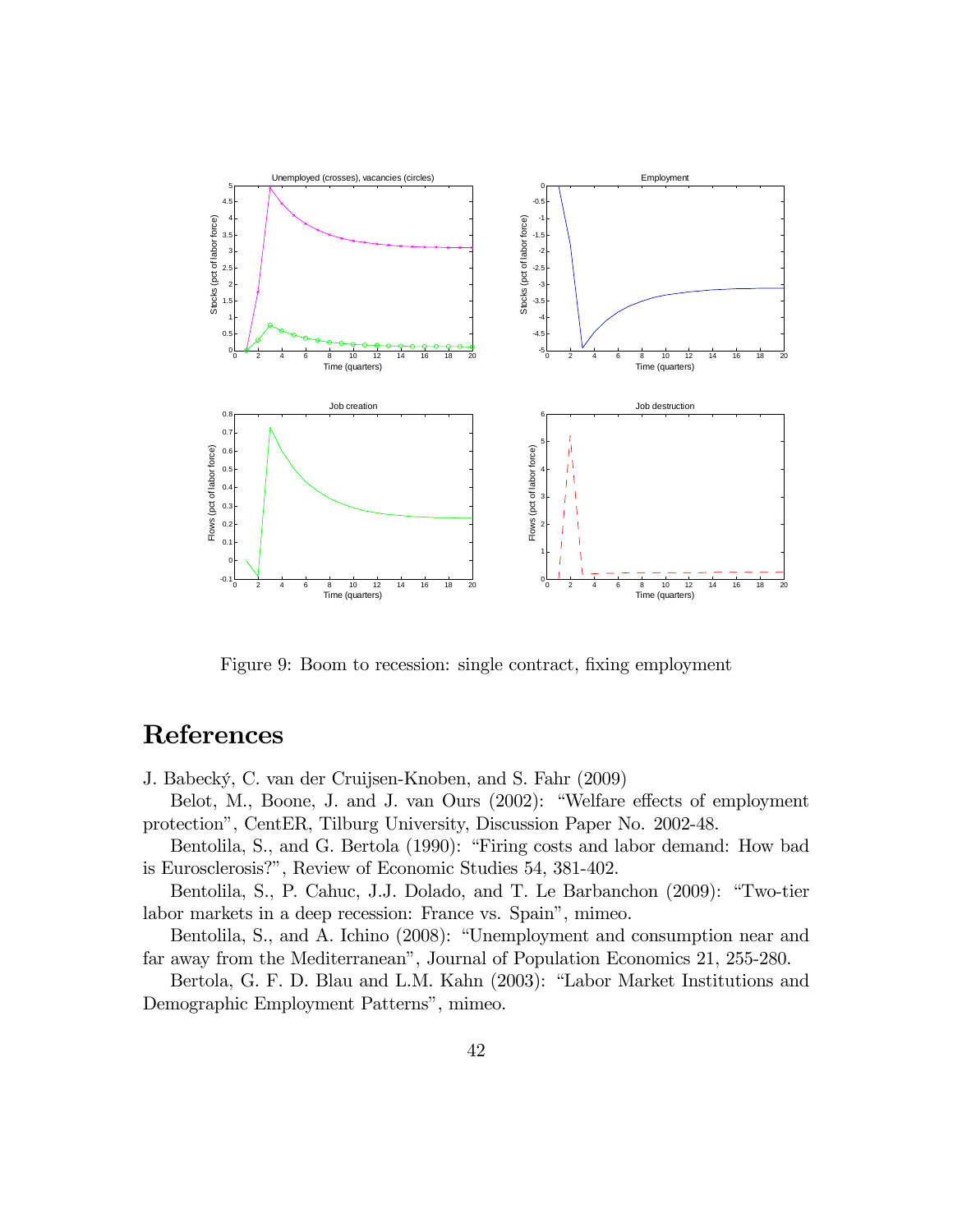

Figure 10: Dynamics: single contract, fixing employment

Blanchard, O. and A. Landier (2002): "The Perverse Effects of Partial Labour Market Reforms: Fixed Duration Contracts in France", The Economic Journal, 112, F214-F244.

Blanchard, O. and J. Wolfers (2000): "The Role of Shocks and Institutions in the Rise of European Unemployment", The Economic Journal, 110, C1-C33.

Boeri, T. and J.F. Jimeno (2005): "The Effects of Employment Protection Legislation: Learning from Variable Enforcement", European Economic Review, 49, 2057-2077.

Booth, A.L., Dolado, J.J. and J. Frank (2002): "Introduction: Symposium on Temporary Work", The Economic Journal, 112, F181-F188.

Burda, M. (1992): "A Note on Firing Costs and Severance Benefits in Equilibrium Unemployment," Scandinavian Journal of Economics 94 , 479-489.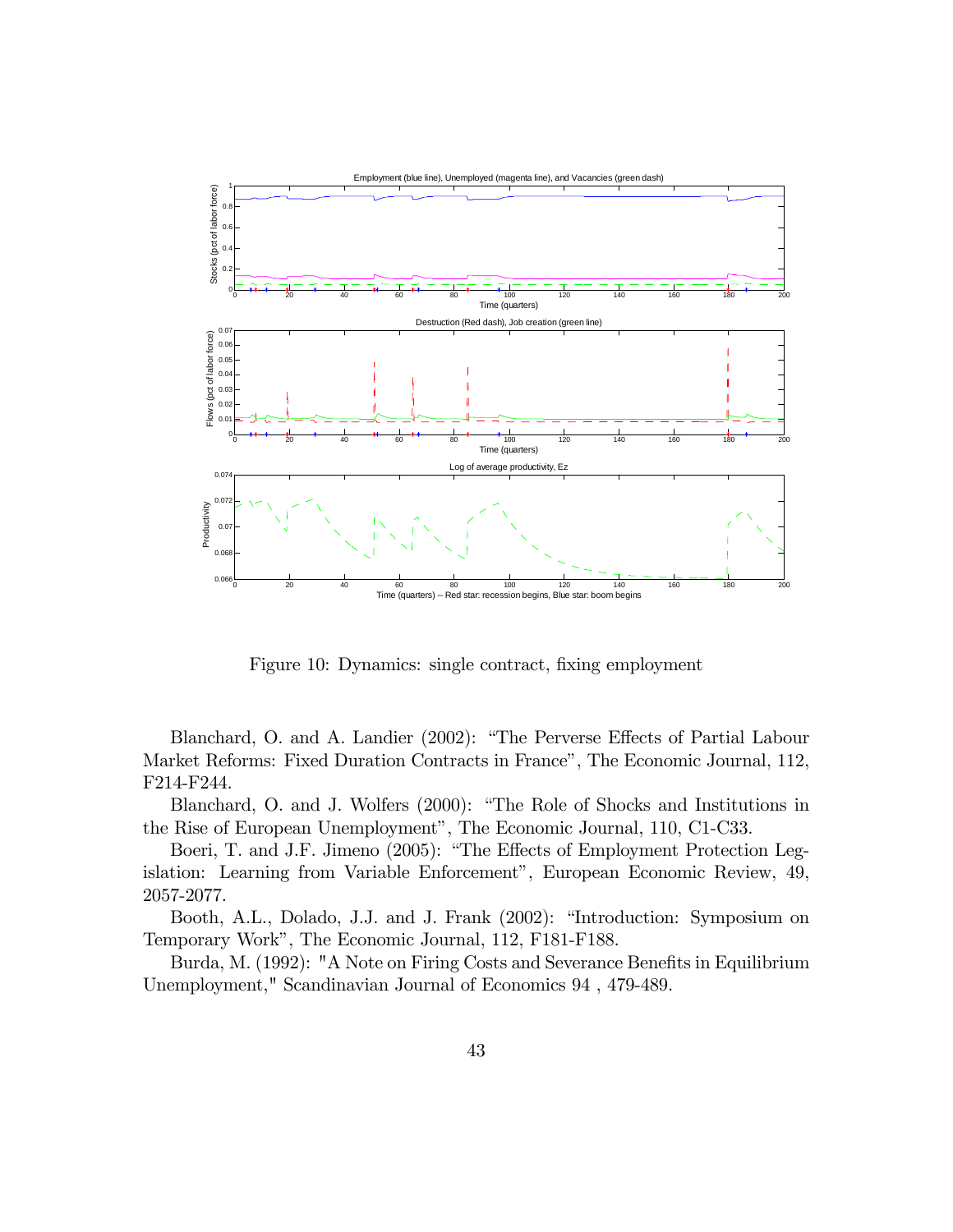Caballero, R., Engel, E. and A. Micco (2003): "Job Security and Speed of Adjustment", mimeo.

Cahuc, P. and F. Postel-Vinay (2002): "Temporary jobs, Employment Protection, and Labor Market Performance", Labour Economics, 9, 63-91.

Cardullo, G. and B. Van der Linden (2006): "Employment Changes and Substitutable Skills: An Equilibrium Matching Approach", IZA D.P. 2073.

Costain, J., and M. Jansen (2009), "Employment fluctuations under downward wage rigidity: the role of moral hazard." IZA D.P. 4344.

Dolado, J.J., García-Serrano, C. and J.F. Jimeno (2002): "Drawing Lessons from the Boom of Temporary Jobs in Spainî, The Economic Journal, 2002, F270-F295.

Dolado, J.J., M. Jansen, and J.F. Jimeno (2007): "A Positive Analysis of Targeted Employment Protectionî, Berkeley Electronic Press: Journal of Macroeoconomics: Topics, vol. 7, Issue 1.

Dolado, J.J., M. Jansen, and J.F. Jimeno (2009): "On-the-Job Search in a Matching Model with Heterogeneous Jobs and Workersî, Economic Journal, vol 119: 534 , 200-228.

Dolado, J.J., Jansen, M, and J.F. Jimeno (2005): "Dual Employment Protection Legislation: A Framework for Analysis" CEPR D. P. 5033.

Garibaldi, P. and G. Violante (2005): "The Employment Effects of Severance Payments with Wage Rigidityî, The Economic Journal, 115, 799-832.

Hopenhayn, H. (2001): "Labor Market Policies and Employment Duration: The Effects of Labor Market Reform in Argentina", mimeo.

IDB (2003), Good Jobs Wanted. Labor Markets in Latin America, IDB: Washington.

Jimeno, J.F. and Rodriguez-Palenzuela (2002): "Youth Unemployment in the OECD: Demographic Shifts, Labour Market Institutions, and Macroeconomic Shocksî, FEDEA, working paper 2002-15.

Kugler, A., Jimeno, J.F. and V. Hernanz (2003): "Employment Consequences of Restrictive Employment Policies: Evidence from Spanish Labour Market Reformsî, FEDEA, working paper 2003-14.

Lazear, E., (1990): "Job security provisions and employment". Quarterly Journal of Economics 105, pp. 699-726.

Ljungqvist, L.  $(2002)$ : "How do lay-off costs affect employment?", The Economic Journal, 112 (October), 829-853.

Mortensen, D.T. and C.A. Pissarides (1994): "Job creation and job destruction in the theory of unemployment", Review of Economic Studies, 61, 397-415.

Mortensen, D.T. and C.A. Pissarides (1999): "New Developments in Models of Search in the Labor Market" in O.C. Ashenfelter and D. Card, eds., Handbook of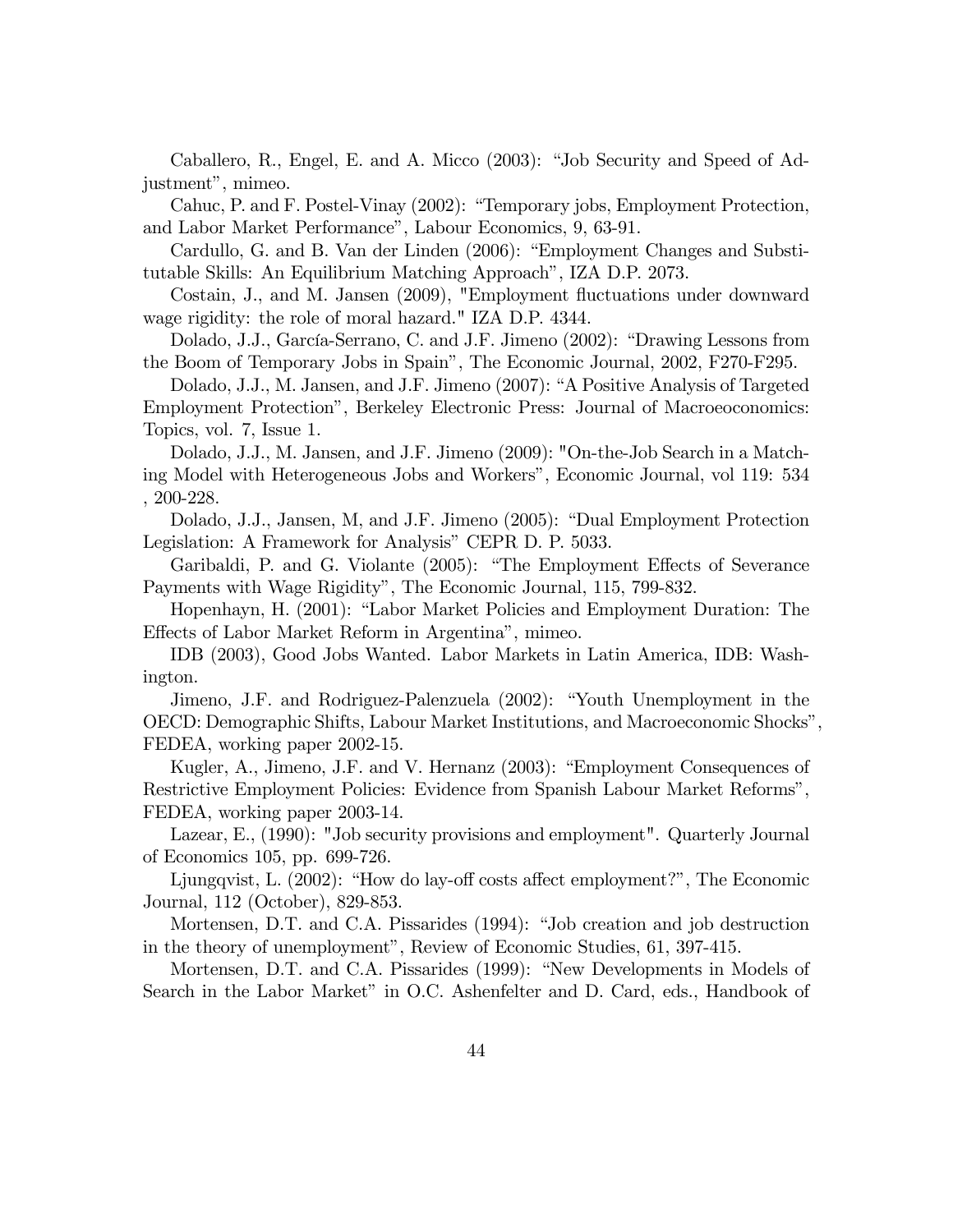Labor Economics, Amsterdam: North-Holland, 2567-2628.

Mortensen, D.T. and C.A. Pissarides (2003): "Taxes, subsidies, and equilibrium labour market outcomes." in *Designing Inclusion: Tools to Raise low-end Pay and* Employment in Private Enterprise, edited by Edmund S. Phelps, Cambridge: Cambridge University Press, 2003

Neumark, D. and W. Wascher (2003): "Minimum Wages, Labor Market Institutions, and Youth Employment: A Cross-National Analysis", mimeo.

Nickell, S. and R. Layard (1999): "Labour market institutions and economic performance" in Ashenfelter, O. and D. Card, eds., *Handbook of Labor Economics*, Amsterdam: North Holland

Nunziata L. and S. Staffolani (2001): "The employment effects of short-term contracts regulations in Europe", mimeo.

OECD (2009): "Addressing the labour market challenges of the economic downturn: A Summary of country responses to the OECD-EC questionnaire", mimeo.

Petrongolo, B. and C. Pissarides (2001), "Looking into the black box: A survey of the matching functionî, Journal of Economic Literature, 39, 390-431.

Saint-Paul, G. (1996), "Exploring the political economy of labour market institutionsî, Economic Policy, 23, 265-300.

Saint-Paul, G. (2000), The Political Economy of Labor Market Reforms, Oxford: Oxford University Press.

Sala, H., and J.I. Silva (2009): "Flexibility at the margin and labour market volatility: The case of Sapin", Investigaciones Económicas, vol. XXXIII(2), 145-178.

Sala, H., J.I. Silva and M. Toledo (2009): "Flexibility at the margin and labour market volatility in OECD countries", mimeo.

Wasmer, E. (1999): "Competition for Jobs in a Growing Economy and the Emergence of Dualism in Employment", The Economic Journal, 109, 349-375.

# 1 Appendix: Dynamic equilibrium with  $N$  aggregate states

Here we generalize the Bellman equations from Section 4 to allow for  $N$  possible aggregate states  $y_i$ . Much of the analysis has already been given in Section 4, except that we can no longer calculate the surplus function explicitly on each productivity interval, since the number of intervals is large. Instead, following Costain and Jansen (2009), we describe a numerical method to calculate the slope on each interval and the jumps between intervals when the number and ordering of intervals is arbitrary.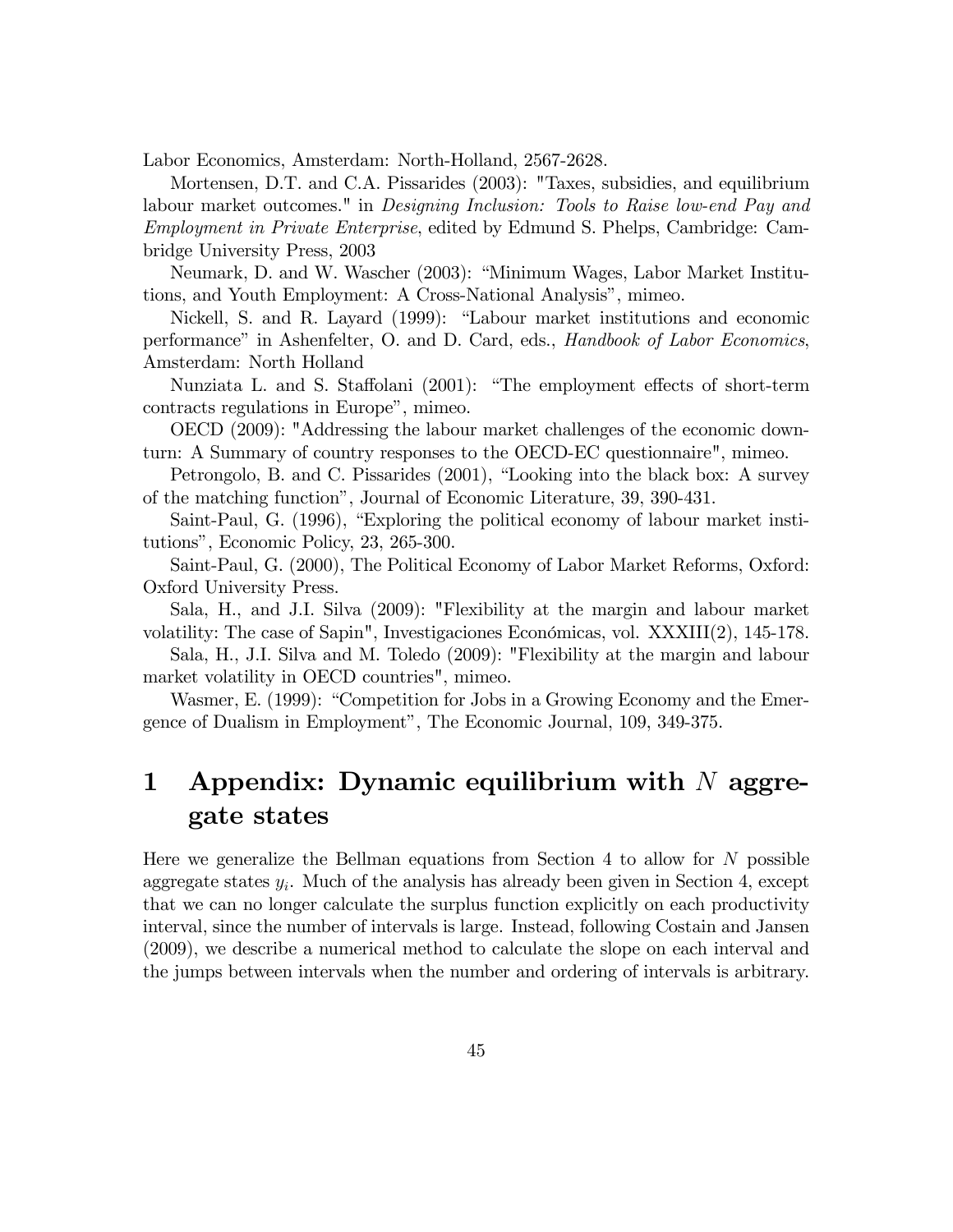### 1.1 Surplus functions

The value functions for workers and firms were already stated in Section 4.1. Following the same steps as in Sections 3 and 4, we can combine these equations to derive a Bellman equation for the match surplus. In analogy with equation (5), total match surplus for temporary jobs satisfies

$$
(r + \rho + \lambda + \delta + \mu) S^{T}(z, y) = z + y - b - \frac{\eta c \theta(y)}{1 - \eta} + \delta \mathbf{1}(z \ge R^{C}(y)) \left( S^{P}(z, y) - F \right)
$$

$$
+ \lambda \int_{\mathbb{T}^{r}(\mathbb{R})} S^{T}(x, y) dG(x) + \mu \sum M_{y'|y} S^{T}(z, y') \tag{27}
$$

 $y':R^T(y')\leq z$ Note that  $J^P(R^C(y), y) = 0$  implies  $S^P(R^C(y), y) - F = \frac{\eta}{1-\eta}$  $\frac{\eta}{1-\eta}F$ . Therefore  $S^T(z, y)$  is discontinuous at  $z = R^{C}(y)$ , with a jump equal to  $(r + \rho + \lambda + \delta + \mu)^{-1} \frac{\delta \eta}{1 - \delta}$  $\frac{\delta \eta}{1-\eta}F$ . This jump represents the discrete loss in the pair's joint value as z decreases below  $R^{C}(y)$ , due to the inefficiency of promotion.

Furthermore, in the capital gains term due to the expected arrival of future aggregate shocks, there can be a discontinuity  $z = R^{C}(y')$ , for  $y' \neq y$ . Finally, note that there are *not* discontinuities at  $z = R^T(y')$ , since  $S^T(R^T(y'), y') = 0$ .

The match surplus for permanent jobs includes the firing cost that must be paid to separate. It satisfies

$$
(r + \rho + \lambda + \mu) S^{P}(z, y) = z + y - b + rF - \frac{\eta c \theta(y)}{1 - \eta} + \lambda \int_{R^{P}(y)} S^{P}(x, y) dG(x) + \mu \sum_{y': R^{P}(y') \le z} M_{y'|y} S^{P}(z, y')
$$
\n(28)

Note that there are no discontinuities in this equation. In particular, there are not discontinuities at  $z = R^P(y')$ , since  $S^P(R^P(y'), y') = 0$ .

#### 1.1.1 Partitioning the productivity space

 $R^T(y)$ 

Equations  $(27)-(28)$  are continuous and differentiable at most but not all points. There are sudden changes in the form of equation (27) at points  $z = R_i^C$  and  $z = R_i^T$ , and in equation (28) at the points  $R_i^P$ , for  $i \in \{1, 2, ..., N\}$ . Therefore, as in Prop. 5, it is convenient to analyze the surplus equations separately on each interval defined by two consecutive reservation thresholds. There are N thresholds of each type, so the whole support of the productivity distribution can be broken into  $3N + 1$ relevant intervals bounded by reservation thresholds or by the lowest and highest possible values of z. Numbering backwards, we can list all the thresholds as

$$
r_{3N} \le r_{3N-1} \le r_{3N-2} \le \dots \le r_2 \le r_1
$$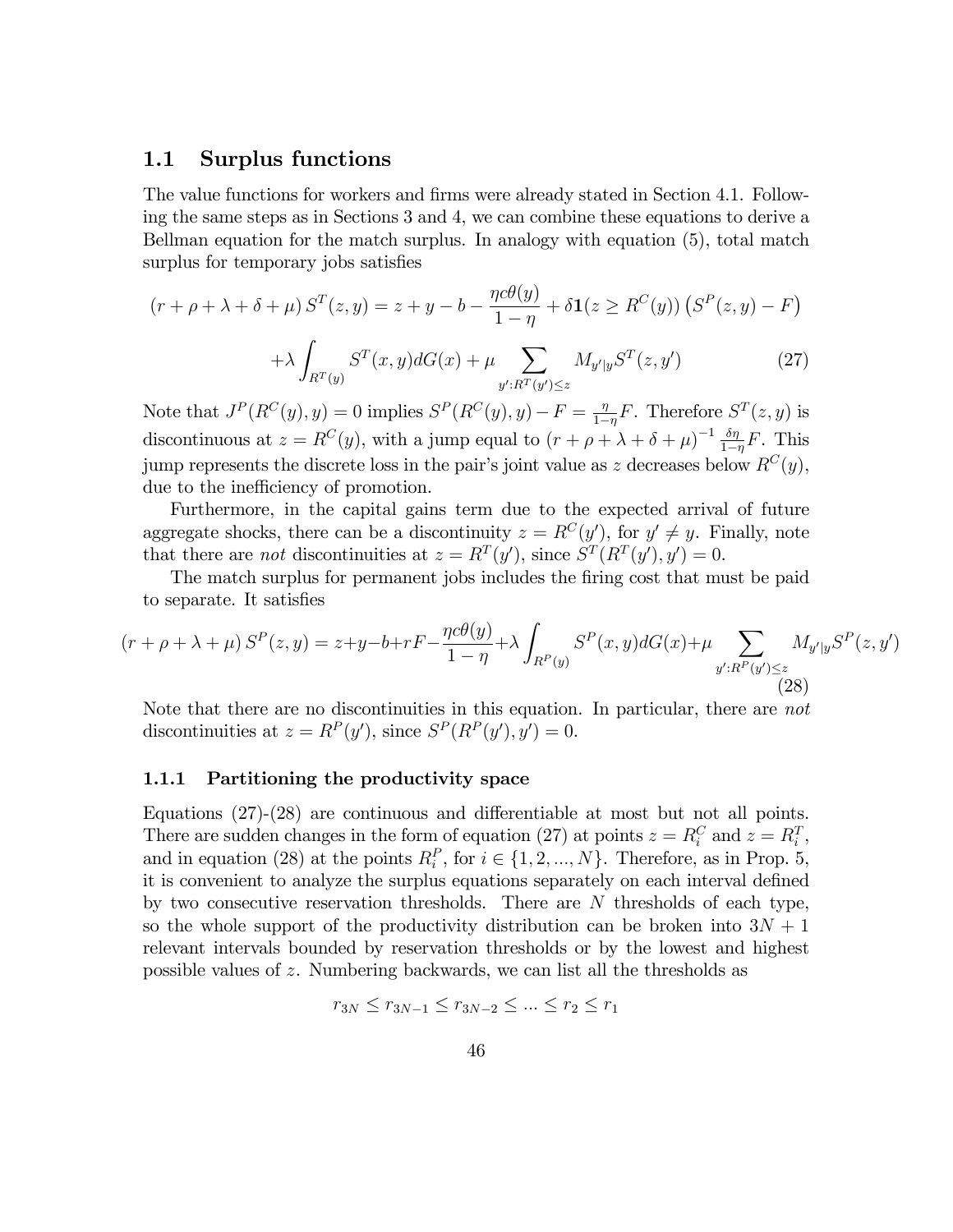where for each  $j \in \{1, 2, ..., 3N\}, r_j = R_k^a$ , with  $a \in \{T, C, P\}$  and  $k \in \{1, 2, ..., N\}.$ Then the typical interval takes the form

$$
I_j = [r_j, r_{j-1})
$$

where  $r_j$  and  $r_{j-1}$  are both reservation productivities.

If we then define  $r_{3N+1} = 0$  and  $r_0 = \infty$ , then the full set of relevant intervals is

$$
I_{3N+1} = [r_{3N+1}, r_{3N}) = [0, R_N^P)
$$
  
...  

$$
I_j = [r_j, r_{j-1})
$$
  
...  

$$
I = [r_1, r_0] = [R_1^C, \infty)
$$

Note that we have not ruled out the possibility that two or more reservation productivities might coincide,  $r_j = r_{j-1}$ ; in this case interval  $I_j$ , by definition, is empty.

#### 1.1.2 Surplus slopes

On each of the intervals  $I_j = [r_j, r_{j-1})$ , the surplus functions are continuously differentiable. Differentiating both sides of  $(27)$ , we obtain

$$
(r + \rho + \lambda + \delta + \mu) \frac{\partial S^T}{\partial z}(z, y) = 1 + \delta \mathbf{1}(z \ge R^C(y)) \frac{\partial S^P}{\partial z}(z, y) + \mu \sum_{y': R^T(y') \le z} M_{y'|y} \frac{\partial S^T}{\partial z}(z, y')
$$
\n(29)

For concise notation, we write the slope of the surplus function for temporary jobs in state  $y_i$  in interval  $I_j$  as  $\sigma_{ij}^T \equiv \frac{\partial}{\partial z} S^T(z, y_i)$ ,  $z \in I_j$ . Likewise, for permanent jobs we define  $\sigma_{ij}^P \equiv \frac{\partial}{\partial z} S^P(z, y_i), z \in I_j$ .

Now consider the slope of the surplus function for temporary jobs in interval  $I_j$ . Note that for  $z \in I_j = [r_j, r_{j-1})$ , the condition  $z \geq R^C(y)$  is equivalent to  $r_j \geq R^C(y)$ , and  $R^{T}(y') \leq z$  is equivalent to  $R^{T}(y') \leq r_j$ . The surplus function for temporary jobs is zero in state  $y_i$  if  $R^T(y_i) \leq z$ , so we only need to calculate the slopes  $\sigma_{ij}^T$  in interval  $I_j$  for states i satisfying  $R^T(y_i) \leq r_j$ . For all these states i, the slope of the surplus function for temporary jobs at a point  $z \in I_j = [r_j, r_{j-1})$  is characterized by

$$
\sigma_{ij}^T = (r + \rho + \lambda + \delta + \mu)^{-1} \left[ 1 + \delta \mathbf{1}(r_j \ge R_i^C) \sigma_{ij}^P + \mu \sum_{k: R_k^T \le r_j} M_{y_k | y_i} \sigma_{kj}^T \right] \tag{30}
$$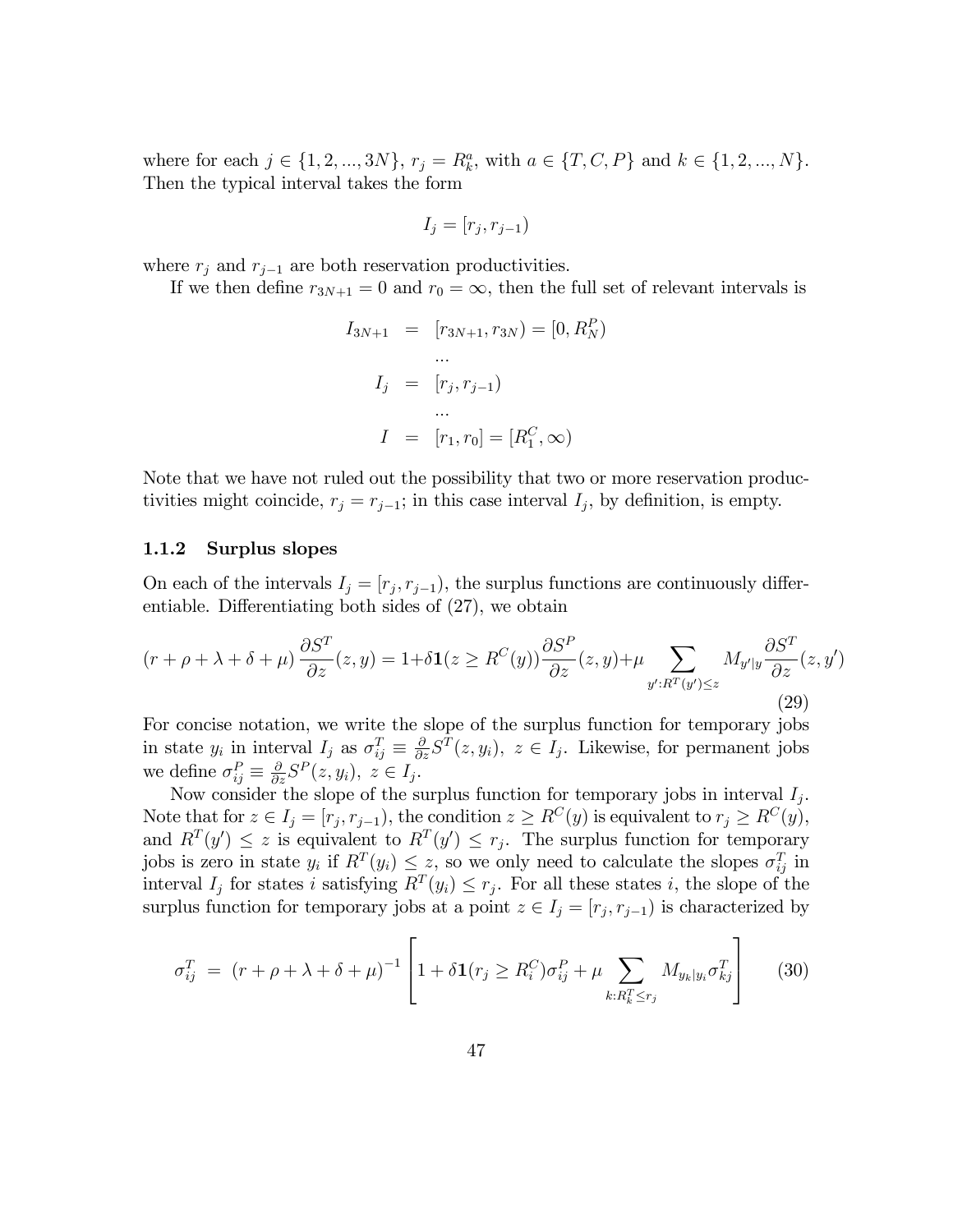For interval  $I_j$ , there is one equation like this for each i satisfying  $R^T(y_i) \leq r_j$ , and the unknowns are all the  $\sigma_{kj}^T$  satisfying  $R^T(y_k) \leq r_j$ . In other words, we have the same number of equations and unknowns to determine all the nonzero slopes  $\sigma_{ij}^T$ associated with interval  $I_j$ .

Similarly, differentiating both sides of  $(28)$ , we obtain

$$
(r + \rho + \lambda + \mu) \frac{\partial S^P}{\partial z}(z, y) = 1 + \mu \sum_{y':R^P(y') \le z} M_{y'|y} \frac{\partial S^P}{\partial z}(z, y')
$$
(31)

which can be rewritten as

$$
\sigma_{ij}^P = (r + \rho + \lambda + \mu)^{-1} \left[ 1 + \mu \sum_{k: R_k^P \le r_j} M_{y_k|y_i} \sigma_{ik}^P \right]
$$
(32)

Here we have the right number of equations and unknowns to determine all the nonzero slopes  $\sigma_{ij}^P$  associated with interval  $I_j$ .

#### 1.1.3 Surplus jumps

The surplus equations also imply discontinuities in the surplus functions for temporary jobs at points  $R^{C}(y)$ , and no discontinuities elsewhere. To be precise, if we define  $\Delta(z, y) \equiv \lim_{z \to 0} [S^T(z + dz, y) - S^T(z - dz, y)],$  then  $\Delta(z, y)$  is nonzero only at points  $z = R^{C}(y')$  for  $y' \ge y$ . (This is assuming we define  $S(z, y) = 0$  for  $z < R^T(y)$ , so that by definition jumps only occur at  $z \geq R^T(y)$ .)

To show this, we can use Bellman equation (27) to calculate the jump at any z. Since  $S<sup>P</sup>(z, y)$  is itself a continuous function, we have

$$
(r + \rho + \lambda + \delta + \mu) \Delta(z, y) - \mu \sum_{y': R^T(y') \le z} M_{y'|y} \Delta(z, y') =
$$
  
=  $\delta \lim_{dz \to 0} \{ \mathbf{1}(z + dz \ge R^C(y)) (S^P(z + dz, y) - F) - \mathbf{1}(z - dz \ge R^C(y)) (S^P(z - dz, y) - F) \}$   
=  $\delta \lim_{dz \to 0} \{ \mathbf{1}(z + dz \ge R^C(y)) - \mathbf{1}(z - dz \ge R^C(y)) \} (S^P(z, y) - F)$   
=  $\delta \{ \mathbf{1}(z = R^C(y)) \} (S^P(z, y) - F) = \delta \{ \mathbf{1}(z = R^C(y)) \} \frac{\eta}{1 - \eta} F$ 

This shows that there cannot be any discontinuities except at points  $z = R_i^C$  for some *i*. To calculate all the jumps at point  $R_i^C$ , we can therefore calculate

$$
\Delta(R_i^C, y_j) = (r + \rho + \lambda + \delta + \mu)^{-1} \left[ \frac{\delta \eta}{1 - \eta} F + \mu \sum_{y_k : R_k^T \le R_i^C} M_{y_k | y_j} \Delta(R_i^C, y_k) \right]
$$
(33)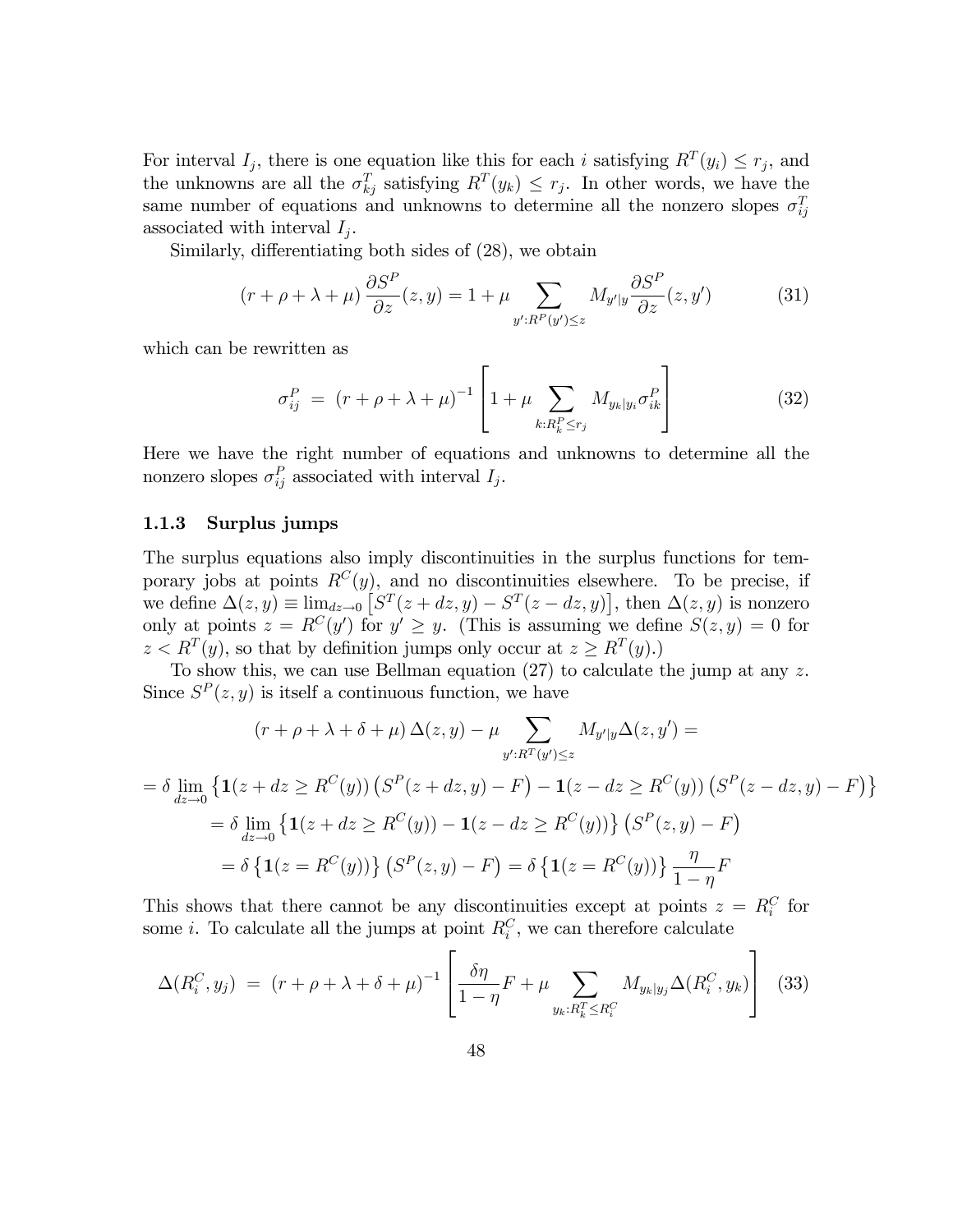which is a system of equations *only* involving the jumps at  $z = R_i^C$ . It is a system of equations involving the unknown jumps  $\Delta(R_i^C, y_k)$  in the surplus functions of all states k such that  $R_k^T \leq R_i^C$ . There is one equation for each of these unknowns, so there is a unique solution.

# 1.2 Equilibrium

The job creation and destruction conditions for the N-state model are virtually identical to those of the two-state model,  $(19)-(22)$ , except that we sum over all N states on the right-hand side. They can be written as

$$
\frac{c}{q(\theta(y_i))} = (1 - \eta) \int_{R_i^T} S^T(x, y_i) dG(x) \tag{34}
$$

$$
0 = R_i^T + y_i - b - \frac{\eta c \theta(y_i)}{1 - \eta} + \lambda \int_{R_i^T} S^T(x, y) dG(x) + \mu \sum_{j:y_j \ge y_i} M_{y_j|y_i} S^T(R_i^T, y_j)
$$
 (35)

$$
0 = R_i^P + y_i - b + (r + \rho) F - \frac{\eta c \theta(y_i)}{1 - \eta} + \lambda \int_{R_i^P} S^P(x, y) dG(x) + \mu \sum_{j:y_j \ge y_i} M_{y_j|y_i} S^P(R_i^P, y_j)
$$
\n(36)

$$
(r+\rho+\lambda+\mu)\frac{F}{1-\eta} = R_i^C + y_i - b + (r+\rho)F - \frac{\eta c\theta(y_i)}{1-\eta} + \lambda \int_{R_i^P} S^P(x, y_i) dG(x) + \mu \sum_{j:y_j \ge y_i} M_{y_j|y_i} S^P(R_i^P, y_j).
$$
\n(37)

Given hypothetical values of  $R^P(y)$ ,  $R^C(y)$ , and  $R^T(y)$ , we can use the slope and jump formulas (30), (32), and (33) to numerically calculate the surplus functions and integrals of the surplus functions (looping over all intervals  $I_i$ ). The surplus functions and integrals can then be plugged into  $(34)-(37)$ , which are then  $4N$  equations to jointly determine the equilibrium values of the 4N variables  $R^P(y)$ ,  $R^C(y)$ ,  $R^T(y)$ , and  $\theta(y)$ .

Having solved for the equilibrium reservation thresholds and tightness, we can then simulate employment and productivity dynamics as described in Section 4.4.

# 2 Appendix: Monotonicity of the surplus functions

**Lemma 6** For each y, the surplus function for permanent contracts  $S<sup>P</sup>(z, y)$  is a continuous function, which equals 0 at  $z = R^P(y)$ . For  $z > R^P(y)$  it is strictly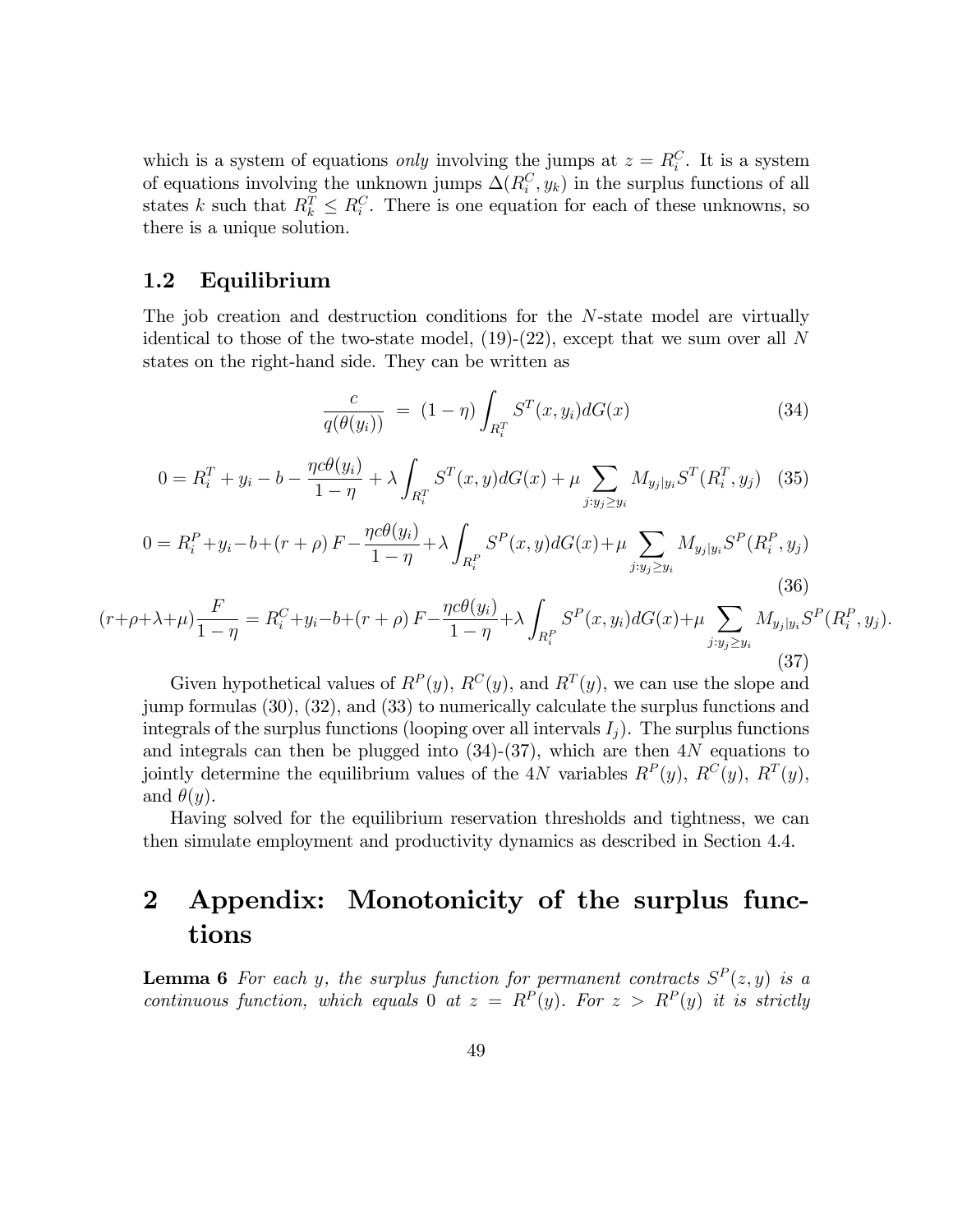increasing in z. At any z that is not a permanent firing threshold  $(z \neq R^P(y_j))$  for  $j \in \{1, 2, ..., N\}$ , the z-derivative of  $S<sup>P</sup>(z, y)$  is well-defined, satisfying

$$
\frac{1}{r+\rho+\lambda+\mu} \le \frac{\partial}{\partial z} S^P(z,y) \le \frac{1}{r+\rho+\lambda}.\tag{38}
$$

**Proof.**  $S^P(R^P(y), y) = 0$  is an equilibrium condition, and the value of  $S^P(z, y)$ at  $z < R^{P}(y)$  can be set to zero without loss of generality since it enters nowhere in the equations that define the model.  $S<sup>P</sup>(z, y)$  is also continuous at permanent firing thresholds  $z = R^P(y')$ , for  $y' \neq y$ , because  $S^P(R^P(y'), y') = 0$ .

At all points  $z > R<sup>P</sup>(y)$  that are not permanent firing thresholds, the surplus equation  $(28)$  is can be differentiated to give  $(31)$ . Note that  $(31)$  can be regarded as a fixed-point problem for vectors of the form  $\vec{\sigma}_i^P \equiv (\sigma_{i1}^P \sigma_{i2}^P \ldots \ldots \sigma_{iN}^P)'$ . For each i, the Markov property of matrix M implies that  $\sum_{k:R^P(y_k)\leq z} M_{y_k|y_i} \leq 1$ . Given this fact, is easy to verify that the mapping defined by  $\overline{\binom{31}{31}}$  satisfies Blackwell's monotonicity and discounting conditions, with discount factor  $\frac{\mu}{r+\rho+\lambda+\mu}$ . Therefore the mapping is a contraction, and has a unique fixed point.

Moreover, if we apply mapping (31) to the vector  $\overline{v} \equiv (r + \rho + \lambda)^{-1}(1 \, 1 \, \ldots 1)$ ', the resulting vector is less than or equal to  $\overline{v}$ . Likewise, if we apply (31) to  $v \equiv$  $(r + \rho + \lambda + \mu)^{-1}(1 \ 1 \ \ldots 1)$ , the resulting vector is greater than or equal to v. Therefore the fixed point of (31) lies between  $\overline{v}$  and v. We therefore conclude that for any  $z > R<sup>P</sup>(y)$  which is not a reservation threshold, the slope of  $S<sup>P</sup>$  is exists and satisfies (38).

QED.

**Lemma 7** For each y, the surplus function for temporary contracts  $S<sup>T</sup>(z, y)$  equals 0 at  $z = R^T(y)$ . For  $z > R^T(y)$  it is strictly increasing in z. At any z that is not a reservation threshold  $(z \neq R^{i}(y_j)$  for  $i \in \{T, C, P\}$  and  $j \in \{1, 2, ..., N\}$ , the z-derivative of  $S<sup>T</sup>(z, y)$  is well-defined, satisfying

$$
\frac{1}{r+\rho+\delta+\lambda+\mu} \le \frac{\partial}{\partial z} S^{T}(z,y) \le \frac{1}{r+\rho+\delta+\lambda} \left(1+\frac{\delta}{r+\rho+\lambda}\right). \tag{39}
$$

Furthermore, at any z that is not a promotion threshold  $(z \neq R^{C}(y_i)$  for  $j \in$  $\{1, 2, ..., N\}$ ,  $S<sup>T</sup>(z, y)$  is a continuous function. At the promotion thresholds, it jumps up by a nonnegative amount  $\Delta(R^C(y_i), y_i)$ , given by (33), bounded by

$$
\frac{1}{r+\rho+\delta+\lambda+\mu}\left(\frac{\delta\eta F}{1-\eta}\right) \leq \Delta(R^C(y_j), y_i) \leq \frac{1}{r+\rho+\delta+\lambda}\left(\frac{\delta\eta F}{1-\eta}\right). \tag{40}
$$